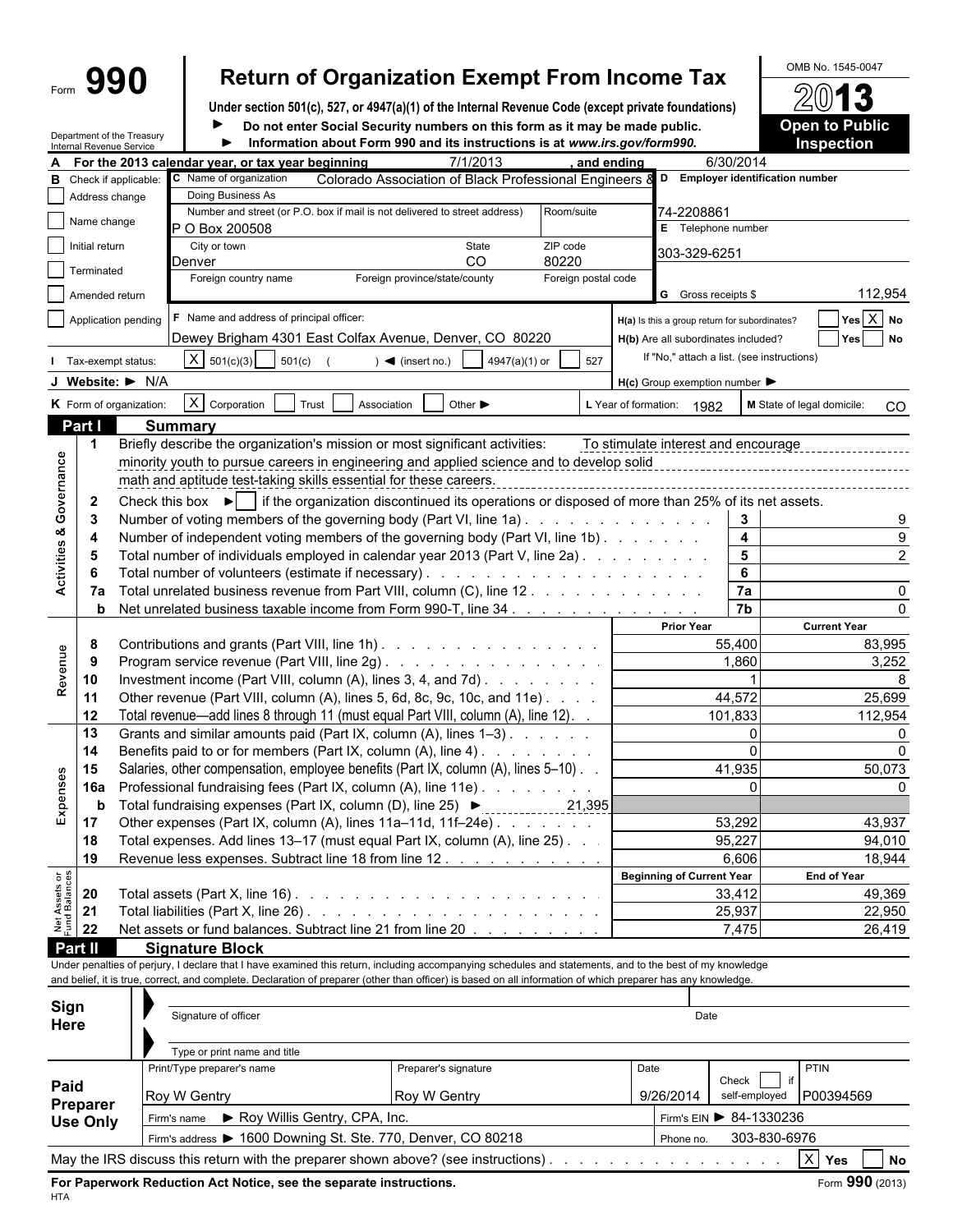|                         | Form 990 (2013) | Colorado Association of Black Professional Engineers & Scientists                                                                                                                                                                                                                                                                           | 74-2208861     | Page 2             |
|-------------------------|-----------------|---------------------------------------------------------------------------------------------------------------------------------------------------------------------------------------------------------------------------------------------------------------------------------------------------------------------------------------------|----------------|--------------------|
|                         | <b>Part III</b> | <b>Statement of Program Service Accomplishments</b>                                                                                                                                                                                                                                                                                         |                |                    |
|                         |                 | Check if Schedule O contains a response or note to any line in this Part III                                                                                                                                                                                                                                                                |                |                    |
| -1                      |                 | Briefly describe the organization's mission:<br>To supply minority youth with the skills necessary for success in engineering and applied                                                                                                                                                                                                   |                |                    |
| $\overline{\mathbf{2}}$ |                 | Did the organization undertake any significant program services during the year which were not listed on<br>If "Yes," describe these new services on Schedule O.                                                                                                                                                                            | $\mathbf{1}$   | Yes $X$ No         |
| 3                       |                 | Did the organization cease conducting, or make significant changes in how it conducts, any program<br>If "Yes," describe these changes on Schedule O.                                                                                                                                                                                       | $\blacksquare$ | Yes $\boxed{X}$ No |
| 4                       |                 | Describe the organization's program service accomplishments for each of its three largest program services, as measured by<br>expenses. Section 501(c)(3) and 501(c)(4) organizations are required to report the amount of grants and allocations to others,<br>the total expenses, and revenue, if any, for each program service reported. |                |                    |
|                         |                 | 4a (Code: __________________) (Expenses \$ _________63,182 including grants of \$ _______62,050 ) (Revenue \$ __________<br>Educational Expenses. Scholarships                                                                                                                                                                              |                | 3,252)             |
|                         |                 |                                                                                                                                                                                                                                                                                                                                             |                |                    |
|                         |                 |                                                                                                                                                                                                                                                                                                                                             |                |                    |
| 4b                      |                 | (Code: _________________)(Expenses \$ _________________ including grants of \$ ______________________)(Revenue \$ ___________________)<br><b>Educational Expenses. Training</b>                                                                                                                                                             |                |                    |
|                         |                 |                                                                                                                                                                                                                                                                                                                                             |                |                    |
|                         |                 |                                                                                                                                                                                                                                                                                                                                             |                |                    |
| 4c                      | (Code:          | ) (Expenses $\frac{1}{2}$ [100] including grants of $\frac{1}{2}$ [100] (Revenue $\frac{1}{2}$ ) (Revenue $\frac{1}{2}$                                                                                                                                                                                                                     |                |                    |
|                         |                 |                                                                                                                                                                                                                                                                                                                                             |                |                    |
|                         |                 |                                                                                                                                                                                                                                                                                                                                             |                |                    |
|                         |                 |                                                                                                                                                                                                                                                                                                                                             |                |                    |
|                         |                 | 4d Other program services. (Describe in Schedule O.)                                                                                                                                                                                                                                                                                        |                |                    |
|                         | (Expenses \$    | $0$ ) (Revenue \$<br>0 including grants of \$                                                                                                                                                                                                                                                                                               |                |                    |
| 4e                      |                 | Total program service expenses<br>63,182                                                                                                                                                                                                                                                                                                    |                |                    |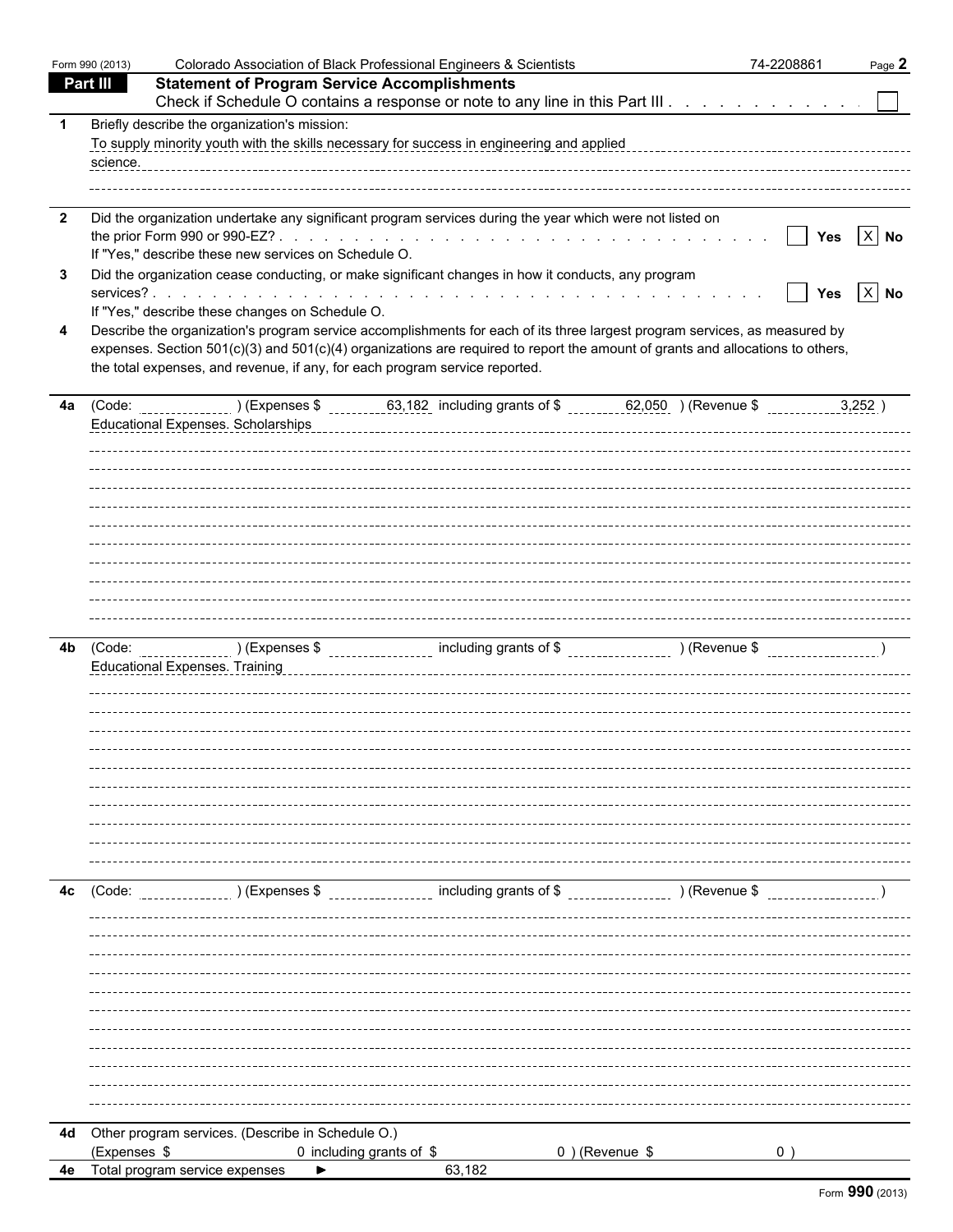| Form 990 (2013) Colorado Association of Black Professional Engineers & Scientists | 74-2208861<br>Page $3$ |
|-----------------------------------------------------------------------------------|------------------------|
|                                                                                   |                        |

| 74-2208861 | Page, |
|------------|-------|

| <b>Part IV</b> | <b>Checklist of Required Schedules</b>                                                                                                                                                                                                                       |                 |          |                           |  |
|----------------|--------------------------------------------------------------------------------------------------------------------------------------------------------------------------------------------------------------------------------------------------------------|-----------------|----------|---------------------------|--|
|                |                                                                                                                                                                                                                                                              |                 | Yes      | <b>No</b>                 |  |
|                | Is the organization described in section $501(c)(3)$ or $4947(a)(1)$ (other than a private foundation)? If "Yes,"<br>complete Schedule A.                                                                                                                    | $\mathbf 1$     | $\times$ |                           |  |
|                | Is the organization required to complete Schedule B, Schedule of Contributors (see instructions)?                                                                                                                                                            | $\overline{2}$  |          | $\mathsf{X}$              |  |
| 3.             | Did the organization engage in direct or indirect political campaign activities on behalf of or in opposition to<br>candidates for public office? If "Yes," complete Schedule C, Part I.                                                                     | $\mathbf{3}$    |          | $\boldsymbol{\mathsf{X}}$ |  |
|                | .<br>4 Section 501(c)(3) organizations. Did the organization engage in lobbying activities, or have a section 501(h)                                                                                                                                         |                 |          |                           |  |
|                | election in effect during the tax year? If "Yes," complete Schedule C, Part II. .<br>and the company of the company of                                                                                                                                       | $\overline{4}$  |          | $\boldsymbol{\mathsf{X}}$ |  |
|                | 5 Is the organization a section $501(c)(4)$ , $501(c)(5)$ , or $501(c)(6)$ organization that receives membership dues,<br>assessments, or similar amounts as defined in Revenue Procedure 98-19? If "Yes," complete Schedule C,<br>$Part III. \ldots \ldots$ | 5               |          | $\boldsymbol{\mathsf{X}}$ |  |
|                |                                                                                                                                                                                                                                                              |                 |          |                           |  |
|                | Did the organization maintain any donor advised funds or any similar funds or accounts for which donors<br>have the right to provide advice on the distribution or investment of amounts in such funds or accounts? If                                       | 6               |          | $\boldsymbol{\mathsf{X}}$ |  |
|                | Did the organization receive or hold a conservation easement, including easements to preserve open space,<br>the environment, historic land areas, or historic structures? If "Yes," complete Schedule D, Part II.                                           | $\overline{7}$  |          | $\boldsymbol{\mathsf{X}}$ |  |
|                | 8 Did the organization maintain collections of works of art, historical treasures, or other similar assets? If "Yes,"                                                                                                                                        | 8               |          | $\mathsf{X}$              |  |
|                | 9 Did the organization report an amount in Part X, line 21, for escrow or custodial account liability; serve as a<br>custodian for amounts not listed in Part X; or provide credit counseling, debt management, credit repair, or debt                       |                 |          |                           |  |
|                |                                                                                                                                                                                                                                                              | 9               |          | $\boldsymbol{\mathsf{X}}$ |  |
| 10             | Did the organization, directly or through a related organization, hold assets in temporarily restricted<br>endowments, permanent endowments, or quasi-endowments? If "Yes," complete Schedule D, Part V.                                                     | 10              |          | $\times$                  |  |
|                | 11 If the organization's answer to any of the following questions is "Yes," then complete Schedule D, Parts VI,<br>VII, VIII, IX, or X as applicable.                                                                                                        |                 |          |                           |  |
|                | a Did the organization report an amount for land, buildings, and equipment in Part X, line 10? If "Yes," complete<br>Schedule D, Part VI. .                                                                                                                  | $11a$ $\times$  |          |                           |  |
|                | <b>b</b> Did the organization report an amount for investments—other securities in Part X, line 12 that is 5% or more<br>of its total assets reported in Part X, line 16? If "Yes," complete Schedule D, Part VII.                                           | 11b             |          | $\times$                  |  |
|                | c Did the organization report an amount for investments—program related in Part X, line 13 that is 5% or more<br>of its total assets reported in Part X, line 16? If "Yes," complete Schedule D, Part VIII.                                                  | 11c             |          | $\times$                  |  |
|                | d Did the organization report an amount for other assets in Part X, line 15 that is 5% or more of its total assets                                                                                                                                           | 11d             |          | $\mathsf{X}$              |  |
|                | e Did the organization report an amount for other liabilities in Part X, line 25? If "Yes," complete Schedule D, Part X. .<br>f Did the organization's separate or consolidated financial statements for the tax year include a footnote that addresses      | 11e             |          | $\mathsf{X}$              |  |
|                | the organization's liability for uncertain tax positions under FIN 48 (ASC 740)? If "Yes," complete Schedule D, Part X.<br>12a Did the organization obtain separate, independent audited financial statements for the tax year? If "Yes," complete           | 11f             |          | $\mathsf{X}$              |  |
|                | <b>b</b> Was the organization included in consolidated, independent audited financial statements for the tax year? If "Yes,"                                                                                                                                 | $12a \times$    |          |                           |  |
|                | and if the organization answered "No" to line 12a, then completing Schedule D, Parts XI and XII is optional                                                                                                                                                  | 12 <sub>b</sub> |          | $\boldsymbol{\mathsf{X}}$ |  |
| 13             | Is the organization a school described in section $170(b)(1)(A)(ii)?$ If "Yes," complete Schedule E.                                                                                                                                                         | 13              |          | $\mathsf{X}$              |  |
|                | 14a Did the organization maintain an office, employees, or agents outside of the United States?                                                                                                                                                              | 14a             |          | $\mathsf{X}$              |  |
|                | <b>b</b> Did the organization have aggregate revenues or expenses of more than \$10,000 from grantmaking,<br>fundraising, business, investment, and program service activities outside the United States, or aggregate                                       |                 |          |                           |  |
|                | foreign investments valued at \$100,000 or more? If "Yes," complete Schedule F, Parts I and IV.                                                                                                                                                              | 14b             |          | $\mathsf{X}$              |  |
| 15             | Did the organization report on Part IX, column (A), line 3, more than \$5,000 of grants or other assistance to or                                                                                                                                            | 15              |          | $\boldsymbol{\mathsf{X}}$ |  |
| 16             | Did the organization report on Part IX, column (A), line 3, more than \$5,000 of aggregate grants or other<br>assistance to or for foreign individuals? If "Yes," complete Schedule F, Parts III and IV.                                                     | 16              |          | $\boldsymbol{\mathsf{X}}$ |  |
| 17             | Did the organization report a total of more than \$15,000 of expenses for professional fundraising services<br>on Part IX, column (A), lines 6 and 11e? If "Yes," complete Schedule G, Part I (see instructions).                                            | 17              |          | $\boldsymbol{\mathsf{X}}$ |  |
|                | 18 Did the organization report more than \$15,000 total of fundraising event gross income and contributions on                                                                                                                                               | 18              |          | $\boldsymbol{\mathsf{X}}$ |  |
|                | 19 Did the organization report more than \$15,000 of gross income from gaming activities on Part VIII, line 9a?                                                                                                                                              | 19              |          | $\mathsf{X}$              |  |
|                |                                                                                                                                                                                                                                                              | 20a             |          | $\boldsymbol{\mathsf{X}}$ |  |
|                | <b>b</b> If "Yes" to line 20a, did the organization attach a copy of its audited financial statements to this return?                                                                                                                                        | 20 <sub>b</sub> |          |                           |  |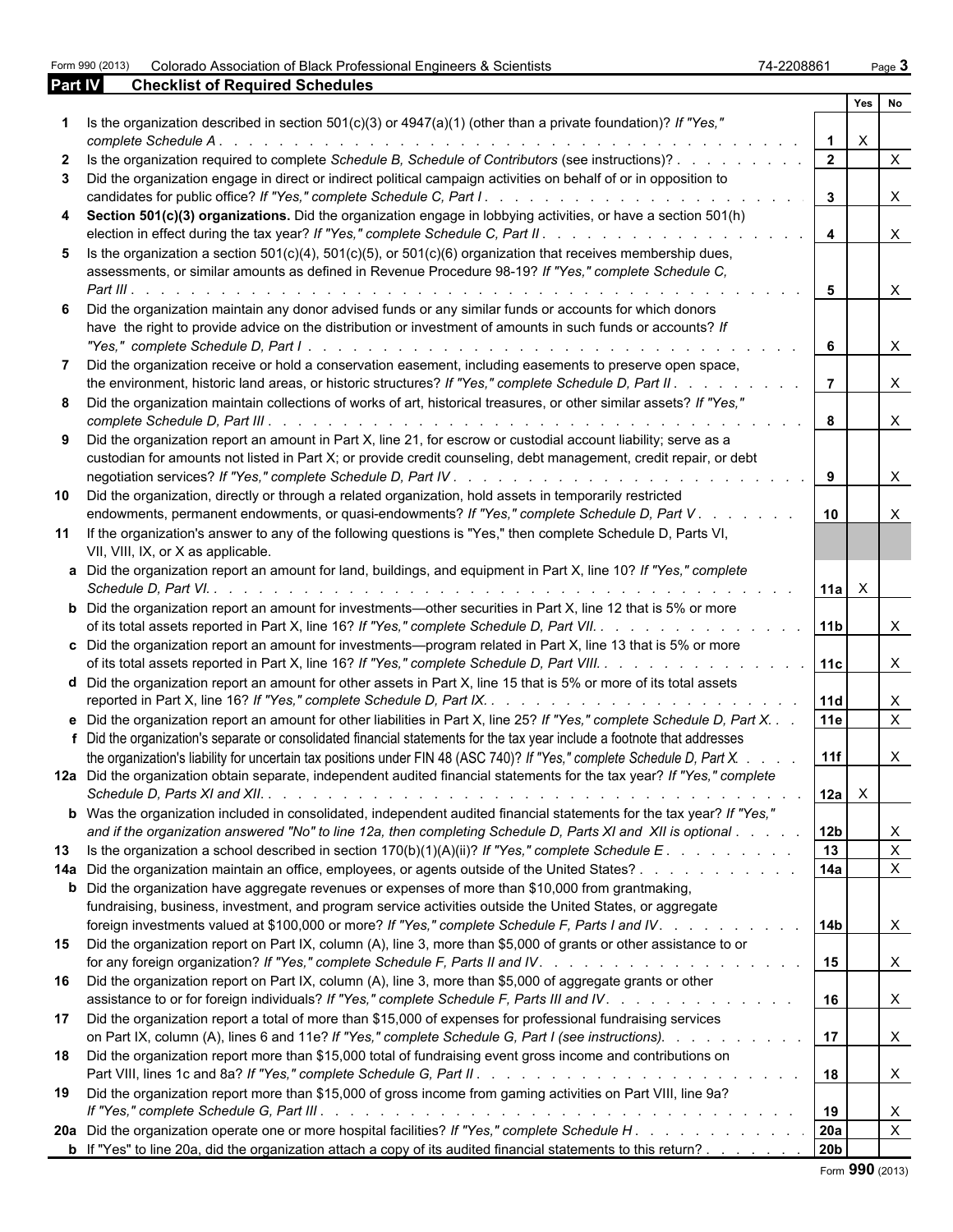|         | Form 990 (2013)      | Colorado Association of Black Professional Engineers & Scientists                                                                        | 74-2208861      |     | Page 4                    |  |
|---------|----------------------|------------------------------------------------------------------------------------------------------------------------------------------|-----------------|-----|---------------------------|--|
| Part IV |                      | <b>Checklist of Required Schedules (continued)</b>                                                                                       |                 |     |                           |  |
|         |                      |                                                                                                                                          |                 | Yes | No                        |  |
|         |                      | 21 Did the organization report more than \$5,000 of grants or other assistance to any domestic organization or                           |                 |     |                           |  |
|         |                      | government on Part IX, column (A), line 1? If "Yes," complete Schedule I, Parts I and II.                                                | 21              |     | $\mathsf{X}$              |  |
|         |                      | 22 Did the organization report more than \$5,000 of grants or other assistance to individuals in the United States                       |                 |     |                           |  |
|         |                      |                                                                                                                                          | 22              |     | $\mathsf{X}$              |  |
| 23      |                      | Did the organization answer "Yes" to Part VII, Section A, line 3, 4, or 5 about compensation of the                                      |                 |     |                           |  |
|         |                      | organization's current and former officers, directors, trustees, key employees, and highest compensated                                  |                 |     |                           |  |
|         |                      | employees? If "Yes," complete Schedule J.                                                                                                | 23              |     | $\mathsf{X}$              |  |
|         |                      | 24a Did the organization have a tax-exempt bond issue with an outstanding principal amount of more than                                  |                 |     |                           |  |
|         |                      | \$100,000 as of the last day of the year, that was issued after December 31, 2002? If "Yes," answer lines                                |                 |     |                           |  |
|         |                      | 24b through 24d and complete Schedule K. If "No," go to line 25a                                                                         | 24a             |     | $\mathsf{X}$              |  |
|         |                      | <b>b</b> Did the organization invest any proceeds of tax-exempt bonds beyond a temporary period exception?                               | 24 <sub>b</sub> |     | $\mathsf{X}$              |  |
|         |                      | c Did the organization maintain an escrow account other than a refunding escrow at any time during the year                              |                 |     |                           |  |
|         |                      | to defease any tax-exempt bonds?.                                                                                                        | 24c             |     | $\mathsf{X}$              |  |
|         |                      | d Did the organization act as an "on behalf of" issuer for bonds outstanding at any time during the year?                                | 24d             |     | $\boldsymbol{\mathsf{X}}$ |  |
|         |                      | 25a Section 501(c)(3) and 501(c)(4) organizations. Did the organization engage in an excess benefit transaction                          |                 |     |                           |  |
|         |                      | with a disqualified person during the year? If "Yes," complete Schedule L, Part I.<br>and the state of the state of the                  | <b>25a</b>      |     | $\mathsf{X}$              |  |
|         |                      | <b>b</b> Is the organization aware that it engaged in an excess benefit transaction with a disqualified person in a                      |                 |     |                           |  |
|         |                      | prior year, and that the transaction has not been reported on any of the organization's prior Forms 990 or                               |                 |     |                           |  |
|         |                      |                                                                                                                                          | 25b             |     | $\mathsf{X}$              |  |
| 26      |                      | Did the organization report any amount on Part X, line 5, 6, or 22 for receivables from or payables to any                               |                 |     |                           |  |
|         |                      | current or former officers, directors, trustees, key employees, highest compensated employees, or                                        |                 |     |                           |  |
|         |                      | disqualified persons? If so, complete Schedule L, Part II.                                                                               | 26              |     | $\mathsf{X}$              |  |
| 27      |                      | Did the organization provide a grant or other assistance to an officer, director, trustee, key employee,                                 |                 |     |                           |  |
|         |                      | substantial contributor or employee thereof, a grant selection committee member, or to a 35% controlled                                  |                 |     |                           |  |
|         |                      | entity or family member of any of these persons? If "Yes," complete Schedule L, Part III.                                                | 27              |     | $\mathsf{X}$              |  |
| 28      |                      | Was the organization a party to a business transaction with one of the following parties (see Schedule L,                                |                 |     |                           |  |
|         |                      | Part IV instructions for applicable filing thresholds, conditions, and exceptions):                                                      |                 |     |                           |  |
|         |                      |                                                                                                                                          | 28a             |     | $\times$                  |  |
|         |                      | a A current or former officer, director, trustee, or key employee? If "Yes," complete Schedule L, Part IV.                               |                 |     |                           |  |
|         |                      | <b>b</b> A family member of a current or former officer, director, trustee, or key employee? If "Yes," complete                          |                 |     |                           |  |
|         | Schedule L. Part IV. |                                                                                                                                          | 28 <sub>b</sub> |     | $\mathsf{X}$              |  |
|         |                      | c An entity of which a current or former officer, director, trustee, or key employee (or a family member thereof)                        |                 |     |                           |  |
|         |                      | was an officer, director, trustee, or direct or indirect owner? If "Yes," complete Schedule L, Part IV.<br>and a straight and a straight | 28 <sub>c</sub> |     | $\mathsf{X}$              |  |
| 29      |                      | Did the organization receive more than \$25,000 in non-cash contributions? If "Yes," complete Schedule M.                                | 29              |     | $\boldsymbol{\mathsf{X}}$ |  |
|         |                      | Did the organization receive contributions of art, historical treasures, or other similar assets, or qualified                           |                 |     |                           |  |
|         |                      |                                                                                                                                          | $ 30\rangle$    |     | $\overline{\phantom{a}}$  |  |
|         |                      | 31 Did the organization liquidate, terminate, or dissolve and cease operations? If "Yes," complete Schedule N,                           |                 |     |                           |  |
|         |                      |                                                                                                                                          | 31              |     | $\mathsf{X}$              |  |
|         |                      | 32 Did the organization sell, exchange, dispose of, or transfer more than 25% of its net assets?                                         |                 |     |                           |  |
|         |                      |                                                                                                                                          |                 |     |                           |  |
|         |                      |                                                                                                                                          | 32              |     | $\mathsf{X}$              |  |
| 33      |                      | Did the organization own 100% of an entity disregarded as separate from the organization under Regulations                               |                 |     |                           |  |
|         |                      |                                                                                                                                          | 33              |     | $\mathsf{X}$              |  |
| 34      |                      | Was the organization related to any tax-exempt or taxable entity? If "Yes," complete Schedule R, Part II,                                |                 |     |                           |  |
|         |                      |                                                                                                                                          | 34              |     | $\mathsf{X}$              |  |
|         |                      | 35a Did the organization have a controlled entity within the meaning of section 512(b)(13)?                                              | 35a             |     | $\mathsf{X}$              |  |
|         |                      | <b>b</b> If "Yes" to line 35a, did the organization receive any payment from or engage in any transaction with a controlled              |                 |     |                           |  |
|         |                      | entity within the meaning of section 512(b)(13)? If "Yes," complete Schedule R, Part V, line 2.                                          | 35 <sub>b</sub> |     |                           |  |
|         |                      | 36 Section 501(c)(3) organizations. Did the organization make any transfers to an exempt non-charitable related                          |                 |     |                           |  |
|         |                      |                                                                                                                                          | 36              |     | $\mathsf{X}$              |  |
|         |                      | 37 Did the organization conduct more than 5% of its activities through an entity that is not a related organization                      |                 |     |                           |  |
|         |                      | and that is treated as a partnership for federal income tax purposes? If "Yes," complete Schedule R, Part                                |                 |     |                           |  |
|         |                      |                                                                                                                                          | 37              |     | $\mathsf{X}$              |  |
|         |                      |                                                                                                                                          |                 |     |                           |  |
| 38      |                      | Did the organization complete Schedule O and provide explanations in Schedule O for Part VI, lines 11b and                               |                 |     |                           |  |
|         |                      |                                                                                                                                          | 38              |     |                           |  |

Form **990** (2013)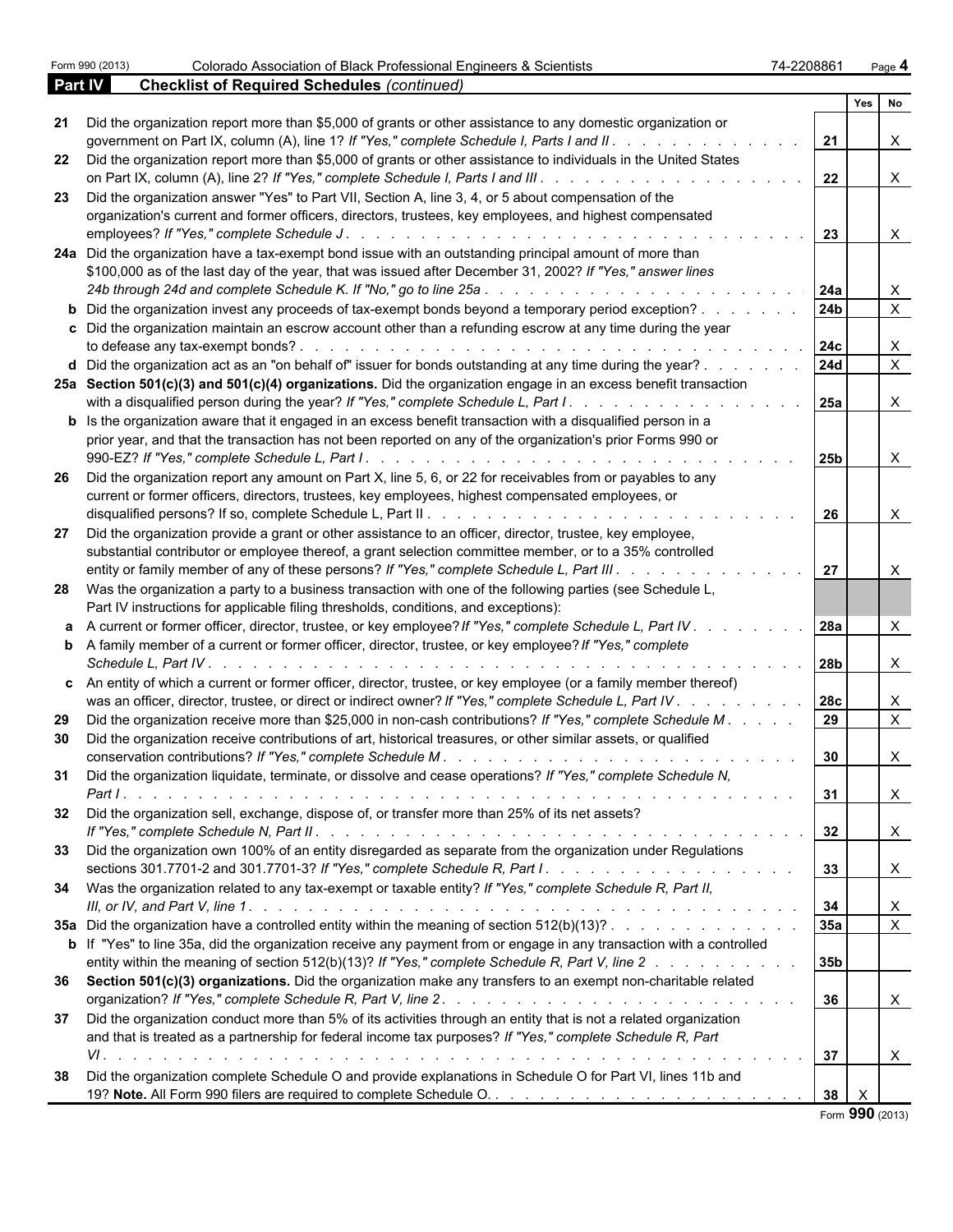|               | Form 990 (2013) | Colorado Association of Black Professional Engineers & Scientists                                                                                                                                                                                     | 74-2208861     |              | Page 5                    |
|---------------|-----------------|-------------------------------------------------------------------------------------------------------------------------------------------------------------------------------------------------------------------------------------------------------|----------------|--------------|---------------------------|
| <b>Part V</b> |                 | <b>Statements Regarding Other IRS Filings and Tax Compliance</b>                                                                                                                                                                                      |                |              |                           |
|               |                 | Check if Schedule O contains a response or note to any line in this Part V                                                                                                                                                                            |                |              |                           |
|               |                 |                                                                                                                                                                                                                                                       |                | Yes          | No                        |
|               |                 |                                                                                                                                                                                                                                                       |                |              |                           |
|               |                 | 1a<br>Enter the number reported in Box 3 of Form 1096. Enter -0- if not applicable                                                                                                                                                                    |                |              |                           |
|               |                 | 1 <sub>b</sub><br>Enter the number of Forms W-2G included in line 1a. Enter -0- if not applicable                                                                                                                                                     |                |              |                           |
| c             |                 | Did the organization comply with backup withholding rules for reportable payments to vendors and reportable                                                                                                                                           | $1c \mid X$    |              |                           |
| 2a l          |                 | Enter the number of employees reported on Form W-3, Transmittal of Wage and Tax<br>Statements, filed for the calendar year ending with or within the year covered by this return<br>2a                                                                |                |              |                           |
|               |                 | <b>b</b> If at least one is reported on line 2a, did the organization file all required federal employment tax returns?                                                                                                                               | 2b             | $\mathsf{X}$ |                           |
|               |                 | Note. If the sum of lines 1a and 2a is greater than 250, you may be required to e-file. (see instructions)                                                                                                                                            |                |              |                           |
| За            |                 | Did the organization have unrelated business gross income of \$1,000 or more during the year?.                                                                                                                                                        | 3a             |              |                           |
| b             |                 | If "Yes," has it filed a Form 990-T for this year? If "No" to line 3b, provide an explanation in Schedule O.                                                                                                                                          | 3 <sub>b</sub> |              |                           |
| 4a            |                 | At any time during the calendar year, did the organization have an interest in, or a signature or other authority                                                                                                                                     |                |              |                           |
|               |                 | over, a financial account in a foreign country (such as a bank account, securities account, or other financial                                                                                                                                        |                |              |                           |
|               | account)?.      |                                                                                                                                                                                                                                                       | 4a             |              | X                         |
|               |                 | <b>b</b> If "Yes," enter the name of the foreign country: $\blacktriangleright$                                                                                                                                                                       |                |              |                           |
|               |                 | See instructions for filing requirements for FinCen Form 114, Report of Foreign Bank and Financial Accounts (FBAR)                                                                                                                                    |                |              |                           |
| 5a            |                 | Was the organization a party to a prohibited tax shelter transaction at any time during the tax year?.                                                                                                                                                | 5a             |              | X                         |
|               |                 | Did any taxable party notify the organization that it was or is a party to a prohibited tax shelter transaction?                                                                                                                                      | 5 <sub>b</sub> |              | $\boldsymbol{\mathsf{X}}$ |
| c             |                 | If "Yes" to line 5a or 5b, did the organization file Form 8886-T?                                                                                                                                                                                     | 5 <sub>c</sub> |              |                           |
|               |                 |                                                                                                                                                                                                                                                       |                |              |                           |
| 6а            |                 | Does the organization have annual gross receipts that are normally greater than \$100,000, and did the<br>organization solicit any contributions that were not tax deductible as charitable contributions?<br>and the contract of the contract of the | <b>6a</b>      |              | $\mathsf{X}$              |
|               |                 |                                                                                                                                                                                                                                                       |                |              |                           |
|               |                 | <b>b</b> If "Yes," did the organization include with every solicitation an express statement that such contributions or                                                                                                                               |                |              |                           |
|               |                 |                                                                                                                                                                                                                                                       | 6b             |              |                           |
|               |                 | Organizations that may receive deductible contributions under section 170(c).                                                                                                                                                                         |                |              |                           |
|               |                 | Did the organization receive a payment in excess of \$75 made partly as a contribution and partly for goods                                                                                                                                           |                |              |                           |
|               |                 |                                                                                                                                                                                                                                                       | 7a             |              | X                         |
|               |                 | "Yes," did the organization notify the donor of the value of the goods or services provided?                                                                                                                                                          | 7 <sub>b</sub> |              |                           |
| C.            |                 | Did the organization sell, exchange, or otherwise dispose of tangible personal property for which it was                                                                                                                                              |                |              |                           |
|               |                 |                                                                                                                                                                                                                                                       | 7c             |              | X                         |
|               |                 | 7d<br>d If "Yes," indicate the number of Forms 8282 filed during the year                                                                                                                                                                             |                |              |                           |
| е             |                 | Did the organization receive any funds, directly or indirectly, to pay premiums on a personal benefit contract?                                                                                                                                       | 7e             |              | $\times$                  |
|               |                 | Did the organization, during the year, pay premiums, directly or indirectly, on a personal benefit contract? .                                                                                                                                        | 7f             |              | $\boldsymbol{\mathsf{X}}$ |
|               |                 | If the organization received a contribution of qualified intellectual property, did the organization file Form 8899 as required? .                                                                                                                    | 7g             |              |                           |
|               |                 | If the organization received a contribution of cars, boats, airplanes, or other vehicles, did the organization file a Form 1098-C?                                                                                                                    | 7h             |              |                           |
| 8             |                 | Sponsoring organizations maintaining donor advised funds and section 509(a)(3) supporting                                                                                                                                                             |                |              |                           |
|               |                 | organizations. Did the supporting organization, or a donor advised fund maintained by a sponsoring                                                                                                                                                    |                |              |                           |
|               |                 |                                                                                                                                                                                                                                                       | 8              |              | X                         |
| 9             |                 | Sponsoring organizations maintaining donor advised funds.                                                                                                                                                                                             |                |              |                           |
|               |                 |                                                                                                                                                                                                                                                       |                |              |                           |
|               |                 |                                                                                                                                                                                                                                                       | 9a             |              | $\mathsf{X}$              |
| b             |                 | Did the organization make a distribution to a donor, donor advisor, or related person?                                                                                                                                                                | 9 <sub>b</sub> |              | $\boldsymbol{\mathsf{X}}$ |
| 10            |                 | Section 501(c)(7) organizations. Enter:                                                                                                                                                                                                               |                |              |                           |
|               |                 | 10a<br>Initiation fees and capital contributions included on Part VIII, line 12.                                                                                                                                                                      |                |              |                           |
| b             |                 | 10 <sub>b</sub><br>Gross receipts, included on Form 990, Part VIII, line 12, for public use of club facilities                                                                                                                                        |                |              |                           |
|               |                 | Section 501(c)(12) organizations. Enter:                                                                                                                                                                                                              |                |              |                           |
| а             |                 | 11a                                                                                                                                                                                                                                                   |                |              |                           |
| $\mathbf{b}$  |                 | Gross income from other sources (Do not net amounts due or paid to other sources                                                                                                                                                                      |                |              |                           |
|               |                 | 11b                                                                                                                                                                                                                                                   |                |              |                           |
| 12a           |                 | Section 4947(a)(1) non-exempt charitable trusts. Is the organization filing Form 990 in lieu of Form 1041?                                                                                                                                            | 12a            |              |                           |
| b             |                 | 12 <sub>b</sub><br>If "Yes," enter the amount of tax-exempt interest received or accrued during the year                                                                                                                                              |                |              |                           |
| 13            |                 | Section 501(c)(29) qualified nonprofit health insurance issuers.                                                                                                                                                                                      |                |              |                           |
| a             |                 | Is the organization licensed to issue qualified health plans in more than one state?                                                                                                                                                                  | 13a            |              |                           |
|               |                 | Note. See the instructions for additional information the organization must report on Schedule O.                                                                                                                                                     |                |              |                           |
| b             |                 | Enter the amount of reserves the organization is required to maintain by the states in which                                                                                                                                                          |                |              |                           |
|               |                 | 13 <sub>b</sub>                                                                                                                                                                                                                                       |                |              |                           |
|               |                 | 13 <sub>c</sub>                                                                                                                                                                                                                                       |                |              |                           |
| C             |                 |                                                                                                                                                                                                                                                       | 14a            |              | $\times$                  |
| 14a           |                 | Did the organization receive any payments for indoor tanning services during the tax year?.                                                                                                                                                           | 14b            |              |                           |
|               |                 | <b>b</b> If "Yes," has it filed a Form 720 to report these payments? If "No," provide an explanation in Schedule O.                                                                                                                                   |                |              |                           |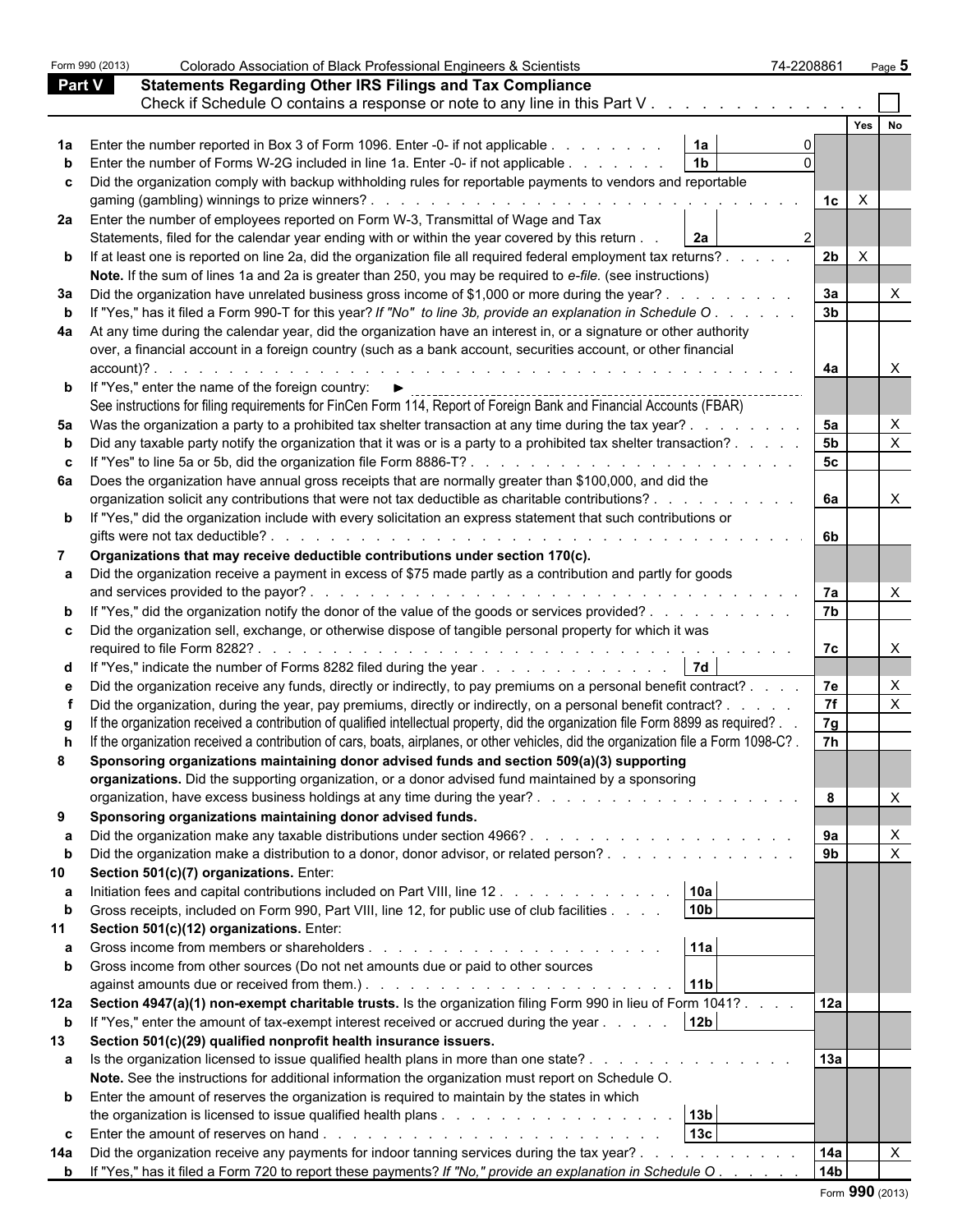|                | Form 990 (2013) | Colorado Association of Black Professional Engineers & Scientists                                                                            | 74-2208861      |                           | Page 6         |  |
|----------------|-----------------|----------------------------------------------------------------------------------------------------------------------------------------------|-----------------|---------------------------|----------------|--|
| <b>Part VI</b> |                 | Governance, Management, and Disclosure For each "Yes" response to lines 2 through 7b below, and for a "No"                                   |                 |                           |                |  |
|                |                 | response to line 8a, 8b, or 10b below, describe the circumstances, processes, or changes in Schedule O. See instructions.                    |                 |                           |                |  |
|                |                 |                                                                                                                                              |                 |                           |                |  |
|                |                 | <b>Section A. Governing Body and Management</b>                                                                                              |                 |                           |                |  |
|                |                 |                                                                                                                                              |                 |                           | Yes No         |  |
|                |                 | 1a Enter the number of voting members of the governing body at the end of the tax year<br>1a                                                 |                 |                           |                |  |
|                |                 | If there are material differences in voting rights among members of the governing body, or                                                   |                 |                           |                |  |
|                |                 | if the governing body delegated broad authority to an executive committee or similar                                                         |                 |                           |                |  |
|                |                 | committee, explain in Schedule O.                                                                                                            |                 |                           |                |  |
|                |                 | <b>b</b> Enter the number of voting members included in line 1a, above, who are independent.<br>1b                                           |                 |                           |                |  |
|                |                 | Did any officer, director, trustee, or key employee have a family relationship or a business relationship with                               |                 |                           |                |  |
|                |                 |                                                                                                                                              | $\overline{2}$  | $\mathsf{X}$              |                |  |
| 3              |                 | Did the organization delegate control over management duties customarily performed by or under the direct                                    |                 |                           |                |  |
|                |                 | supervision of officers, directors, or trustees, or key employees to a management company or other person?.                                  | $\mathbf{3}$    |                           | X              |  |
|                |                 | Did the organization make any significant changes to its governing documents since the prior Form 990 was filed? .                           | $\overline{4}$  |                           | $\pmb{\times}$ |  |
|                |                 | Did the organization become aware during the year of a significant diversion of the organization's assets?.                                  | $5^{\circ}$     |                           | $\mathsf X$    |  |
|                |                 | Did the organization have members or stockholders?.                                                                                          |                 |                           | $\pmb{\times}$ |  |
|                |                 | 7a Did the organization have members, stockholders, or other persons who had the power to elect or appoint                                   |                 |                           |                |  |
|                |                 |                                                                                                                                              | 7а              |                           | X              |  |
|                |                 | <b>b</b> Are any governance decisions of the organization reserved to (or subject to approval by) members,                                   |                 |                           |                |  |
|                |                 | stockholders, or persons other than the governing body?                                                                                      | <b>7b</b>       |                           | X              |  |
| 8              |                 | Did the organization contemporaneously document the meetings held or written actions undertaken during                                       |                 |                           |                |  |
|                |                 | the year by the following:                                                                                                                   |                 |                           |                |  |
|                |                 | <b>a</b> The governing body?                                                                                                                 | 8а              |                           | X              |  |
|                |                 |                                                                                                                                              |                 |                           | $\mathsf{X}$   |  |
| 9              |                 | Is there any officer, director, trustee, or key employee listed in Part VII, Section A, who cannot be reached                                |                 |                           |                |  |
|                |                 | at the organization's mailing address? If "Yes," provide the names and addresses in Schedule O.                                              |                 |                           | $\mathsf{X}$   |  |
|                |                 | Section B. Policies (This Section B requests information about policies not required by the Internal Revenue Code.)                          |                 |                           |                |  |
|                |                 |                                                                                                                                              |                 |                           | Yes No         |  |
|                |                 |                                                                                                                                              | 10a             |                           | $\times$       |  |
|                |                 | <b>b</b> If "Yes," did the organization have written policies and procedures governing the activities of such chapters,                      |                 |                           |                |  |
|                |                 | affiliates, and branches to ensure their operations are consistent with the organization's exempt purposes?.                                 | 10 <sub>b</sub> |                           |                |  |
|                |                 | 11a Has the organization provided a complete copy of this Form 990 to all members of its governing body before filing the form?.             | 11a             | $\mathsf{X}$              |                |  |
| $\mathbf b$    |                 | Describe in Schedule O the process, if any, used by the organization to review this Form 990.                                                |                 |                           |                |  |
|                |                 | 12a Did the organization have a written conflict of interest policy? If "No," go to line 13.                                                 | 12a             | $\boldsymbol{\mathsf{X}}$ |                |  |
|                |                 | <b>b</b> Were officers, directors, or trustees, and key employees required to disclose annually interests that could give rise to conflicts? | 12 <sub>b</sub> | $\mathsf{X}$              |                |  |
| c              |                 | Did the organization regularly and consistently monitor and enforce compliance with the policy? If "Yes."                                    |                 |                           |                |  |
|                |                 |                                                                                                                                              | 12c             | $\mathsf{X}$              |                |  |
| 13             |                 |                                                                                                                                              | 13              |                           | $\mathsf{X}$   |  |
| 14             |                 |                                                                                                                                              | 14              | $\mathsf{X}$              |                |  |
|                |                 |                                                                                                                                              |                 |                           |                |  |
|                |                 | 15 Did the process for determining compensation of the following persons include a review and approval by                                    |                 |                           |                |  |
|                |                 | independent persons, comparability data, and contemporaneous substantiation of the deliberation and decision?                                | 15a             | $\mathsf{X}$              |                |  |
|                |                 |                                                                                                                                              | 15 <sub>b</sub> | $\mathsf{X}$              |                |  |
|                |                 |                                                                                                                                              |                 |                           |                |  |
|                |                 | If "Yes" to line 15a or 15b, describe the process in Schedule O (see instructions).                                                          |                 |                           |                |  |
|                |                 | 16a Did the organization invest in, contribute assets to, or participate in a joint venture or similar arrangement                           |                 |                           |                |  |
|                |                 |                                                                                                                                              | 16a             |                           | $\times$       |  |
|                |                 | b If "Yes," did the organization follow a written policy or procedure requiring the organization to evaluate its                             |                 |                           |                |  |
|                |                 | participation in joint venture arrangements under applicable federal tax law, and take steps to safeguard                                    | l 16b           |                           |                |  |
|                |                 | <b>Section C. Disclosure</b>                                                                                                                 |                 |                           |                |  |
| 17             |                 | List the states with which a copy of this Form 990 is required to be filed                                                                   |                 |                           |                |  |
| 18             |                 | Section 6104 requires an organization to make its Forms 1023 (or 1024 if applicable), 990, and 990-T (Section 501(c)(3)s only)               |                 |                           |                |  |
|                |                 | available for public inspection. Indicate how you made these available. Check all that apply.                                                |                 |                           |                |  |
|                | l I             | $X$ Upon request<br>Own website<br>Another's website<br>Other (explain in Schedule O)                                                        |                 |                           |                |  |
| 19             |                 | Describe in Schedule O whether (and if so, how) the organization made its governing documents, conflict of interest policy, and              |                 |                           |                |  |
|                |                 | financial statements available to the public during the tax year.                                                                            |                 |                           |                |  |
| 20             |                 | State the name, physical address, and telephone number of the person who possesses the books and records of the                              |                 |                           |                |  |
|                |                 | <b>Guy Mitchell</b><br>(303) 329-3929<br>organization: $\triangleright$                                                                      |                 |                           |                |  |
|                |                 | 4301 East Colfax Ave., Denver, CO 80220                                                                                                      |                 |                           |                |  |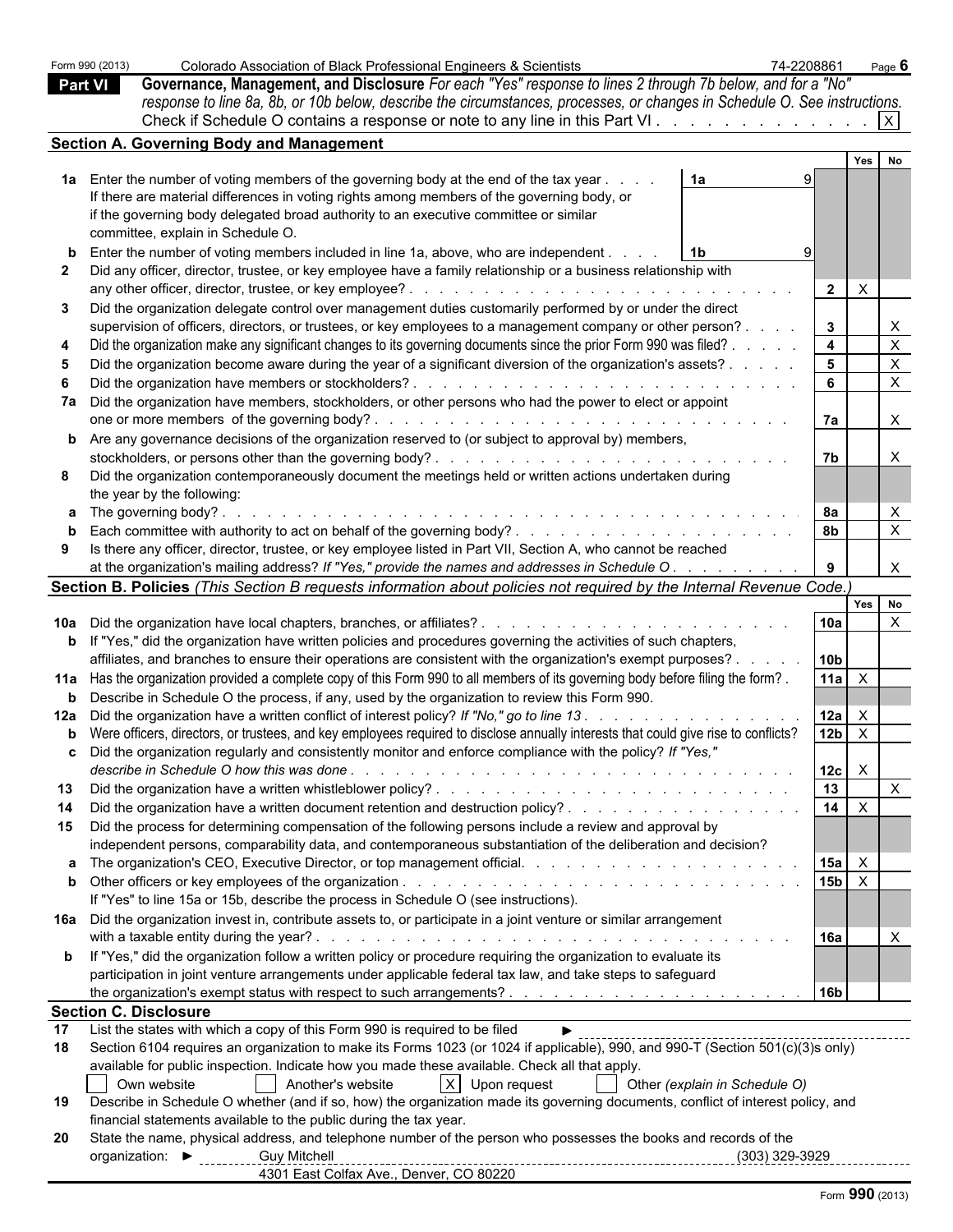| Form 990 (2013)   | Colorado Association of Black Professional Engineers & Scientists                                                                 | 74-2208861 | Page |
|-------------------|-----------------------------------------------------------------------------------------------------------------------------------|------------|------|
| Part VII          | <b>Compensation of Officers, Directors, Trustees, Key Employees, Highest Compensated</b>                                          |            |      |
|                   | <b>Employees, and Independent Contractors</b><br>Check if Schedule O contains a response or note to any line in this Part VII.    |            |      |
| <b>Section A.</b> | Officers, Directors, Trustees, Key Employees, and Highest Compensated Employees                                                   |            |      |
|                   | 1a Complete this table for all persons required to be listed. Report compensation for the calendar vear ending with or within the |            |      |

**1a** Complete this table for all persons required to be listed. Report compensation for the calendar year ending with or within the organization's tax year.

List all of the organization's **current** officers, directors, trustees (whether individuals or organizations), regardless of amount of compensation. Enter -0- in columns (D), (E), and (F) if no compensation was paid.

List all of the organization's **current** key employees, if any. See instructions for definition of "key employee."

List the organization's five **current** highest compensated employees (other than an officer, director, trustee, or key employee) who received reportable compensation (Box 5 of Form W-2 and/or Box 7 of Form 1099-MISC) of more than \$100,000 from the organization and any related organizations.

List all of the organization's **former** officers, key employees, and highest compensated employees who received more than \$100,000 of reportable compensation from the organization and any related organizations.

List all of the organization's **former directors or trustees** that received, in the capacity as a former director or trustee of the organization, more than \$10,000 of reportable compensation from the organization and any related organizations.

List persons in the following order: individual trustees or directors; institutional trustees; officers; key employees; highest compensated employees; and former such persons.

X Check this box if neither the organization nor any related organization compensated any current officer, director, or trustee.

|                                                        |                                                                                  |                                   |                       |          | (C)          |                                                                                                 |               |                                                |                                                  |                                                                                   |
|--------------------------------------------------------|----------------------------------------------------------------------------------|-----------------------------------|-----------------------|----------|--------------|-------------------------------------------------------------------------------------------------|---------------|------------------------------------------------|--------------------------------------------------|-----------------------------------------------------------------------------------|
| (A)<br>Name and Title                                  | (B)<br>Average<br>hours per                                                      |                                   |                       | Position |              | (do not check more than one<br>box, unless person is both an<br>officer and a director/trustee) |               | (D)<br>Reportable<br>compensation              | (E)<br>Reportable<br>compensation                | (F)<br>Estimated<br>amount of                                                     |
|                                                        | week (list any<br>hours for<br>related<br>organizations<br>below dotted<br>line) | or director<br>Individual trustee | Institutional trustee | Officer  | Key employee | Highest compensated<br>employee                                                                 | <b>Former</b> | from<br>the<br>organization<br>(W-2/1099-MISC) | from related<br>organizations<br>(W-2/1099-MISC) | other<br>compensation<br>from the<br>organization<br>and related<br>organizations |
| (1) Guy Mitchell                                       | 20.00                                                                            |                                   |                       |          |              |                                                                                                 |               |                                                |                                                  |                                                                                   |
| Vice President                                         | 0.00                                                                             | X                                 |                       |          |              |                                                                                                 |               |                                                |                                                  |                                                                                   |
| (2) Dewey F. Brigham, Jr.                              | 10.00<br>.                                                                       |                                   |                       |          |              |                                                                                                 |               |                                                |                                                  |                                                                                   |
| President                                              | 0.00                                                                             | X                                 |                       |          |              |                                                                                                 |               |                                                |                                                  |                                                                                   |
| (3) Kelli Kelly <b>Manual According to Kelli Kelly</b> | 10.00                                                                            |                                   |                       |          |              |                                                                                                 |               |                                                |                                                  |                                                                                   |
| <b>Board Member</b>                                    | 0.00                                                                             | X                                 |                       |          |              |                                                                                                 |               |                                                |                                                  |                                                                                   |
| (4) David Hinds                                        | 10.00                                                                            |                                   |                       |          |              |                                                                                                 |               |                                                |                                                  |                                                                                   |
| Secretary                                              | 0.00                                                                             | X                                 |                       |          |              |                                                                                                 |               |                                                |                                                  |                                                                                   |
| (5) Charlotte Brigham                                  | 10.00                                                                            |                                   |                       |          |              |                                                                                                 |               |                                                |                                                  |                                                                                   |
| <b>Board Member</b>                                    | 0.00                                                                             | X                                 |                       |          |              |                                                                                                 |               |                                                |                                                  |                                                                                   |
| (6) Lee Sears                                          | 10.00                                                                            |                                   |                       |          |              |                                                                                                 |               |                                                |                                                  |                                                                                   |
| <b>Board Member</b>                                    | 0.00                                                                             | X                                 |                       |          |              |                                                                                                 |               |                                                |                                                  |                                                                                   |
| (7) Glynis Williams-Thompson                           | 10.00                                                                            |                                   |                       |          |              |                                                                                                 |               |                                                |                                                  |                                                                                   |
| <b>Board Member</b>                                    | 0.00                                                                             | X                                 |                       |          |              |                                                                                                 |               |                                                |                                                  |                                                                                   |
| (8) Josylyn Owens                                      | 10.00                                                                            |                                   |                       |          |              |                                                                                                 |               |                                                |                                                  |                                                                                   |
| <b>Board Member</b>                                    | 0.00                                                                             | X                                 |                       |          |              |                                                                                                 |               |                                                |                                                  |                                                                                   |
| (9) Mark Smith                                         | 10.00                                                                            |                                   |                       |          |              |                                                                                                 |               |                                                |                                                  |                                                                                   |
| <b>Board Member</b>                                    | 0.00                                                                             | X                                 |                       |          |              |                                                                                                 |               |                                                |                                                  |                                                                                   |
| (10) Anthony Noble                                     | 20.00                                                                            |                                   |                       |          |              |                                                                                                 |               |                                                |                                                  |                                                                                   |
| Treasurer                                              | 0.00                                                                             | Χ                                 |                       |          |              |                                                                                                 |               |                                                |                                                  |                                                                                   |
| (11)                                                   |                                                                                  |                                   |                       |          |              |                                                                                                 |               |                                                |                                                  |                                                                                   |
|                                                        |                                                                                  |                                   |                       |          |              |                                                                                                 |               |                                                |                                                  |                                                                                   |
| (13)                                                   |                                                                                  |                                   |                       |          |              |                                                                                                 |               |                                                |                                                  |                                                                                   |
| (14)                                                   |                                                                                  |                                   |                       |          |              |                                                                                                 |               |                                                |                                                  |                                                                                   |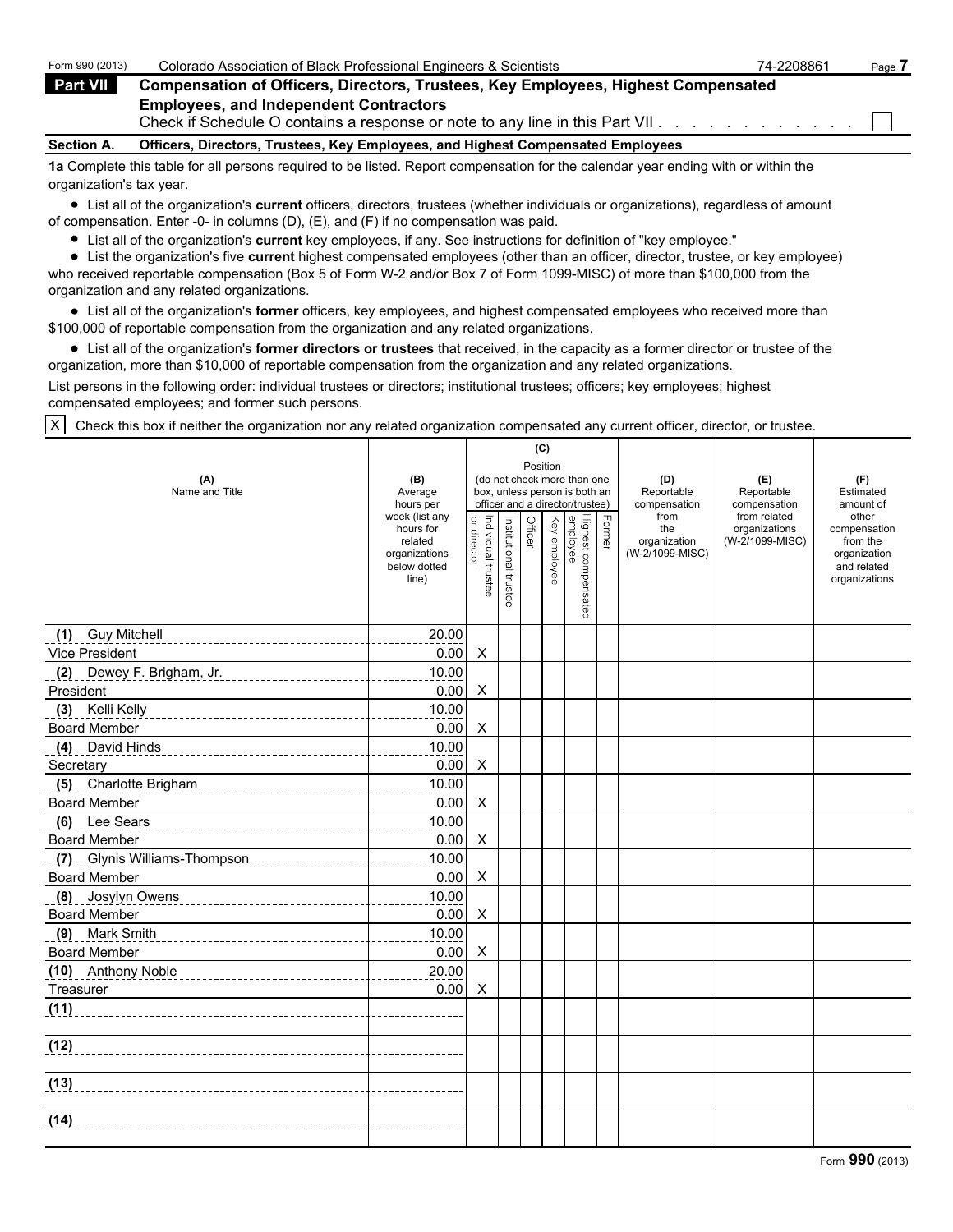|             | Form 990 (2013)<br>Colorado Association of Black Professional Engineers & Scientists                                                                                                                                                                                                                                                    |                                                                                                                 |                                   |                       |   |                 |                                                                                                                                                                       |        |                                                                                     | 74-2208861                                                                            | Page 8                                                                                                             |  |
|-------------|-----------------------------------------------------------------------------------------------------------------------------------------------------------------------------------------------------------------------------------------------------------------------------------------------------------------------------------------|-----------------------------------------------------------------------------------------------------------------|-----------------------------------|-----------------------|---|-----------------|-----------------------------------------------------------------------------------------------------------------------------------------------------------------------|--------|-------------------------------------------------------------------------------------|---------------------------------------------------------------------------------------|--------------------------------------------------------------------------------------------------------------------|--|
|             | <b>Part VII</b><br>Section A. Officers, Directors, Trustees, Key Employees, and Highest Compensated Employees (continued)                                                                                                                                                                                                               |                                                                                                                 |                                   |                       |   |                 |                                                                                                                                                                       |        |                                                                                     |                                                                                       |                                                                                                                    |  |
|             | (A)<br>Name and title                                                                                                                                                                                                                                                                                                                   | (B)<br>Average<br>hours per<br>week (list any<br>hours for<br>related<br>organizations<br>below dotted<br>line) | Individual trustee<br>or director | Institutional trustee |   | (C)<br>Position | (do not check more than one<br>box, unless person is both an<br>officer and a director/trustee)<br>  Highest compensated<br>  employee<br>  Key employee<br>  Officer | Former | (D)<br>Reportable<br>compensation<br>from<br>the<br>organization<br>(W-2/1099-MISC) | (E)<br>Reportable<br>compensation<br>from related<br>organizations<br>(W-2/1099-MISC) | (F)<br>Estimated<br>amount of<br>other<br>compensation<br>from the<br>organization<br>and related<br>organizations |  |
| (15)        |                                                                                                                                                                                                                                                                                                                                         |                                                                                                                 |                                   |                       |   |                 |                                                                                                                                                                       |        |                                                                                     |                                                                                       |                                                                                                                    |  |
|             |                                                                                                                                                                                                                                                                                                                                         |                                                                                                                 |                                   |                       |   |                 |                                                                                                                                                                       |        |                                                                                     |                                                                                       |                                                                                                                    |  |
|             | $\frac{1}{117}$                                                                                                                                                                                                                                                                                                                         |                                                                                                                 |                                   |                       |   |                 |                                                                                                                                                                       |        |                                                                                     |                                                                                       |                                                                                                                    |  |
|             |                                                                                                                                                                                                                                                                                                                                         |                                                                                                                 |                                   |                       |   |                 |                                                                                                                                                                       |        |                                                                                     |                                                                                       |                                                                                                                    |  |
|             |                                                                                                                                                                                                                                                                                                                                         |                                                                                                                 |                                   |                       |   |                 |                                                                                                                                                                       |        |                                                                                     |                                                                                       |                                                                                                                    |  |
| (20)        |                                                                                                                                                                                                                                                                                                                                         |                                                                                                                 |                                   |                       |   |                 |                                                                                                                                                                       |        |                                                                                     |                                                                                       |                                                                                                                    |  |
|             |                                                                                                                                                                                                                                                                                                                                         |                                                                                                                 |                                   |                       |   |                 |                                                                                                                                                                       |        |                                                                                     |                                                                                       |                                                                                                                    |  |
|             |                                                                                                                                                                                                                                                                                                                                         |                                                                                                                 |                                   |                       |   |                 |                                                                                                                                                                       |        |                                                                                     |                                                                                       |                                                                                                                    |  |
|             |                                                                                                                                                                                                                                                                                                                                         |                                                                                                                 |                                   |                       |   |                 |                                                                                                                                                                       |        |                                                                                     |                                                                                       |                                                                                                                    |  |
|             |                                                                                                                                                                                                                                                                                                                                         |                                                                                                                 |                                   |                       |   |                 |                                                                                                                                                                       |        |                                                                                     |                                                                                       |                                                                                                                    |  |
| (25)        |                                                                                                                                                                                                                                                                                                                                         |                                                                                                                 |                                   |                       |   |                 |                                                                                                                                                                       |        |                                                                                     |                                                                                       |                                                                                                                    |  |
| 1b.         | Total from continuation sheets to Part VII, Section A ▶<br>Total (add lines 1b and 1c). $\ldots$ $\ldots$ $\ldots$ $\ldots$ $\ldots$ $\ldots$ $\ldots$ $\ldots$<br>2 Total number of individuals (including but not limited to those listed above) who received more than \$100,000 of<br>reportable compensation from the organization | ▶                                                                                                               |                                   |                       | 0 |                 |                                                                                                                                                                       |        | $\overline{0}$<br>$\mathbf 0$<br>$\Omega$                                           | $\Omega$<br>$\mathbf 0$<br>$\Omega$                                                   | 0<br>0<br>$\Omega$                                                                                                 |  |
| 3           | Did the organization list any former officer, director, or trustee, key employee, or highest compensated<br>employee on line 1a? If "Yes," complete Schedule J for such individual                                                                                                                                                      |                                                                                                                 |                                   |                       |   |                 |                                                                                                                                                                       |        |                                                                                     |                                                                                       | Yes No<br>3<br>X                                                                                                   |  |
| 4           | For any individual listed on line 1a, is the sum of reportable compensation and other compensation from<br>the organization and related organizations greater than \$150,000? If "Yes," complete Schedule J for such                                                                                                                    |                                                                                                                 |                                   |                       |   |                 |                                                                                                                                                                       |        |                                                                                     |                                                                                       | 4<br>X                                                                                                             |  |
| 5           | Did any person listed on line 1a receive or accrue compensation from any unrelated organization or individual<br>for services rendered to the organization? If "Yes," complete Schedule J for such person.                                                                                                                              |                                                                                                                 |                                   |                       |   |                 |                                                                                                                                                                       |        |                                                                                     |                                                                                       | X<br>5                                                                                                             |  |
|             | <b>Section B. Independent Contractors</b>                                                                                                                                                                                                                                                                                               |                                                                                                                 |                                   |                       |   |                 |                                                                                                                                                                       |        |                                                                                     |                                                                                       |                                                                                                                    |  |
| 1           | Complete this table for your five highest compensated independent contractors that received more than \$100,000 of<br>compensation from the organization. Report compensation for the calendar year ending with or within the organization's tax<br>year.                                                                               |                                                                                                                 |                                   |                       |   |                 |                                                                                                                                                                       |        |                                                                                     |                                                                                       |                                                                                                                    |  |
|             | (A)<br>Name and business address                                                                                                                                                                                                                                                                                                        |                                                                                                                 |                                   |                       |   |                 |                                                                                                                                                                       |        | (B)<br>Description of services                                                      |                                                                                       | (C)<br>Compensation                                                                                                |  |
| <b>NONE</b> |                                                                                                                                                                                                                                                                                                                                         |                                                                                                                 |                                   |                       |   |                 |                                                                                                                                                                       |        |                                                                                     |                                                                                       | 0                                                                                                                  |  |
|             |                                                                                                                                                                                                                                                                                                                                         |                                                                                                                 |                                   |                       |   |                 |                                                                                                                                                                       |        |                                                                                     |                                                                                       | 0                                                                                                                  |  |
|             |                                                                                                                                                                                                                                                                                                                                         |                                                                                                                 |                                   |                       |   |                 |                                                                                                                                                                       |        |                                                                                     |                                                                                       | 0<br>0                                                                                                             |  |
|             |                                                                                                                                                                                                                                                                                                                                         |                                                                                                                 |                                   |                       |   |                 |                                                                                                                                                                       |        |                                                                                     |                                                                                       | 0                                                                                                                  |  |
| 2           | Total number of independent contractors (including but not limited to those listed above) who received                                                                                                                                                                                                                                  |                                                                                                                 |                                   |                       |   |                 |                                                                                                                                                                       |        |                                                                                     |                                                                                       |                                                                                                                    |  |

| more than \$100,000 of compensation from the organization |  |  |  |
|-----------------------------------------------------------|--|--|--|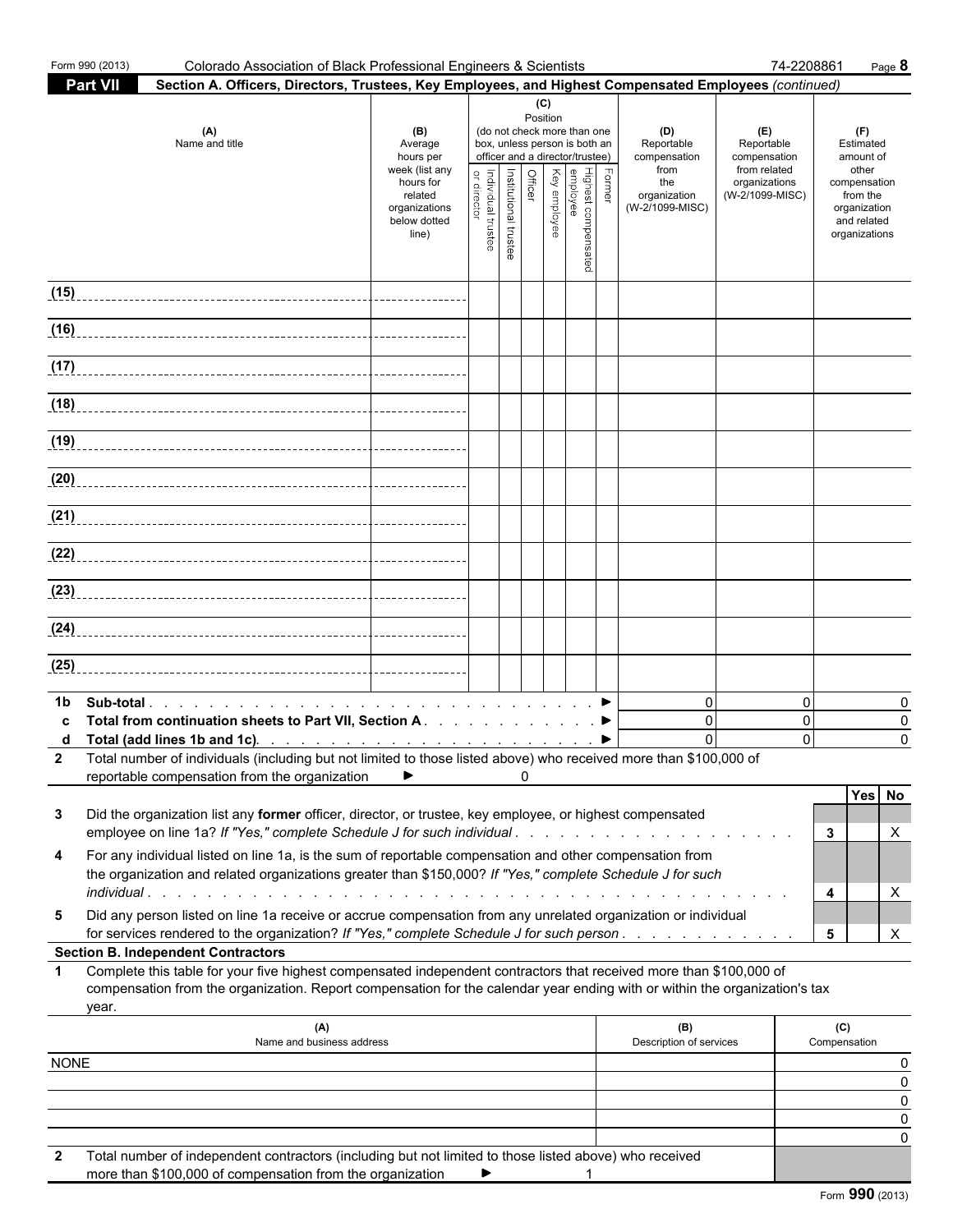|                                                           | Form 990 (2013)              | Colorado Association of Black Professional Engineers & Scientists                                                                                                                                                                                                                           |                                                                                                                                                                                    | 74-2208861<br>Page 9          |                                                    |                                                    |                                                                  |  |  |
|-----------------------------------------------------------|------------------------------|---------------------------------------------------------------------------------------------------------------------------------------------------------------------------------------------------------------------------------------------------------------------------------------------|------------------------------------------------------------------------------------------------------------------------------------------------------------------------------------|-------------------------------|----------------------------------------------------|----------------------------------------------------|------------------------------------------------------------------|--|--|
|                                                           | <b>Part VIII</b>             | <b>Statement of Revenue</b>                                                                                                                                                                                                                                                                 |                                                                                                                                                                                    |                               |                                                    |                                                    |                                                                  |  |  |
|                                                           |                              |                                                                                                                                                                                                                                                                                             |                                                                                                                                                                                    |                               |                                                    |                                                    |                                                                  |  |  |
|                                                           |                              |                                                                                                                                                                                                                                                                                             |                                                                                                                                                                                    | (A)<br>Total revenue          | (B)<br>Related or<br>exempt<br>function<br>revenue | $\overline{c}$<br>Unrelated<br>business<br>revenue | (D)<br>Revenue<br>excluded from<br>tax under sections<br>512-514 |  |  |
| Contributions, Gifts, Grants<br>and Other Similar Amounts | 1a<br>b<br>c<br>d<br>е<br>h. | Federated campaigns<br>Membership dues<br>Fundraising events<br>Related organizations<br>Government grants (contributions)<br>All other contributions, gifts, grants, and<br>similar amounts not included above<br>Noncash contributions included in lines 1a-1f:<br>Total. Add lines 1a-1f | 1a<br>$\mathbf{0}$<br>1 <sub>b</sub><br>7,839<br> 1c <br>$\mathbf 0$<br>  1d<br>$\Omega$<br>76,156<br>1e<br>  1f<br>$\Omega$<br>$\boldsymbol{\mathsf{S}}$<br>$\blacktriangleright$ | 83,995                        |                                                    |                                                    |                                                                  |  |  |
|                                                           |                              |                                                                                                                                                                                                                                                                                             | <b>Business Code</b>                                                                                                                                                               |                               |                                                    |                                                    |                                                                  |  |  |
| Program Service Revenue                                   | 2a<br>h                      |                                                                                                                                                                                                                                                                                             |                                                                                                                                                                                    | 3,252<br>$\Omega$<br>$\Omega$ | 3,252                                              |                                                    |                                                                  |  |  |
|                                                           |                              |                                                                                                                                                                                                                                                                                             |                                                                                                                                                                                    | $\Omega$                      |                                                    |                                                    |                                                                  |  |  |
|                                                           |                              |                                                                                                                                                                                                                                                                                             |                                                                                                                                                                                    | $\Omega$                      |                                                    |                                                    |                                                                  |  |  |
|                                                           |                              | All other program service revenue                                                                                                                                                                                                                                                           |                                                                                                                                                                                    | $\Omega$                      |                                                    |                                                    |                                                                  |  |  |
|                                                           | α                            |                                                                                                                                                                                                                                                                                             |                                                                                                                                                                                    | 3,252                         |                                                    |                                                    |                                                                  |  |  |
|                                                           | 3                            | Investment income (including dividends, interest, and                                                                                                                                                                                                                                       |                                                                                                                                                                                    |                               |                                                    |                                                    |                                                                  |  |  |
|                                                           | 4                            | other similar amounts). $\ldots$ $\ldots$ $\ldots$ $\ldots$ $\ldots$ $\ldots$<br>Income from investment of tax-exempt bond proceeds ▶                                                                                                                                                       |                                                                                                                                                                                    | 8<br>$\Omega$                 | 8                                                  |                                                    |                                                                  |  |  |
|                                                           | 5                            |                                                                                                                                                                                                                                                                                             |                                                                                                                                                                                    | $\Omega$                      |                                                    |                                                    |                                                                  |  |  |
|                                                           |                              |                                                                                                                                                                                                                                                                                             |                                                                                                                                                                                    |                               |                                                    |                                                    |                                                                  |  |  |
|                                                           | 6a                           | Gross rents                                                                                                                                                                                                                                                                                 |                                                                                                                                                                                    |                               |                                                    |                                                    |                                                                  |  |  |
|                                                           |                              | Less: rental expenses [                                                                                                                                                                                                                                                                     |                                                                                                                                                                                    |                               |                                                    |                                                    |                                                                  |  |  |
|                                                           |                              | Rental income or (loss)                                                                                                                                                                                                                                                                     | $\overline{0}$<br>$\mathbf{0}$                                                                                                                                                     |                               |                                                    |                                                    |                                                                  |  |  |
|                                                           |                              | Net rental income or (loss) <u>.</u>                                                                                                                                                                                                                                                        | $\blacktriangleright$                                                                                                                                                              | $\Omega$                      |                                                    |                                                    |                                                                  |  |  |
|                                                           | 7a                           | (i) Securities<br>Gross amount from sales of                                                                                                                                                                                                                                                | (ii) Other                                                                                                                                                                         |                               |                                                    |                                                    |                                                                  |  |  |
|                                                           |                              | assets other than inventory<br>Less: cost or other basis                                                                                                                                                                                                                                    | $\overline{0}$<br>$\mathbf{0}$                                                                                                                                                     |                               |                                                    |                                                    |                                                                  |  |  |
|                                                           |                              | and sales expenses                                                                                                                                                                                                                                                                          | $\overline{0}$<br>0                                                                                                                                                                |                               |                                                    |                                                    |                                                                  |  |  |
|                                                           |                              | c Gain or $(\text{loss})$ .                                                                                                                                                                                                                                                                 | $\Omega$<br>$\Omega$                                                                                                                                                               |                               |                                                    |                                                    |                                                                  |  |  |
|                                                           |                              |                                                                                                                                                                                                                                                                                             |                                                                                                                                                                                    | $\overline{0}$                |                                                    |                                                    |                                                                  |  |  |
| Other Revenue                                             | 8a                           | Gross income from fundraising<br>of contributions reported on line 1c).<br>See Part IV, line 18. a                                                                                                                                                                                          |                                                                                                                                                                                    |                               |                                                    |                                                    |                                                                  |  |  |
|                                                           |                              | Less: direct expenses                                                                                                                                                                                                                                                                       | $\mathbf b$                                                                                                                                                                        |                               |                                                    |                                                    |                                                                  |  |  |
|                                                           |                              | Net income or (loss) from fundraising events                                                                                                                                                                                                                                                |                                                                                                                                                                                    | $\Omega$                      |                                                    |                                                    |                                                                  |  |  |
|                                                           |                              | 9a Gross income from gaming activities.                                                                                                                                                                                                                                                     |                                                                                                                                                                                    |                               |                                                    |                                                    |                                                                  |  |  |
|                                                           |                              | See Part IV, line 19. $\ldots$ $\ldots$ $\ldots$ a                                                                                                                                                                                                                                          |                                                                                                                                                                                    |                               |                                                    |                                                    |                                                                  |  |  |
|                                                           |                              | Less: direct expenses b                                                                                                                                                                                                                                                                     |                                                                                                                                                                                    |                               |                                                    |                                                    |                                                                  |  |  |
|                                                           |                              | Net income or (loss) from gaming activities ▶<br>10a Gross sales of inventory, less<br>returns and allowances $\mathbf{a}$                                                                                                                                                                  |                                                                                                                                                                                    | $\Omega$                      |                                                    |                                                    |                                                                  |  |  |
|                                                           | b                            | Less: cost of goods sold b                                                                                                                                                                                                                                                                  | $\mathbf{0}$                                                                                                                                                                       |                               |                                                    |                                                    |                                                                  |  |  |
|                                                           | c.                           | Net income or (loss) from sales of inventory ▶                                                                                                                                                                                                                                              |                                                                                                                                                                                    | $\Omega$                      |                                                    |                                                    |                                                                  |  |  |
|                                                           |                              | Miscellaneous Revenue                                                                                                                                                                                                                                                                       | <b>Business Code</b>                                                                                                                                                               |                               |                                                    |                                                    |                                                                  |  |  |
|                                                           |                              | 11a Annual Gala<br>11a Annual Gala                                                                                                                                                                                                                                                          |                                                                                                                                                                                    | 25,699                        | 25,699                                             |                                                    |                                                                  |  |  |
|                                                           |                              |                                                                                                                                                                                                                                                                                             |                                                                                                                                                                                    | $\Omega$<br>$\Omega$          |                                                    |                                                    |                                                                  |  |  |
|                                                           |                              | All other revenue                                                                                                                                                                                                                                                                           |                                                                                                                                                                                    | $\Omega$                      |                                                    |                                                    |                                                                  |  |  |
|                                                           | е                            | Total. Add lines 11a-11d ▶                                                                                                                                                                                                                                                                  |                                                                                                                                                                                    | 25,699                        |                                                    |                                                    |                                                                  |  |  |
|                                                           | 12                           | Total revenue. See instructions. ▶                                                                                                                                                                                                                                                          |                                                                                                                                                                                    | 112,954                       | 28,959                                             |                                                    | $\overline{0}$                                                   |  |  |
|                                                           |                              |                                                                                                                                                                                                                                                                                             |                                                                                                                                                                                    |                               |                                                    |                                                    |                                                                  |  |  |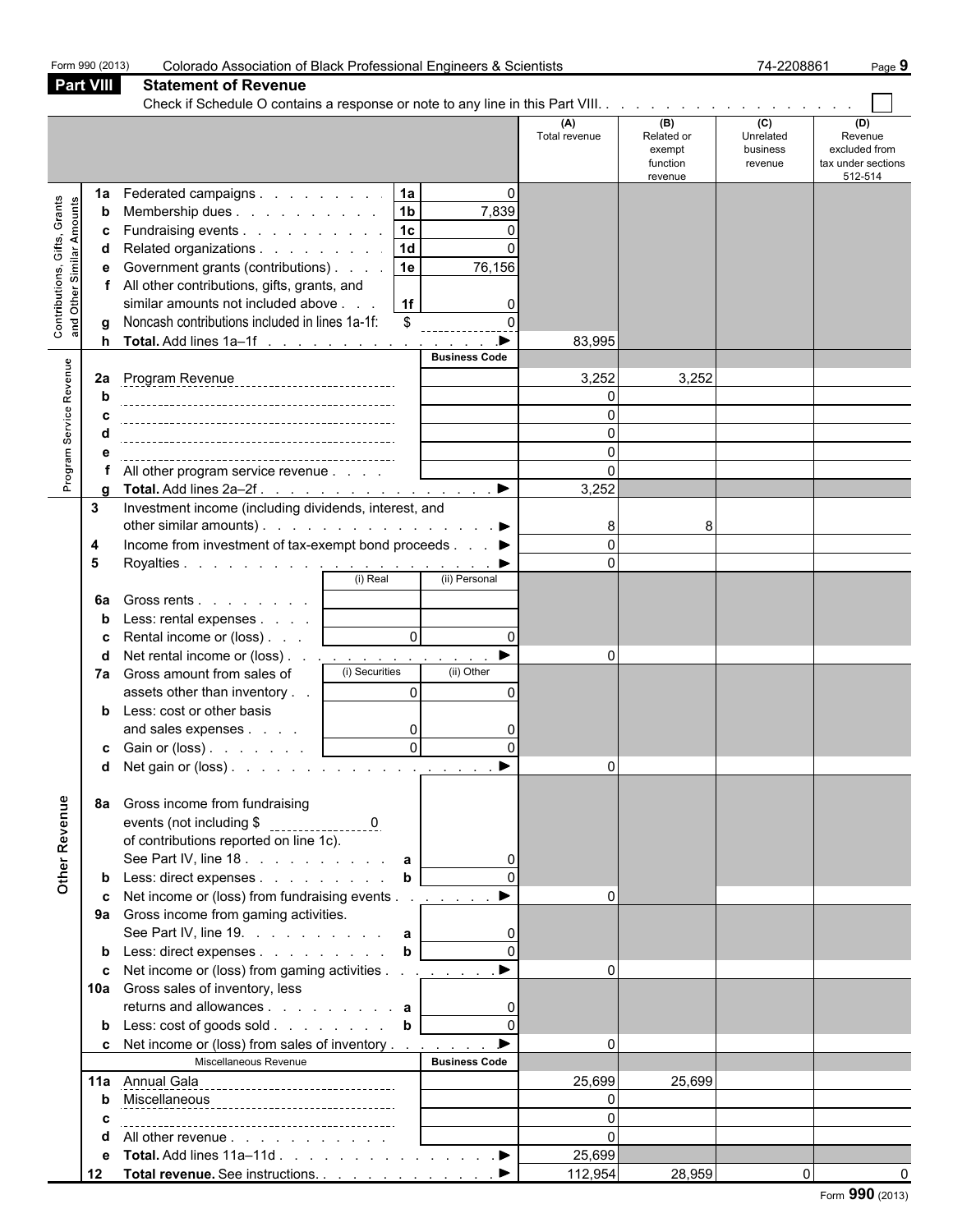**Part IX Statement of Functional Expenses**

| Section 501(c)(3) and 501(c)(4) organizations must complete all columns. All other organizations must complete column (A). |                                                                                                      |                       |                                    |                                           |                                |  |  |
|----------------------------------------------------------------------------------------------------------------------------|------------------------------------------------------------------------------------------------------|-----------------------|------------------------------------|-------------------------------------------|--------------------------------|--|--|
|                                                                                                                            |                                                                                                      |                       |                                    |                                           |                                |  |  |
|                                                                                                                            | Do not include amounts reported on lines 6b,<br>7b, 8b, 9b, and 10b of Part VIII.                    | (A)<br>Total expenses | (B)<br>Program service<br>expenses | (C)<br>Management and<br>general expenses | (D)<br>Fundraising<br>expenses |  |  |
| $\mathbf{1}$                                                                                                               | Grants and other assistance to governments and                                                       |                       |                                    |                                           |                                |  |  |
|                                                                                                                            | organizations in the United States. See Part IV, line 21                                             | 0                     |                                    |                                           |                                |  |  |
| $\mathbf{2}$                                                                                                               | Grants and other assistance to individuals in the                                                    |                       |                                    |                                           |                                |  |  |
|                                                                                                                            | United States. See Part IV, line 22                                                                  | $\mathbf{0}$          |                                    |                                           |                                |  |  |
| 3                                                                                                                          | Grants and other assistance to governments,                                                          |                       |                                    |                                           |                                |  |  |
|                                                                                                                            | organizations, and individuals outside the                                                           |                       |                                    |                                           |                                |  |  |
|                                                                                                                            | United States. See Part IV, lines 15 and 16                                                          | $\mathbf{0}$          |                                    |                                           |                                |  |  |
| 4                                                                                                                          | Benefits paid to or for members                                                                      | $\Omega$              |                                    |                                           |                                |  |  |
| 5                                                                                                                          | Compensation of current officers, directors,                                                         |                       |                                    |                                           |                                |  |  |
|                                                                                                                            | trustees, and key employees                                                                          | $\mathbf{0}$          |                                    |                                           |                                |  |  |
| 6                                                                                                                          | Compensation not included above, to disqualified                                                     |                       |                                    |                                           |                                |  |  |
|                                                                                                                            | persons (as defined under section 4958(f)(1)) and                                                    | $\Omega$              |                                    |                                           |                                |  |  |
| 7                                                                                                                          | persons described in section 4958(c)(3)(B)<br>Other salaries and wages                               | 48,895                | 48,895                             |                                           |                                |  |  |
| 8                                                                                                                          | Pension plan accruals and contributions (include                                                     |                       |                                    |                                           |                                |  |  |
|                                                                                                                            | section $401(k)$ and $403(b)$ employer contributions).                                               | 0                     |                                    |                                           |                                |  |  |
| 9                                                                                                                          | Other employee benefits                                                                              | $\Omega$              |                                    |                                           |                                |  |  |
| 10                                                                                                                         | Payroll taxes                                                                                        | 1,178                 | 1,178                              |                                           |                                |  |  |
| 11                                                                                                                         | Fees for services (non-employees):                                                                   |                       |                                    |                                           |                                |  |  |
| а                                                                                                                          | Management.                                                                                          | 0                     |                                    |                                           |                                |  |  |
| b                                                                                                                          |                                                                                                      | $\Omega$              |                                    |                                           |                                |  |  |
| c                                                                                                                          |                                                                                                      | 2,300                 |                                    | 2,300                                     |                                |  |  |
| d                                                                                                                          |                                                                                                      | $\mathbf{0}$          |                                    |                                           |                                |  |  |
| е                                                                                                                          | Professional fundraising services. See Part IV, line 17.                                             | $\Omega$              |                                    |                                           |                                |  |  |
|                                                                                                                            | Investment management fees                                                                           | $\Omega$              |                                    |                                           |                                |  |  |
| g                                                                                                                          | Other. (If line 11g amount exceeds 10% of line 25, column                                            |                       |                                    |                                           |                                |  |  |
|                                                                                                                            | (A) amount, list line 11g expenses on Schedule O.)                                                   | 3,975<br>$\Omega$     | 3,975                              |                                           |                                |  |  |
| 12<br>13                                                                                                                   | Advertising and promotion<br>Office expenses                                                         | 7,379                 | 3,938                              | 912                                       | 2,529                          |  |  |
| 14                                                                                                                         | Information technology                                                                               | $\mathbf{0}$          |                                    |                                           |                                |  |  |
| 15                                                                                                                         |                                                                                                      | $\Omega$              |                                    |                                           |                                |  |  |
| 16                                                                                                                         | Occupancy                                                                                            | $\Omega$              |                                    |                                           |                                |  |  |
| 17                                                                                                                         |                                                                                                      | $\Omega$              |                                    |                                           |                                |  |  |
| 18                                                                                                                         | Payments of travel or entertainment expenses                                                         |                       |                                    |                                           |                                |  |  |
|                                                                                                                            | for any federal, state, or local public officials                                                    | υ                     |                                    |                                           |                                |  |  |
| 19                                                                                                                         | Conferences, conventions, and meetings                                                               | $\Omega$              |                                    |                                           |                                |  |  |
| 20                                                                                                                         |                                                                                                      | $\mathbf{0}$          |                                    |                                           |                                |  |  |
| 21                                                                                                                         | Payments to affiliates                                                                               | $\Omega$              |                                    |                                           |                                |  |  |
| 22                                                                                                                         | Depreciation, depletion, and amortization                                                            | 4,763                 |                                    | 4,763                                     |                                |  |  |
| 23                                                                                                                         |                                                                                                      | 1,204                 |                                    | 1,204                                     |                                |  |  |
| 24                                                                                                                         | Other expenses. Itemize expenses not covered                                                         |                       |                                    |                                           |                                |  |  |
|                                                                                                                            | above (List miscellaneous expenses in line 24e. If<br>line 24e amount exceeds 10% of line 25, column |                       |                                    |                                           |                                |  |  |
|                                                                                                                            | (A) amount, list line 24e expenses on Schedule O.)                                                   |                       |                                    |                                           |                                |  |  |
|                                                                                                                            | a Program Expenses<br><u>newsletters</u>                                                             | 21,559                | 2,712                              |                                           | 18,847                         |  |  |
| b                                                                                                                          | Scholarships                                                                                         | 1,800                 | 1,800                              |                                           |                                |  |  |
| c                                                                                                                          | Donations and Dues                                                                                   | 235                   |                                    | 235                                       |                                |  |  |
|                                                                                                                            |                                                                                                      | 665                   | 665                                |                                           |                                |  |  |
| е                                                                                                                          | All other expenses  Postage                                                                          | 57                    | 19                                 | 19                                        | 19                             |  |  |
| 25                                                                                                                         | Total functional expenses. Add lines 1 through 24e                                                   | 94,010                | 63,182                             | 9,433                                     | 21,395                         |  |  |
| 26                                                                                                                         | Joint costs. Complete this line only if the                                                          |                       |                                    |                                           |                                |  |  |
|                                                                                                                            | organization reported in column (B) joint costs                                                      |                       |                                    |                                           |                                |  |  |
|                                                                                                                            | from a combined educational campaign and                                                             |                       |                                    |                                           |                                |  |  |
|                                                                                                                            | fundraising solicitation. Check here<br>$\blacktriangleright$   if                                   |                       |                                    |                                           |                                |  |  |
|                                                                                                                            | following SOP 98-2 (ASC 958-720)                                                                     |                       |                                    |                                           |                                |  |  |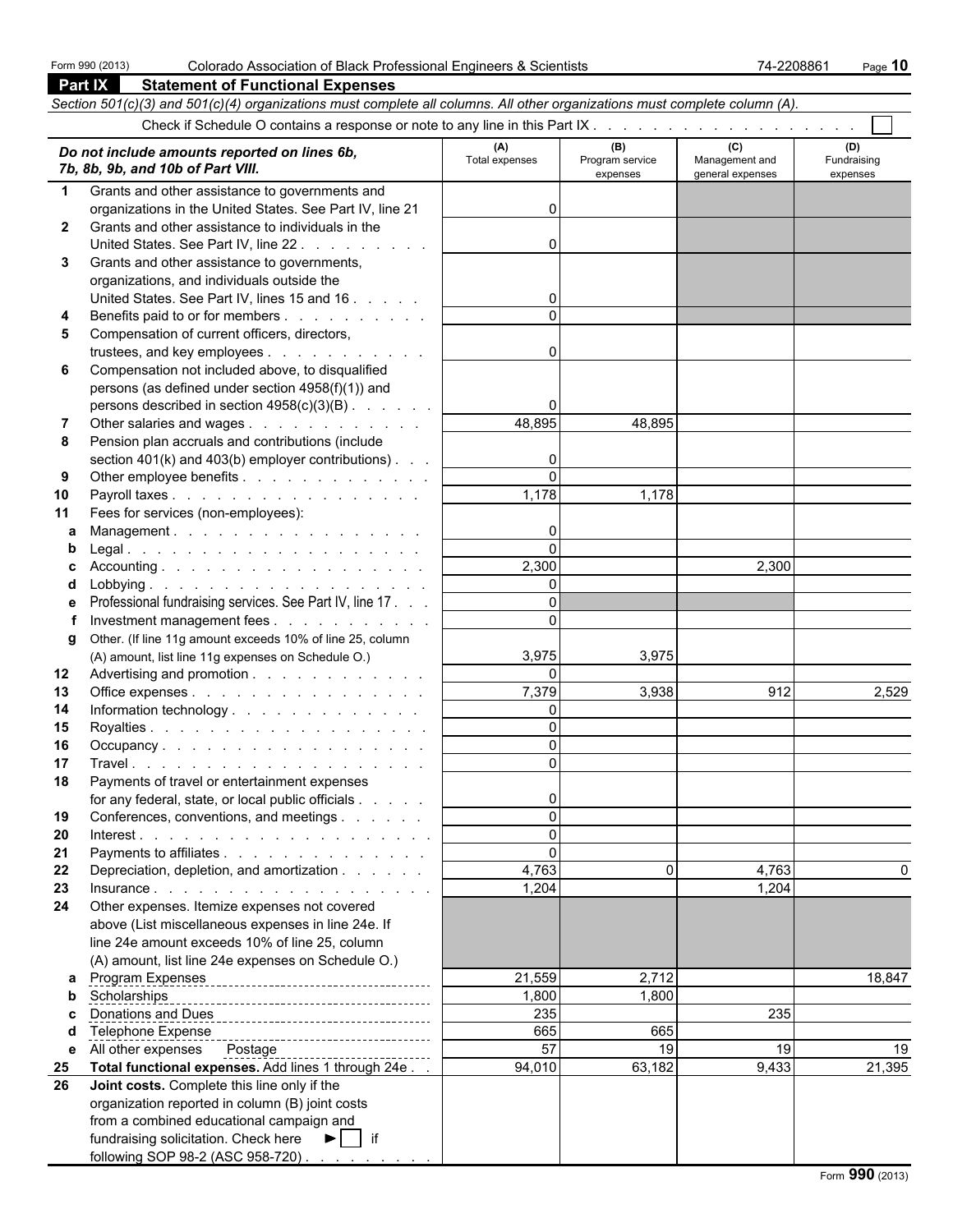| Form 990 (2013) |  |  |  |
|-----------------|--|--|--|
|-----------------|--|--|--|

|                 | <b>Part X</b>  | <b>Balance Sheet</b>                                                                                         |                          |                         |                    |
|-----------------|----------------|--------------------------------------------------------------------------------------------------------------|--------------------------|-------------------------|--------------------|
|                 |                |                                                                                                              |                          |                         |                    |
|                 |                |                                                                                                              | (A)<br>Beginning of year |                         | (B)<br>End of year |
|                 | -1             |                                                                                                              | 27,680                   | $\overline{1}$          | 48,400             |
|                 | 2              | Savings and temporary cash investments                                                                       |                          | $\overline{2}$          |                    |
|                 | 3              |                                                                                                              | $\Omega$                 | $\mathbf{3}$            |                    |
|                 | 4              |                                                                                                              |                          | $\overline{\mathbf{4}}$ |                    |
|                 | 5              | Loans and other receivables from current and former officers, directors,                                     |                          |                         |                    |
|                 |                | trustees, key employees, and highest compensated employees.                                                  |                          |                         |                    |
|                 |                |                                                                                                              |                          | 5                       |                    |
|                 | 6              | Loans and other receivables from other disqualified persons (as defined under section                        |                          |                         |                    |
|                 |                | 4958(f)(1)), persons described in section 4958(c)(3)(B), and contributing employers and                      |                          |                         |                    |
|                 |                | sponsoring organizations of section 501(c)(9) voluntary employees' beneficiary                               |                          |                         |                    |
|                 |                | organizations (see instructions). Complete Part II of Schedule L.                                            |                          | 6                       |                    |
| Assets          | $\overline{7}$ |                                                                                                              |                          | $\overline{7}$          |                    |
|                 | 8              | Inventories for sale or use $\ldots$ $\ldots$ $\ldots$ $\ldots$ $\ldots$ $\ldots$ $\ldots$ $\ldots$ $\ldots$ |                          | 8                       |                    |
|                 | 9              | Prepaid expenses and deferred charges                                                                        |                          | 9                       |                    |
|                 | 10a            | Land, buildings, and equipment: cost or                                                                      |                          |                         |                    |
|                 |                | other basis. Complete Part VI of Schedule D<br>66,682<br>l 10a                                               |                          |                         |                    |
|                 | b              | 10 <sub>b</sub><br>Less: accumulated depreciation<br>65,713                                                  | $5,732$ 10c              |                         | 969                |
|                 | 11             | Investments—publicly traded securities                                                                       |                          | 11                      |                    |
|                 | 12             | Investments—other securities. See Part IV, line 11.                                                          |                          | 12                      |                    |
|                 | 13             | Investments—program-related. See Part IV, line 11                                                            | $\Omega$                 | 13                      | $\Omega$           |
|                 | 14             |                                                                                                              |                          | 14                      | $\Omega$           |
|                 | 15             |                                                                                                              |                          | 15                      | $\Omega$           |
|                 | 16             | Total assets. Add lines 1 through 15 (must equal line 34)                                                    | $33,412$ 16              |                         | 49,369             |
|                 | 17             | Accounts payable and accrued expenses                                                                        | 2,952                    | 17                      | 2,684              |
|                 | 18             |                                                                                                              |                          | 18                      |                    |
|                 | 19             |                                                                                                              |                          | 19                      |                    |
|                 | 20             |                                                                                                              |                          | 20                      |                    |
|                 | 21             | Escrow or custodial account liability. Complete Part IV of Schedule D                                        |                          | 21                      |                    |
| Liabilities     | 22             | Loans and other payables to current and former officers, directors,                                          |                          |                         |                    |
|                 |                | trustees, key employees, highest compensated employees, and                                                  |                          |                         |                    |
|                 |                | disqualified persons. Complete Part II of Schedule L.                                                        |                          | 22                      |                    |
|                 | 23             | Secured mortgages and notes payable to unrelated third parties                                               | 22,985                   | 23                      | 20,266             |
|                 | 24             | Unsecured notes and loans payable to unrelated third parties                                                 | $\Omega$                 | 24                      | $\Omega$           |
|                 | 25             | Other liabilities (including federal income tax, payables to related third                                   |                          |                         |                    |
|                 |                | parties, and other liabilities not included on lines 17-24). Complete                                        |                          |                         |                    |
|                 |                |                                                                                                              |                          | 25                      | 0                  |
|                 | 26             | Total liabilities. Add lines 17 through 25.                                                                  | 25,937                   | 26                      | 22,950             |
|                 |                | Organizations that follow SFAS 117 (ASC 958), check here $\blacktriangleright$ $ X $ and                     |                          |                         |                    |
|                 |                | complete lines 27 through 29, and lines 33 and 34.                                                           |                          |                         |                    |
| <b>Balances</b> | 27             |                                                                                                              | 7,475 27                 |                         | 26,419             |
|                 | 28             |                                                                                                              |                          | 28                      |                    |
|                 | 29             |                                                                                                              |                          | 29                      |                    |
| or Fund         |                | $\blacktriangleright$   and<br>Organizations that do not follow SFAS 117 (ASC958), check here                |                          |                         |                    |
|                 |                | complete lines 30 through 34.                                                                                |                          |                         |                    |
| Assets          | 30             | Capital stock or trust principal, or current funds                                                           |                          | 30                      |                    |
|                 | 31             | Paid-in or capital surplus, or land, building, or equipment fund                                             |                          | 31                      |                    |
| Net.            | 32             | Retained earnings, endowment, accumulated income, or other funds                                             |                          | 32                      |                    |
|                 | 33             |                                                                                                              | 7,475                    | 33                      | 26,419             |
|                 | 34             | Total liabilities and net assets/fund balances                                                               | 33,412                   | 34                      | 49,369             |

Form **990** (2013)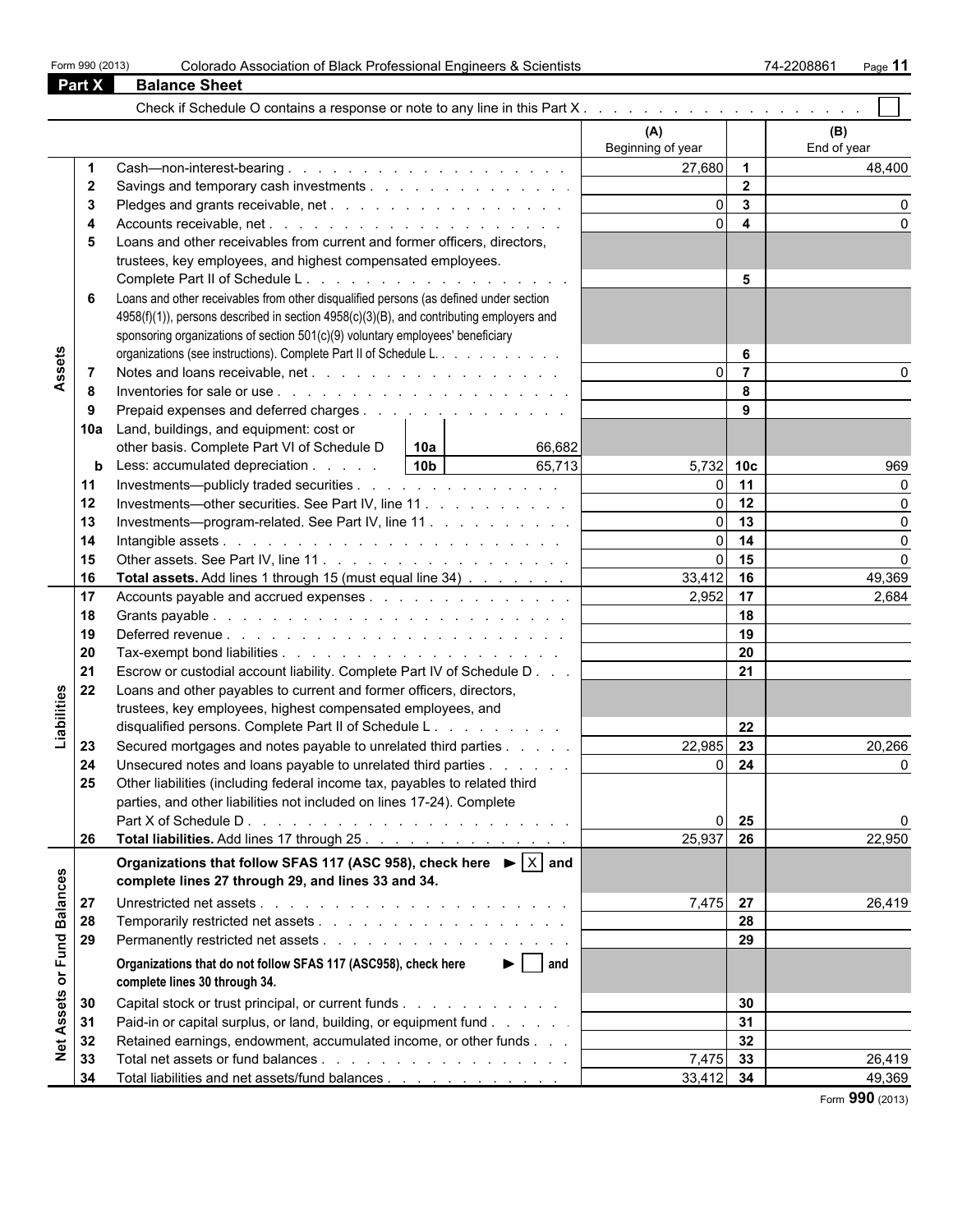|    | Form 990 (2013)<br>Colorado Association of Black Professional Engineers & Scientists                           |                         | 74-2208861     |                 | Page 12                   |
|----|----------------------------------------------------------------------------------------------------------------|-------------------------|----------------|-----------------|---------------------------|
|    | <b>Part XI</b> Reconciliation of Net Assets                                                                    |                         |                |                 |                           |
|    | Check if Schedule O contains a response or note to any line in this Part XI                                    |                         |                |                 |                           |
|    |                                                                                                                | $\vert$ 1               |                |                 | 112,954                   |
|    |                                                                                                                | $\overline{2}$          |                |                 | 94,010                    |
|    |                                                                                                                | $\overline{\mathbf{3}}$ |                |                 | 18,944                    |
|    | Net assets or fund balances at beginning of year (must equal Part X, line 33, column (A))                      | $\overline{4}$          |                |                 | 7,475                     |
| 5  |                                                                                                                | $5\overline{5}$         |                |                 |                           |
| 6  |                                                                                                                | $6\phantom{a}$          |                |                 |                           |
|    |                                                                                                                | $\overline{7}$          |                |                 |                           |
| 8  |                                                                                                                | 8                       |                |                 |                           |
|    | Other changes in net assets or fund balances (explain in Schedule O)                                           | 9                       |                |                 |                           |
| 10 | Net assets or fund balances at end of year. Combine lines 3 through 9 (must equal Part X, line 33,             |                         |                |                 |                           |
|    |                                                                                                                | 10                      |                |                 | 26,419                    |
|    | Part XII Financial Statements and Reporting                                                                    |                         |                |                 |                           |
|    | Check if Schedule O contains a response or note to any line in this Part XII.                                  |                         |                |                 |                           |
|    |                                                                                                                |                         |                | Yes             | <b>No</b>                 |
|    | X Accrual<br><b>Other</b><br>Accounting method used to prepare the Form 990:<br>Cash                           |                         |                |                 |                           |
|    | If the organization changed its method of accounting from a prior year or checked "Other," explain in          |                         |                |                 |                           |
|    | Schedule O.                                                                                                    |                         |                |                 |                           |
| 2a | Were the organization's financial statements compiled or reviewed by an independent accountant?                |                         | 2a             |                 | $\times$                  |
|    | If "Yes," check a box below to indicate whether the financial statements for the year were compiled or         |                         |                |                 |                           |
|    | reviewed on a separate basis, consolidated basis, or both:                                                     |                         |                |                 |                           |
|    | X Separate basis<br>Consolidated basis<br>Both consolidated and separate basis                                 |                         |                |                 |                           |
|    | Were the organization's financial statements audited by an independent accountant?                             |                         | 2 <sub>b</sub> | X.              |                           |
|    | If "Yes," check a box below to indicate whether the financial statements for the year were audited on a        |                         |                |                 |                           |
|    | separate basis, consolidated basis, or both:                                                                   |                         |                |                 |                           |
|    | $\times$                                                                                                       |                         |                |                 |                           |
|    | <b>Consolidated basis</b><br>Both consolidated and separate basis<br>Separate basis                            |                         |                |                 |                           |
|    | If "Yes" to line 2a or 2b, does the organization have a committee that assumes responsibility for oversight of |                         |                |                 |                           |
|    | the audit, review, or compilation of its financial statements and selection of an independent accountant?      |                         | 2c             | $\times$        |                           |
|    | If the organization changed either its oversight process or selection process during the tax year, explain in  |                         |                |                 |                           |
|    | Schedule O.                                                                                                    |                         |                |                 |                           |
| За | As a result of a federal award, was the organization required to undergo an audit or audits as set forth in    |                         |                |                 |                           |
|    |                                                                                                                |                         | За             |                 | $\boldsymbol{\mathsf{X}}$ |
|    | If "Yes," did the organization undergo the required audit or audits? If the organization did not undergo the   |                         |                |                 |                           |
|    | required audit or audits, explain why in Schedule O and describe any steps taken to undergo such audits.       |                         | 3b             |                 |                           |
|    |                                                                                                                |                         |                | Form 990 (2013) |                           |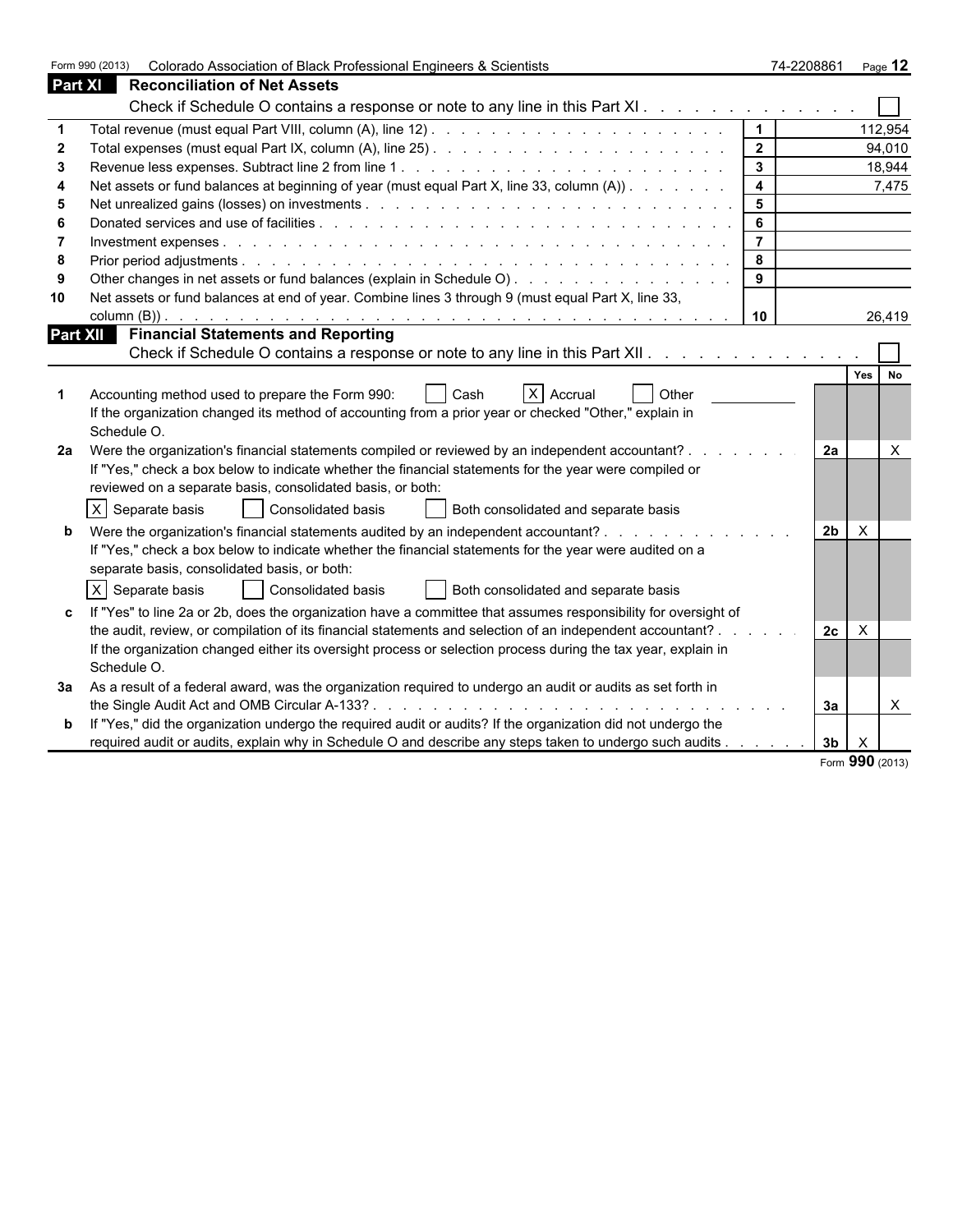| <b>SCHEDULE A</b>                                                                                         |                                   | <b>Public Charity Status and Public Support</b>                                                                                                                                                                                                  |                                                        |                                           |     |                                                                           |     |                                                                      | OMB No. 1545-0047                     |
|-----------------------------------------------------------------------------------------------------------|-----------------------------------|--------------------------------------------------------------------------------------------------------------------------------------------------------------------------------------------------------------------------------------------------|--------------------------------------------------------|-------------------------------------------|-----|---------------------------------------------------------------------------|-----|----------------------------------------------------------------------|---------------------------------------|
| (Form 990 or 990-EZ)                                                                                      |                                   | Complete if the organization is a section 501(c)(3) organization or a section                                                                                                                                                                    |                                                        |                                           |     |                                                                           |     |                                                                      | $200$ 13                              |
|                                                                                                           |                                   | 4947(a)(1) nonexempt charitable trust.                                                                                                                                                                                                           |                                                        |                                           |     |                                                                           |     |                                                                      | <b>Open to Public</b>                 |
| Department of the Treasury<br><b>Internal Revenue Service</b>                                             |                                   | Attach to Form 990 or Form 990-EZ.<br>Information about Schedule A (Form 990 or 990-EZ) and its instructions is at www.irs.gov/form990.                                                                                                          |                                                        |                                           |     |                                                                           |     |                                                                      | Inspection                            |
| Name of the organization                                                                                  |                                   |                                                                                                                                                                                                                                                  |                                                        |                                           |     |                                                                           |     |                                                                      | <b>Employer identification number</b> |
| Colorado Association of Black Professional Engineers & Scientists<br>Part I                               |                                   | <b>Reason for Public Charity Status</b> (All organizations must complete this part.) See instructions.                                                                                                                                           |                                                        |                                           |     |                                                                           |     |                                                                      | 74-2208861                            |
| The organization is not a private foundation because it is: (For lines 1 through 11, check only one box.) |                                   |                                                                                                                                                                                                                                                  |                                                        |                                           |     |                                                                           |     |                                                                      |                                       |
| 1                                                                                                         |                                   | A church, convention of churches, or association of churches described in section 170(b)(1)(A)(i).                                                                                                                                               |                                                        |                                           |     |                                                                           |     |                                                                      |                                       |
| 2                                                                                                         |                                   | A school described in section 170(b)(1)(A)(ii). (Attach Schedule E.)                                                                                                                                                                             |                                                        |                                           |     |                                                                           |     |                                                                      |                                       |
| 3                                                                                                         |                                   | A hospital or a cooperative hospital service organization described in section 170(b)(1)(A)(iii).                                                                                                                                                |                                                        |                                           |     |                                                                           |     |                                                                      |                                       |
|                                                                                                           | hospital's name, city, and state: | A medical research organization operated in conjunction with a hospital described in section 170(b)(1)(A)(iii). Enter the                                                                                                                        |                                                        |                                           |     |                                                                           |     |                                                                      |                                       |
| 5                                                                                                         |                                   | An organization operated for the benefit of a college or university owned or operated by a governmental unit described<br>in section 170(b)(1)(A)(iv). (Complete Part II.)                                                                       |                                                        |                                           |     |                                                                           |     |                                                                      |                                       |
| 6                                                                                                         |                                   | A federal, state, or local government or governmental unit described in section 170(b)(1)(A)(v).                                                                                                                                                 |                                                        |                                           |     |                                                                           |     |                                                                      |                                       |
| $\overline{7}$                                                                                            |                                   | An organization that normally receives a substantial part of its support from a governmental unit or from the general public<br>described in section 170(b)(1)(A)(vi). (Complete Part II.)                                                       |                                                        |                                           |     |                                                                           |     |                                                                      |                                       |
| 8                                                                                                         |                                   | A community trust described in section 170(b)(1)(A)(vi). (Complete Part II.)                                                                                                                                                                     |                                                        |                                           |     |                                                                           |     |                                                                      |                                       |
| $\mathsf{X}$<br>9                                                                                         |                                   | An organization that normally receives: (1) more than 33 1/3% of its support from contributions, membership fees, and gross                                                                                                                      |                                                        |                                           |     |                                                                           |     |                                                                      |                                       |
|                                                                                                           |                                   | receipts from activities related to its exempt functions—subject to certain exceptions, and (2) no more than 33 1/3% of its<br>support from gross investment income and unrelated business taxable income (less section 511 tax) from businesses |                                                        |                                           |     |                                                                           |     |                                                                      |                                       |
|                                                                                                           |                                   | acquired by the organization after June 30, 1975. See section 509(a)(2). (Complete Part III.)                                                                                                                                                    |                                                        |                                           |     |                                                                           |     |                                                                      |                                       |
| 10                                                                                                        |                                   | An organization organized and operated exclusively to test for public safety. See section 509(a)(4).                                                                                                                                             |                                                        |                                           |     |                                                                           |     |                                                                      |                                       |
| 11                                                                                                        |                                   | An organization organized and operated exclusively for the benefit of, to perform the functions of, or to carry out the                                                                                                                          |                                                        |                                           |     |                                                                           |     |                                                                      |                                       |
|                                                                                                           |                                   | purposes of one or more publicly supported organizations described in section 509(a)(1) or section 509(a)(2). See section                                                                                                                        |                                                        |                                           |     |                                                                           |     |                                                                      |                                       |
| Type I                                                                                                    | b                                 | 509(a)(3). Check the box that describes the type of supporting organization and complete lines 11e through 11h.<br>Type II<br>$\mathbf{c}$                                                                                                       |                                                        | Type III-Functionally integrated <b>d</b> |     |                                                                           |     |                                                                      | Type III-Non-functionally integrated  |
| a<br>$\mathbf{e}$                                                                                         |                                   | By checking this box, I certify that the organization is not controlled directly or indirectly by one or more disqualified                                                                                                                       |                                                        |                                           |     |                                                                           |     |                                                                      |                                       |
|                                                                                                           | 509(a)(1) or section 509(a)(2).   | persons other than foundation managers and other than one or more publicly supported organizations described in section                                                                                                                          |                                                        |                                           |     |                                                                           |     |                                                                      |                                       |
| f                                                                                                         |                                   | If the organization received a written determination from the IRS that it is a Type I, Type II, or Type III supporting                                                                                                                           |                                                        |                                           |     |                                                                           |     |                                                                      |                                       |
| g                                                                                                         |                                   | Since August 17, 2006, has the organization accepted any gift or contribution from any of the                                                                                                                                                    |                                                        |                                           |     |                                                                           |     |                                                                      |                                       |
| following persons?                                                                                        |                                   |                                                                                                                                                                                                                                                  |                                                        |                                           |     |                                                                           |     |                                                                      |                                       |
| (i)                                                                                                       |                                   | A person who directly or indirectly controls, either alone or together with persons described in (ii)                                                                                                                                            |                                                        |                                           |     |                                                                           |     |                                                                      | Yes<br>No                             |
| (ii)                                                                                                      |                                   | and (iii) below, the governing body of the supported organization?                                                                                                                                                                               |                                                        |                                           |     |                                                                           |     |                                                                      | 11g(i)                                |
| (iii)                                                                                                     |                                   |                                                                                                                                                                                                                                                  |                                                        |                                           |     |                                                                           |     |                                                                      | 11g(ii)<br>11g(iii)                   |
| h.                                                                                                        |                                   | Provide the following information about the supported organization(s).                                                                                                                                                                           |                                                        |                                           |     |                                                                           |     |                                                                      |                                       |
| (i) Name of supported<br>organization                                                                     | $(ii)$ EIN                        | (iii) Type of organization<br>(described on lines 1-9<br>above or IRC section<br>(see instructions))                                                                                                                                             | (iv) Is the organization<br>in col. (i) listed in your | governing document?                       |     | (v) Did you notify<br>the organization in<br>col. (i) of your<br>support? |     | (vi) is the<br>organization in col.<br>(i) organized in the<br>U.S.? | (vii) Amount of monetary<br>support   |
|                                                                                                           |                                   |                                                                                                                                                                                                                                                  | Yes                                                    | No                                        | Yes | No                                                                        | Yes | No                                                                   |                                       |
| (A)                                                                                                       |                                   |                                                                                                                                                                                                                                                  |                                                        |                                           |     |                                                                           |     |                                                                      |                                       |
| (B)                                                                                                       |                                   |                                                                                                                                                                                                                                                  |                                                        |                                           |     |                                                                           |     |                                                                      |                                       |
| (C)                                                                                                       |                                   |                                                                                                                                                                                                                                                  |                                                        |                                           |     |                                                                           |     |                                                                      |                                       |
| (D)                                                                                                       |                                   |                                                                                                                                                                                                                                                  |                                                        |                                           |     |                                                                           |     |                                                                      |                                       |
| (E)                                                                                                       |                                   |                                                                                                                                                                                                                                                  |                                                        |                                           |     |                                                                           |     |                                                                      |                                       |
| Total                                                                                                     |                                   |                                                                                                                                                                                                                                                  |                                                        |                                           |     |                                                                           |     |                                                                      |                                       |
|                                                                                                           |                                   |                                                                                                                                                                                                                                                  |                                                        |                                           |     |                                                                           |     |                                                                      |                                       |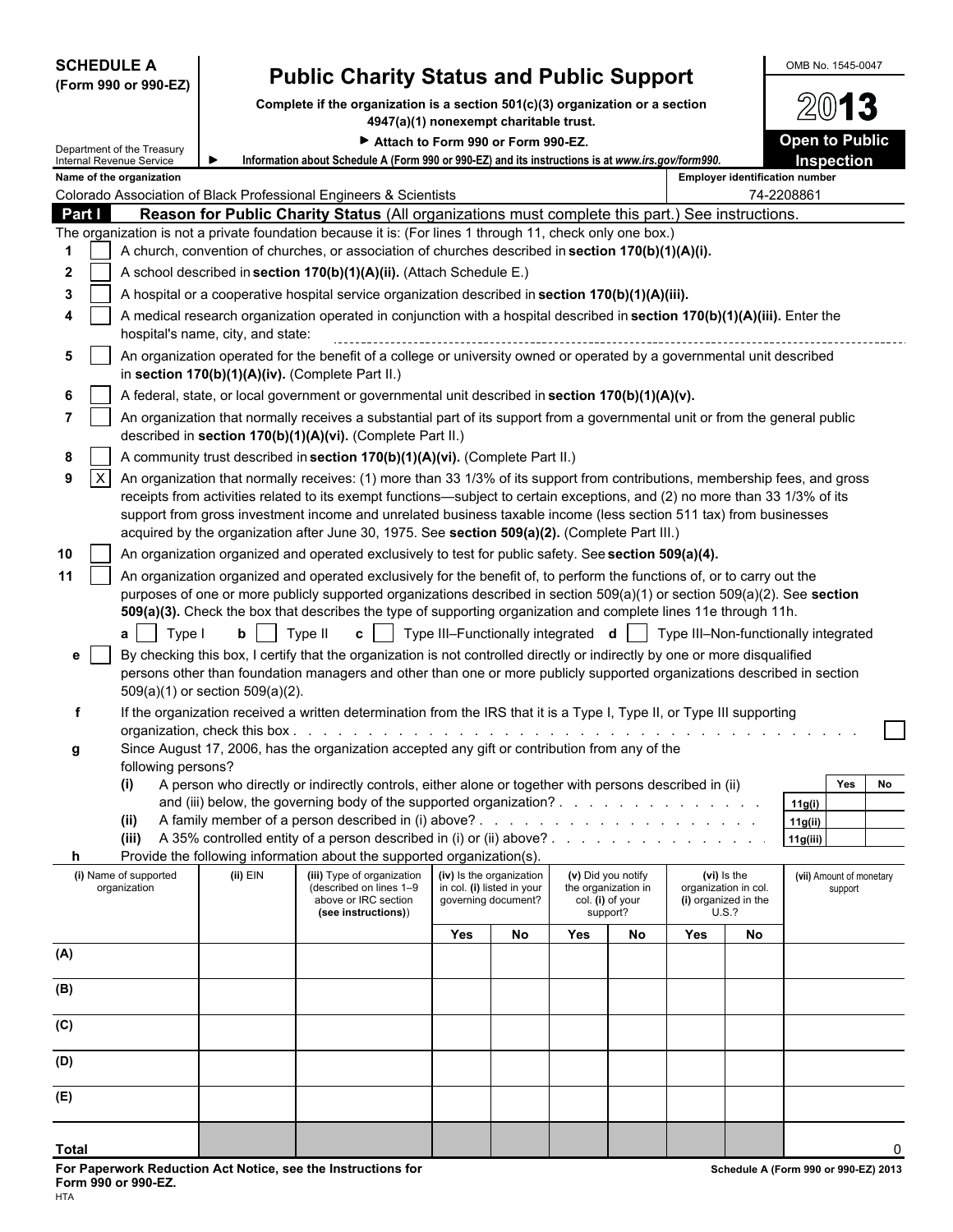|              | Schedule A (Form 990 or 990-EZ) 2013<br>Colorado Association of Black Professional Engineers & Scientists                                                                                                                      |          |              |              |            | 74-2208861                           | Page 2                         |
|--------------|--------------------------------------------------------------------------------------------------------------------------------------------------------------------------------------------------------------------------------|----------|--------------|--------------|------------|--------------------------------------|--------------------------------|
| Part II      | Support Schedule for Organizations Described in Sections 170(b)(1)(A)(iv) and 170(b)(1)(A)(vi)                                                                                                                                 |          |              |              |            |                                      |                                |
|              | (Complete only if you checked the box on line 5, 7, or 8 of Part I or if the organization failed to qualify under                                                                                                              |          |              |              |            |                                      |                                |
|              | Part III. If the organization fails to qualify under the tests listed below, please complete Part III.)                                                                                                                        |          |              |              |            |                                      |                                |
|              | <b>Section A. Public Support</b>                                                                                                                                                                                               |          |              |              |            |                                      |                                |
|              | Calendar year (or fiscal year beginning in)<br>$\blacktriangleright$                                                                                                                                                           | (a) 2009 | (b) 2010     | $(c)$ 2011   | $(d)$ 2012 | $(e)$ 2013                           | (f) Total                      |
|              | Gifts, grants, contributions, and                                                                                                                                                                                              |          |              |              |            |                                      |                                |
|              | membership fees received. (Do not                                                                                                                                                                                              |          |              |              |            |                                      |                                |
|              | include any "unusual grants.")                                                                                                                                                                                                 |          |              |              |            |                                      | 0                              |
| $\mathbf{2}$ | Tax revenues levied for the organization's                                                                                                                                                                                     |          |              |              |            |                                      |                                |
|              | benefit and either paid to or expended on<br>its behalf.                                                                                                                                                                       |          |              |              |            |                                      | 0                              |
| 3            | The value of services or facilities                                                                                                                                                                                            |          |              |              |            |                                      |                                |
|              | furnished by a governmental unit to the                                                                                                                                                                                        |          |              |              |            |                                      |                                |
|              | organization without charge                                                                                                                                                                                                    |          |              |              |            |                                      | 0                              |
| 4            | Total. Add lines 1 through 3                                                                                                                                                                                                   | $\Omega$ | $\mathbf{0}$ | $\mathbf{0}$ | $\Omega$   | $\Omega$                             | $\Omega$                       |
| 5            | The portion of total contributions by each                                                                                                                                                                                     |          |              |              |            |                                      |                                |
|              | person (other than a governmental unit                                                                                                                                                                                         |          |              |              |            |                                      |                                |
|              | or publicly supported organization)                                                                                                                                                                                            |          |              |              |            |                                      |                                |
|              | included on line 1 that exceeds 2%                                                                                                                                                                                             |          |              |              |            |                                      |                                |
|              | of the amount shown on line 11,                                                                                                                                                                                                |          |              |              |            |                                      |                                |
|              | column (f) $\ldots$ $\ldots$ $\ldots$ $\ldots$ $\ldots$                                                                                                                                                                        |          |              |              |            |                                      |                                |
|              | Public support. Subtract line 5 from line 4.                                                                                                                                                                                   |          |              |              |            |                                      | 0                              |
|              | <b>Section B. Total Support</b>                                                                                                                                                                                                |          |              |              |            |                                      |                                |
|              | Calendar year (or fiscal year beginning in)                                                                                                                                                                                    | (a) 2009 | (b) 2010     | $(c)$ 2011   | $(d)$ 2012 | $(e)$ 2013                           | (f) Total                      |
|              | Amounts from line 4.                                                                                                                                                                                                           |          | $\Omega$     | 0            | $\Omega$   | $\Omega$                             | 0                              |
| 8            | Gross income from interest, dividends,                                                                                                                                                                                         |          |              |              |            |                                      |                                |
|              | payments received on securities loans,                                                                                                                                                                                         |          |              |              |            |                                      |                                |
|              | rents, royalties and income from similar                                                                                                                                                                                       |          |              |              |            |                                      |                                |
|              | SOUICES.                                                                                                                                                                                                                       |          |              |              |            |                                      | 0                              |
| 9            | Net income from unrelated business                                                                                                                                                                                             |          |              |              |            |                                      |                                |
|              | activities, whether or not the business is<br>regularly carried on                                                                                                                                                             |          |              |              |            |                                      | 0                              |
| 10           | Other income. Do not include gain or                                                                                                                                                                                           |          |              |              |            |                                      |                                |
|              | loss from the sale of capital assets                                                                                                                                                                                           |          |              |              |            |                                      |                                |
|              | (Explain in Part IV.)                                                                                                                                                                                                          |          |              |              |            |                                      | 0                              |
| 11           | Total support. Add lines 7 through 10                                                                                                                                                                                          |          |              |              |            |                                      | $\Omega$                       |
| 12           |                                                                                                                                                                                                                                |          |              |              |            | 12 <sup>12</sup>                     |                                |
|              | First five years. If the Form 990 is for the organization's first, second, third, fourth, or fifth tax year as a section 501(c)(3)                                                                                             |          |              |              |            |                                      |                                |
|              | organization, check this box and stop here entitled by the contract of the contract of the contract of the contract of the contract of the contract of the contract of the contract of the contract of the contract of the con |          |              |              |            |                                      | D.                             |
|              | <b>Section C. Computation of Public Support Percentage</b>                                                                                                                                                                     |          |              |              |            |                                      |                                |
| 14           | Public support percentage for 2013 (line 6, column (f) divided by line 11, column (f)).                                                                                                                                        |          |              |              |            | 14                                   | 0.00%                          |
| 15           |                                                                                                                                                                                                                                |          |              |              |            | 15                                   | 0.00%                          |
| 16а          | 33 1/3% support test-2013. If the organization did not check the box on line 13, and line 14 is 33 1/3% or more, check this box                                                                                                |          |              |              |            |                                      |                                |
|              |                                                                                                                                                                                                                                |          |              |              |            |                                      | $\blacktriangleright$          |
| b            | 33 1/3% support test-2012. If the organization did not check a box on line 13 or 16a, and line 15 is 33 1/3% or more, check this                                                                                               |          |              |              |            |                                      |                                |
|              |                                                                                                                                                                                                                                |          |              |              |            |                                      | .▶ │ │                         |
| 17a          | 10%-facts-and-circumstances test-2013. If the organization did not check a box on line 13, 16a, or 16b, and line 14                                                                                                            |          |              |              |            |                                      |                                |
|              | is 10% or more, and if the organization meets the "facts-and-circumstances" test, check this box and stop here. Explain in                                                                                                     |          |              |              |            |                                      |                                |
|              | Part IV how the organization meets the "facts-and-circumstances" test. The organization qualifies as a publicly supported                                                                                                      |          |              |              |            |                                      |                                |
|              |                                                                                                                                                                                                                                |          |              |              |            |                                      | $\blacktriangleright$ $\vdash$ |
| b            | 10%-facts-and-circumstances test-2012. If the organization did not check a box on line 13, 16a, 16b, or 17a, and line                                                                                                          |          |              |              |            |                                      |                                |
|              | 15 is 10% or more, and if the organization meets the "facts-and-circumstances" test, check this box and stop here. Explain in                                                                                                  |          |              |              |            |                                      |                                |
|              | Part IV how the organization meets the "facts-and-circumstances" test. The organization qualifies as a publicly                                                                                                                |          |              |              |            |                                      |                                |
|              |                                                                                                                                                                                                                                |          |              |              |            |                                      | ▶│                             |
| 18           | Private foundation. If the organization did not check a box on line 13, 16a, 16b, 17a, or 17b, check this box and see                                                                                                          |          |              |              |            |                                      |                                |
|              |                                                                                                                                                                                                                                |          |              |              |            |                                      |                                |
|              |                                                                                                                                                                                                                                |          |              |              |            | Schedule A (Form 990 or 990-EZ) 2013 |                                |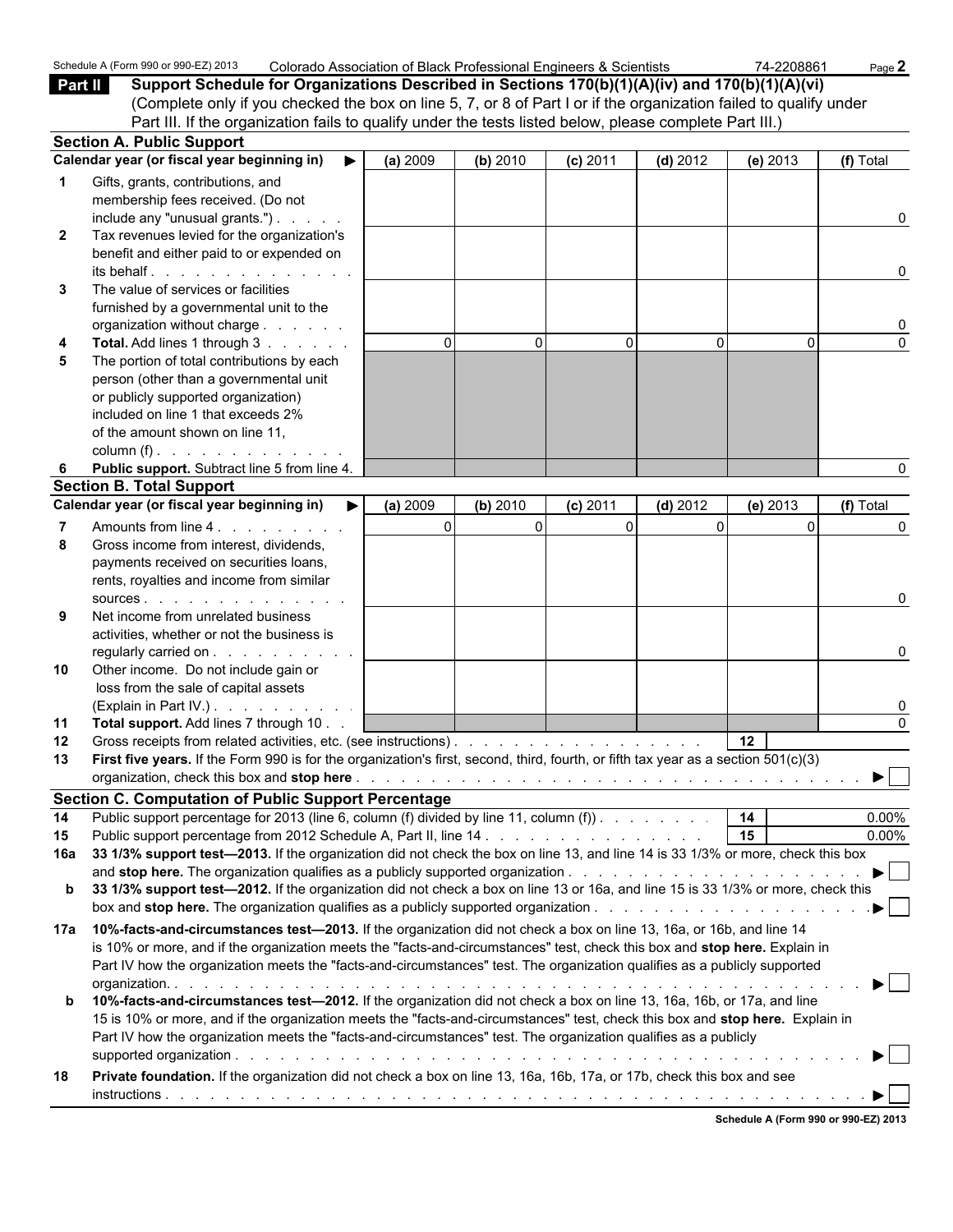|              | Schedule A (Form 990 or 990-EZ) 2013<br>Colorado Association of Black Professional Engineers & Scientists                                                                                                                                                   |          |          |            |            | 74-2208861 | Page 3                         |
|--------------|-------------------------------------------------------------------------------------------------------------------------------------------------------------------------------------------------------------------------------------------------------------|----------|----------|------------|------------|------------|--------------------------------|
| Part III     | Support Schedule for Organizations Described in Section 509(a)(2)                                                                                                                                                                                           |          |          |            |            |            |                                |
|              | (Complete only if you checked the box on line 9 of Part I or if the organization failed to qualify under Part II.                                                                                                                                           |          |          |            |            |            |                                |
|              | If the organization fails to qualify under the tests listed below, please complete Part II.)                                                                                                                                                                |          |          |            |            |            |                                |
|              | <b>Section A. Public Support</b><br>Calendar year (or fiscal year beginning in)                                                                                                                                                                             |          |          |            |            |            |                                |
|              |                                                                                                                                                                                                                                                             | (a) 2009 | (b) 2010 | $(c)$ 2011 | $(d)$ 2012 | (e) 2013   | (f) Total                      |
| 1.           | Gifts, grants, contributions, and membership fees                                                                                                                                                                                                           |          |          |            |            |            |                                |
|              | received. (Do not include any "unusual grants.")                                                                                                                                                                                                            | 97,271   | 79,510   | 58,596     | 48,542     | 83,995     | 367,914                        |
| $\mathbf{2}$ | Gross receipts from admissions, merchandise                                                                                                                                                                                                                 |          |          |            |            |            |                                |
|              | sold or services performed, or facilities furnished<br>in any activity that is related to the                                                                                                                                                               |          |          |            |            |            |                                |
|              | organization's tax-exempt purpose                                                                                                                                                                                                                           | 39,837   | 51,044   | 40,919     | 44,572     | 25,699     | 202,071                        |
| 3            | Gross receipts from activities that are not an                                                                                                                                                                                                              |          |          |            |            |            |                                |
|              | unrelated trade or business under section 513.                                                                                                                                                                                                              |          |          |            |            |            | 0                              |
| 4            | Tax revenues levied for the organization's                                                                                                                                                                                                                  |          |          |            |            |            |                                |
|              | benefit and either paid to or expended on                                                                                                                                                                                                                   |          |          |            |            |            |                                |
|              | its behalf entitled and the set of the set of the set of the set of the set of the set of the set of the set of the set of the set of the set of the set of the set of the set of the set of the set of the set of the set of                               |          |          |            |            |            | $\Omega$                       |
| 5            | The value of services or facilities                                                                                                                                                                                                                         |          |          |            |            |            |                                |
|              | furnished by a governmental unit to the                                                                                                                                                                                                                     |          |          |            |            |            | n                              |
| 6            | organization without charge<br>Total. Add lines 1 through 5.                                                                                                                                                                                                | 137,108  | 130,554  | 99,515     | 93,114     | 109,694    | 569,985                        |
| 7а           | Amounts included on lines 1, 2, and 3                                                                                                                                                                                                                       |          |          |            |            |            |                                |
|              | received from disqualified persons                                                                                                                                                                                                                          |          |          |            |            |            | 0                              |
| b            | Amounts included on lines 2 and 3 received                                                                                                                                                                                                                  |          |          |            |            |            |                                |
|              | from other than disqualified persons that                                                                                                                                                                                                                   |          |          |            |            |            |                                |
|              | exceed the greater of \$5,000 or 1% of the                                                                                                                                                                                                                  |          |          |            |            |            |                                |
|              | amount on line 13 for the year                                                                                                                                                                                                                              |          |          |            |            |            | 0                              |
|              |                                                                                                                                                                                                                                                             | $\Omega$ | $\Omega$ | $\Omega$   | 0          | $\Omega$   | $\Omega$                       |
| 8            | Public support (Subtract line 7c from                                                                                                                                                                                                                       |          |          |            |            |            | 569,985                        |
|              | $line 6.)$ . . <u>.</u><br><b>Section B. Total Support</b>                                                                                                                                                                                                  |          |          |            |            |            |                                |
|              | Calendar year (or fiscal year beginning in)                                                                                                                                                                                                                 | (a) 2009 | (b) 2010 | $(c)$ 2011 | $(d)$ 2012 | (e) 2013   | (f) Total                      |
|              |                                                                                                                                                                                                                                                             |          | 130,554  |            |            |            |                                |
| 9            |                                                                                                                                                                                                                                                             |          |          | 99,515     | 93,114     | 109,694    | 569,985                        |
|              | Amounts from line 6.                                                                                                                                                                                                                                        | 137,108  |          |            |            |            |                                |
| 10a          | Gross income from interest, dividends,                                                                                                                                                                                                                      |          |          |            |            |            |                                |
|              | payments received on securities loans,                                                                                                                                                                                                                      |          |          |            |            |            |                                |
| b            | rents, royalties and income from similar sources                                                                                                                                                                                                            |          |          |            |            |            | $\mathbf{0}$                   |
|              | Unrelated business taxable income (less<br>section 511 taxes) from businesses                                                                                                                                                                               |          |          |            |            |            |                                |
|              | acquired after June 30, 1975 $\ldots$                                                                                                                                                                                                                       |          |          |            |            |            | 0                              |
|              | Add lines 10a and 10b. $\ldots$ , $\ldots$ , $\ldots$                                                                                                                                                                                                       | $\Omega$ | 0        | $\Omega$   | $\Omega$   |            | $\Omega$                       |
| 11           | Net income from unrelated business                                                                                                                                                                                                                          |          |          |            |            |            |                                |
|              | activities not included in line 10b, whether                                                                                                                                                                                                                |          |          |            |            |            |                                |
|              | or not the business is regularly carried on                                                                                                                                                                                                                 |          |          |            |            |            | $\mathbf{0}$                   |
| 12           | Other income. Do not include gain or                                                                                                                                                                                                                        |          |          |            |            |            |                                |
|              | loss from the sale of capital assets                                                                                                                                                                                                                        |          |          |            |            |            |                                |
|              | (Explain in Part IV.)                                                                                                                                                                                                                                       |          |          |            |            |            | 0                              |
| 13           | Total support. (Add lines 9, 10c, 11,                                                                                                                                                                                                                       |          |          |            |            |            |                                |
|              | and $12.$ ). $\ldots$ $\ldots$ $\ldots$ $\ldots$ $\ldots$                                                                                                                                                                                                   | 137,108  | 130,554  | 99,515     | 93,114     | 109,694    | 569,985                        |
| 14           | First five years. If the Form 990 is for the organization's first, second, third, fourth, or fifth tax year as a section 501(c)(3)                                                                                                                          |          |          |            |            |            |                                |
|              |                                                                                                                                                                                                                                                             |          |          |            |            |            |                                |
|              | <b>Section C. Computation of Public Support Percentage</b>                                                                                                                                                                                                  |          |          |            |            |            |                                |
| 15<br>16     | Public support percentage for 2013 (line 8, column (f) divided by line 13, column (f)).                                                                                                                                                                     |          |          |            |            | 15<br>16   | 100.00%<br>100.00%             |
|              |                                                                                                                                                                                                                                                             |          |          |            |            |            |                                |
| 17           | Section D. Computation of Investment Income Percentage<br>Investment income percentage for 2013 (line 10c, column (f) divided by line 13, column (f) $\ldots$                                                                                               |          |          |            |            | 17         | $0.00\%$                       |
| 18           |                                                                                                                                                                                                                                                             |          |          |            |            | 18         | $0.00\%$                       |
| 19а          | 33 1/3% support tests-2013. If the organization did not check the box on line 14, and line 15 is more than 33 1/3%, and line 17 is                                                                                                                          |          |          |            |            |            |                                |
|              | not more than 33 1/3%, check this box and stop here. The organization qualifies as a publicly supported organization.                                                                                                                                       |          |          |            |            |            | $\blacktriangleright$ $\mid$ X |
| b            | 33 1/3% support tests-2012. If the organization did not check a box on line 14 or line 19a, and line 16 is more than 33 1/3%, and                                                                                                                           |          |          |            |            |            |                                |
|              | line 18 is not more than 33 1/3%, check this box and stop here. The organization qualifies as a publicly supported organization<br>Private foundation. If the organization did not check a box on line 14, 19a, or 19b, check this box and see instructions |          |          |            |            |            |                                |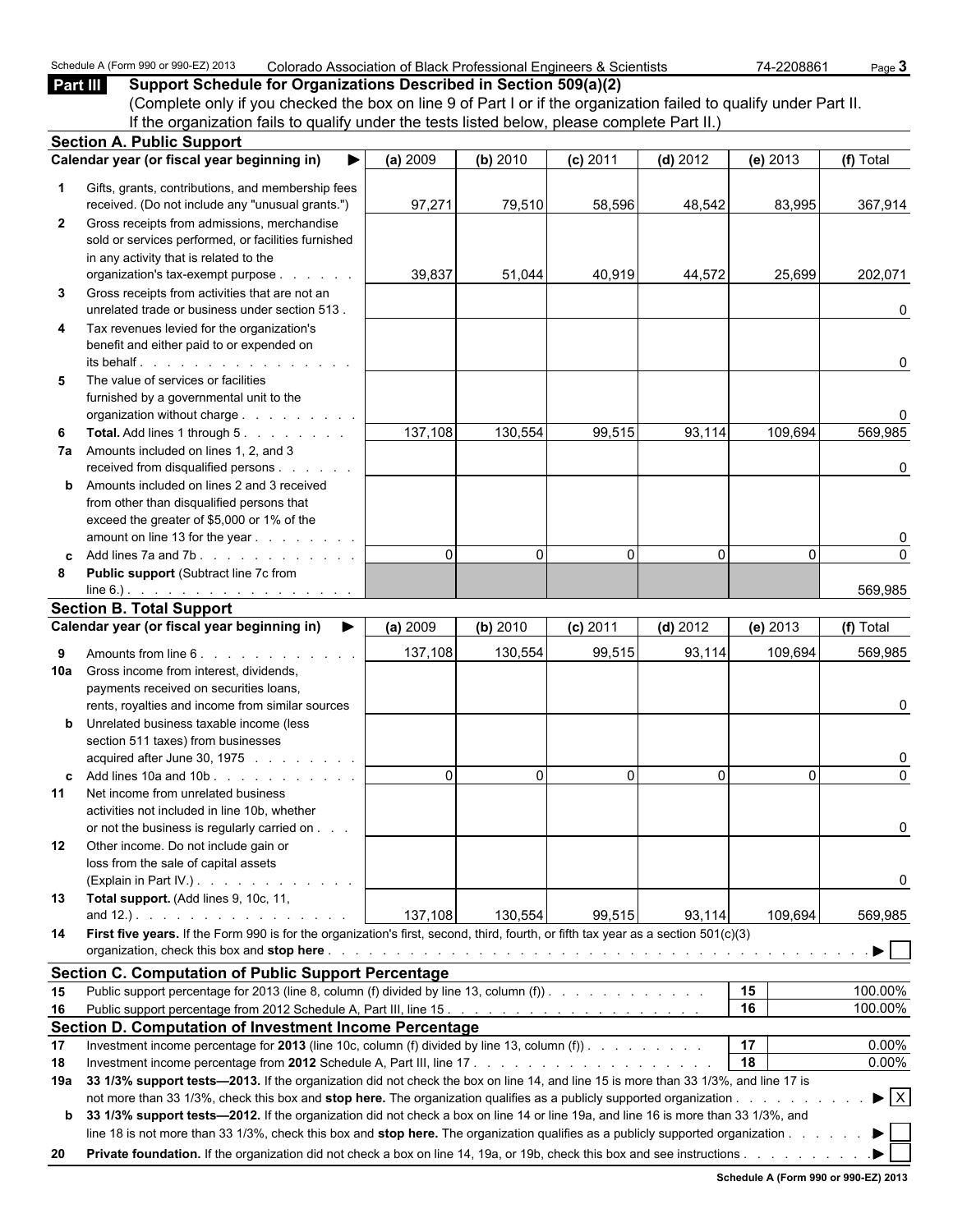| <b>Part IV</b> | Schedule A (Form 990 or 990-EZ) 2013<br>Supplemental Information. Provide the explanations required by Part II, line 10; Part II, line 17a or 17b;<br>and Part III, line 12. Also complete this part for any additional information. (See instructions). | Colorado Association of Black Professional Engineers & Scientists |  | 74-2208861 | Page 4 |
|----------------|----------------------------------------------------------------------------------------------------------------------------------------------------------------------------------------------------------------------------------------------------------|-------------------------------------------------------------------|--|------------|--------|
|                |                                                                                                                                                                                                                                                          |                                                                   |  |            |        |
|                |                                                                                                                                                                                                                                                          |                                                                   |  |            |        |
|                |                                                                                                                                                                                                                                                          |                                                                   |  |            |        |
|                |                                                                                                                                                                                                                                                          |                                                                   |  |            |        |
|                |                                                                                                                                                                                                                                                          |                                                                   |  |            |        |
|                |                                                                                                                                                                                                                                                          |                                                                   |  |            |        |
|                |                                                                                                                                                                                                                                                          |                                                                   |  |            |        |
|                |                                                                                                                                                                                                                                                          |                                                                   |  |            |        |
|                |                                                                                                                                                                                                                                                          |                                                                   |  |            |        |
|                |                                                                                                                                                                                                                                                          |                                                                   |  |            |        |
|                |                                                                                                                                                                                                                                                          |                                                                   |  |            |        |
|                |                                                                                                                                                                                                                                                          |                                                                   |  |            |        |
|                |                                                                                                                                                                                                                                                          |                                                                   |  |            |        |
|                |                                                                                                                                                                                                                                                          |                                                                   |  |            |        |
|                |                                                                                                                                                                                                                                                          |                                                                   |  |            |        |
|                |                                                                                                                                                                                                                                                          |                                                                   |  |            |        |
|                |                                                                                                                                                                                                                                                          |                                                                   |  |            |        |
|                |                                                                                                                                                                                                                                                          |                                                                   |  |            |        |
|                |                                                                                                                                                                                                                                                          |                                                                   |  |            |        |
|                |                                                                                                                                                                                                                                                          |                                                                   |  |            |        |
|                |                                                                                                                                                                                                                                                          |                                                                   |  |            |        |
|                |                                                                                                                                                                                                                                                          |                                                                   |  |            |        |
|                |                                                                                                                                                                                                                                                          |                                                                   |  |            |        |
|                |                                                                                                                                                                                                                                                          |                                                                   |  |            |        |
|                |                                                                                                                                                                                                                                                          |                                                                   |  |            |        |
|                |                                                                                                                                                                                                                                                          |                                                                   |  |            |        |
|                |                                                                                                                                                                                                                                                          |                                                                   |  |            |        |
|                |                                                                                                                                                                                                                                                          |                                                                   |  |            |        |
|                |                                                                                                                                                                                                                                                          |                                                                   |  |            |        |
|                |                                                                                                                                                                                                                                                          |                                                                   |  |            |        |
|                |                                                                                                                                                                                                                                                          |                                                                   |  |            |        |
|                |                                                                                                                                                                                                                                                          |                                                                   |  |            |        |
|                |                                                                                                                                                                                                                                                          |                                                                   |  |            |        |
|                |                                                                                                                                                                                                                                                          |                                                                   |  |            |        |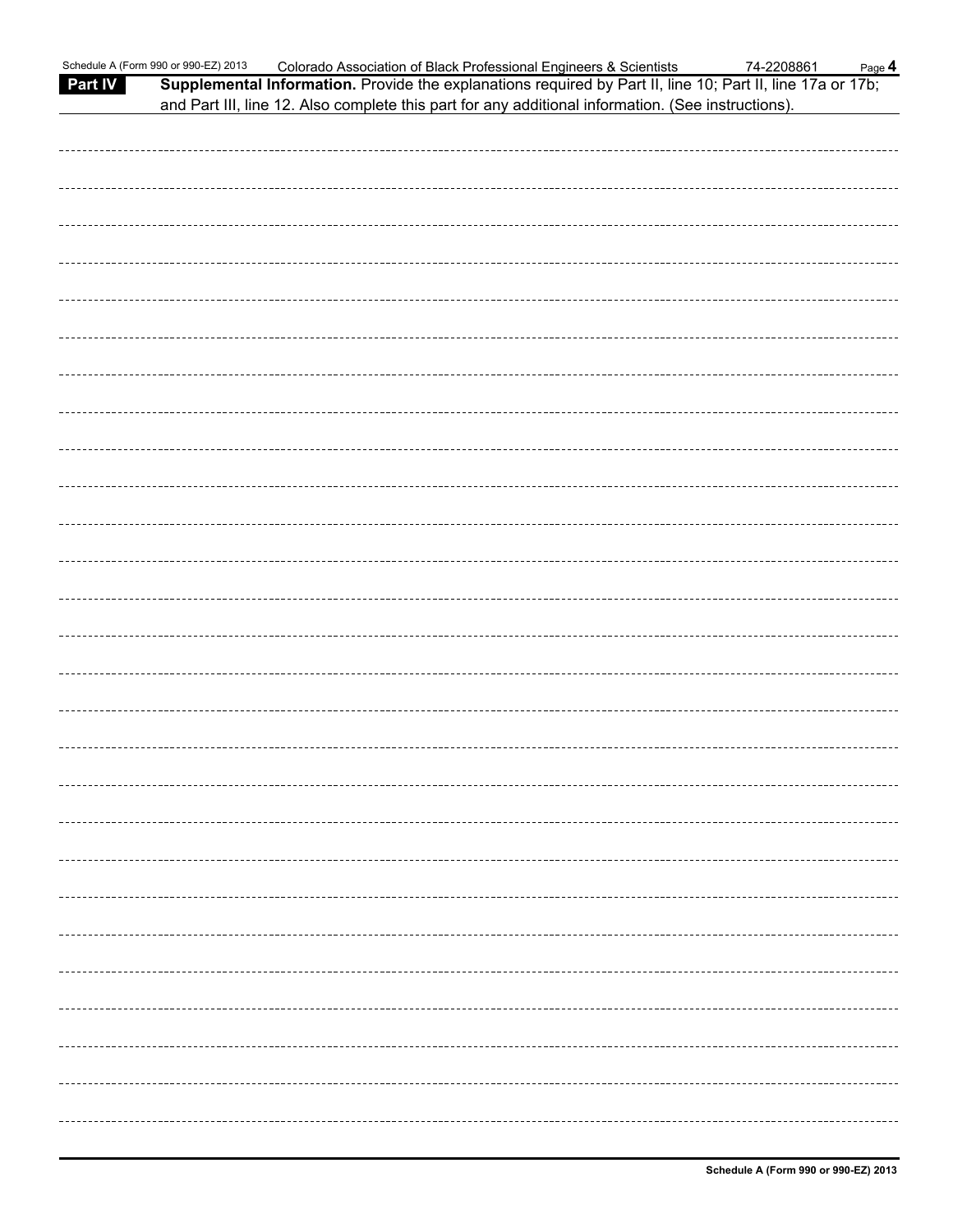|                    | <b>SCHEDULE D</b>                                    |                                                                                                                                                                                                                                                       |                                                                                                                                       |                | OMB No. 1545-0047                                   |
|--------------------|------------------------------------------------------|-------------------------------------------------------------------------------------------------------------------------------------------------------------------------------------------------------------------------------------------------------|---------------------------------------------------------------------------------------------------------------------------------------|----------------|-----------------------------------------------------|
|                    | (Form 990)                                           |                                                                                                                                                                                                                                                       | <b>Supplemental Financial Statements</b>                                                                                              |                | 2013                                                |
|                    |                                                      |                                                                                                                                                                                                                                                       | Complete if the organization answered "Yes," to Form 990,<br>Part IV, line 6, 7, 8, 9, 10, 11a, 11b, 11c, 11d, 11e, 11f, 12a, or 12b. |                |                                                     |
|                    | Department of the Treasury                           |                                                                                                                                                                                                                                                       | Attach to Form 990.                                                                                                                   |                | Open to Public<br>Inspection                        |
|                    | Internal Revenue Service<br>Name of the organization | Information about Schedule D (Form 990) and its instructions is at www.irs.gov/form990.                                                                                                                                                               |                                                                                                                                       |                | <b>Employer identification number</b>               |
|                    |                                                      | Colorado Association of Black Professional Engineers & Scientists                                                                                                                                                                                     |                                                                                                                                       |                | 74-2208861                                          |
| Part I             |                                                      | Organizations Maintaining Donor Advised Funds or Other Similar Funds or Accounts.                                                                                                                                                                     |                                                                                                                                       |                |                                                     |
|                    |                                                      | Complete if the organization answered "Yes" to Form 990, Part IV, line 6.                                                                                                                                                                             |                                                                                                                                       |                |                                                     |
|                    |                                                      |                                                                                                                                                                                                                                                       | (a) Donor advised funds                                                                                                               |                | (b) Funds and other accounts                        |
| -1<br>$\mathbf{2}$ |                                                      | Total number at end of year<br>Aggregate contributions to (during year).                                                                                                                                                                              |                                                                                                                                       |                |                                                     |
| 3                  |                                                      | Aggregate grants from (during year)                                                                                                                                                                                                                   |                                                                                                                                       |                |                                                     |
| 4                  |                                                      | Aggregate value at end of year                                                                                                                                                                                                                        |                                                                                                                                       |                |                                                     |
| 5                  |                                                      | Did the organization inform all donors and donor advisors in writing that the assets held in donor advised                                                                                                                                            |                                                                                                                                       |                |                                                     |
|                    |                                                      | funds are the organization's property, subject to the organization's exclusive legal control?                                                                                                                                                         |                                                                                                                                       |                | No<br>Yes                                           |
| 6                  |                                                      | Did the organization inform all grantees, donors, and donor advisors in writing that grant funds can be<br>used only for charitable purposes and not for the benefit of the donor or donor advisor, or for any other                                  |                                                                                                                                       |                |                                                     |
|                    |                                                      |                                                                                                                                                                                                                                                       |                                                                                                                                       |                | Yes<br>No                                           |
| Part II            |                                                      | <b>Conservation Easements.</b>                                                                                                                                                                                                                        |                                                                                                                                       |                |                                                     |
|                    |                                                      | Complete if the organization answered "Yes" to Form 990, Part IV, line 7.                                                                                                                                                                             |                                                                                                                                       |                |                                                     |
| $\mathbf 1$        |                                                      | Purpose(s) of conservation easements held by the organization (check all that apply).                                                                                                                                                                 |                                                                                                                                       |                |                                                     |
|                    |                                                      | Preservation of land for public use (e.g., recreation or education)                                                                                                                                                                                   |                                                                                                                                       |                | Preservation of an historically important land area |
|                    |                                                      | Protection of natural habitat                                                                                                                                                                                                                         |                                                                                                                                       |                | Preservation of a certified historic structure      |
|                    |                                                      | Preservation of open space                                                                                                                                                                                                                            |                                                                                                                                       |                |                                                     |
| $\mathbf{2}$       |                                                      | Complete lines 2a through 2d if the organization held a qualified conservation contribution in the form of a conservation<br>easement on the last day of the tax year.                                                                                |                                                                                                                                       |                | Held at the End of the Tax Year                     |
| a                  |                                                      |                                                                                                                                                                                                                                                       |                                                                                                                                       | 2a             |                                                     |
| b                  |                                                      |                                                                                                                                                                                                                                                       |                                                                                                                                       | 2 <sub>b</sub> |                                                     |
| c                  |                                                      | Number of conservation easements on a certified historic structure included in (a)                                                                                                                                                                    |                                                                                                                                       | 2c             |                                                     |
| d                  |                                                      | Number of conservation easements included in (c) acquired after 8/17/06, and not on a                                                                                                                                                                 |                                                                                                                                       |                |                                                     |
| 3                  |                                                      | Number of conservation easements modified, transferred, released, extinguished, or terminated by the organization                                                                                                                                     |                                                                                                                                       | 2d             |                                                     |
|                    | during the tax year                                  |                                                                                                                                                                                                                                                       |                                                                                                                                       |                |                                                     |
| 4                  |                                                      | Number of states where property subject to conservation easement is located                                                                                                                                                                           |                                                                                                                                       |                |                                                     |
| 5                  |                                                      | Does the organization have a written policy regarding the periodic monitoring, inspection, handling of                                                                                                                                                |                                                                                                                                       |                |                                                     |
|                    |                                                      |                                                                                                                                                                                                                                                       |                                                                                                                                       |                | Yes<br>No                                           |
| 6                  |                                                      | Staff and volunteer hours devoted to monitoring, inspecting, and enforcing conservation easements during the year                                                                                                                                     |                                                                                                                                       |                |                                                     |
| 7                  |                                                      | Amount of expenses incurred in monitoring, inspecting, and enforcing conservation easements during the year                                                                                                                                           |                                                                                                                                       |                |                                                     |
|                    | $\blacktriangleright$ \$                             |                                                                                                                                                                                                                                                       |                                                                                                                                       |                |                                                     |
| 8                  |                                                      | Does each conservation easement reported on line 2(d) above satisfy the requirements of section                                                                                                                                                       |                                                                                                                                       |                |                                                     |
|                    |                                                      |                                                                                                                                                                                                                                                       |                                                                                                                                       |                | <b>No</b><br>Yes                                    |
| 9                  |                                                      | In Part XIII, describe how the organization reports conservation easements in its revenue and expense statement, and<br>balance sheet, and include, if applicable, the text of the footnote to the organization's financial statements that describes |                                                                                                                                       |                |                                                     |
|                    |                                                      | the organization's accounting for conservation easements.                                                                                                                                                                                             |                                                                                                                                       |                |                                                     |
| <b>Part III</b>    |                                                      | Organizations Maintaining Collections of Art, Historical Treasures, or Other Similar Assets.                                                                                                                                                          |                                                                                                                                       |                |                                                     |
|                    |                                                      | Complete if the organization answered "Yes" to Form 990, Part IV, line 8.                                                                                                                                                                             |                                                                                                                                       |                |                                                     |
|                    |                                                      | 1a If the organization elected, as permitted under SFAS 116 (ASC 958), not to report in its revenue statement and balance sheet                                                                                                                       |                                                                                                                                       |                |                                                     |
|                    |                                                      | works of art, historical treasures, or other similar assets held for public exhibition, education, or research in furtherance                                                                                                                         |                                                                                                                                       |                |                                                     |
|                    |                                                      | of public service, provide, in Part XIII, the text of the footnote to its financial statements that describes these items.                                                                                                                            |                                                                                                                                       |                |                                                     |
| b                  |                                                      | If the organization elected, as permitted under SFAS 116 (ASC 958), to report in its revenue statement and balance sheet                                                                                                                              |                                                                                                                                       |                |                                                     |
|                    |                                                      | works of art, historical treasures, or other similar assets held for public exhibition, education, or research in furtherance<br>of public service, provide the following amounts relating to these items:                                            |                                                                                                                                       |                |                                                     |
|                    |                                                      |                                                                                                                                                                                                                                                       |                                                                                                                                       |                |                                                     |
|                    |                                                      |                                                                                                                                                                                                                                                       |                                                                                                                                       |                |                                                     |
| $\mathbf{2}$       |                                                      | If the organization received or held works of art, historical treasures, or other similar assets for financial gain, provide the                                                                                                                      |                                                                                                                                       |                |                                                     |
|                    |                                                      | following amounts required to be reported under SFAS 116 (ASC 958) relating to these items:                                                                                                                                                           |                                                                                                                                       |                |                                                     |
| a<br>b             |                                                      |                                                                                                                                                                                                                                                       |                                                                                                                                       |                |                                                     |
|                    |                                                      | For Paperwork Reduction Act Notice, see the Instructions for Form 990.                                                                                                                                                                                |                                                                                                                                       |                | <b>Schedule D (Form 990) 2013</b>                   |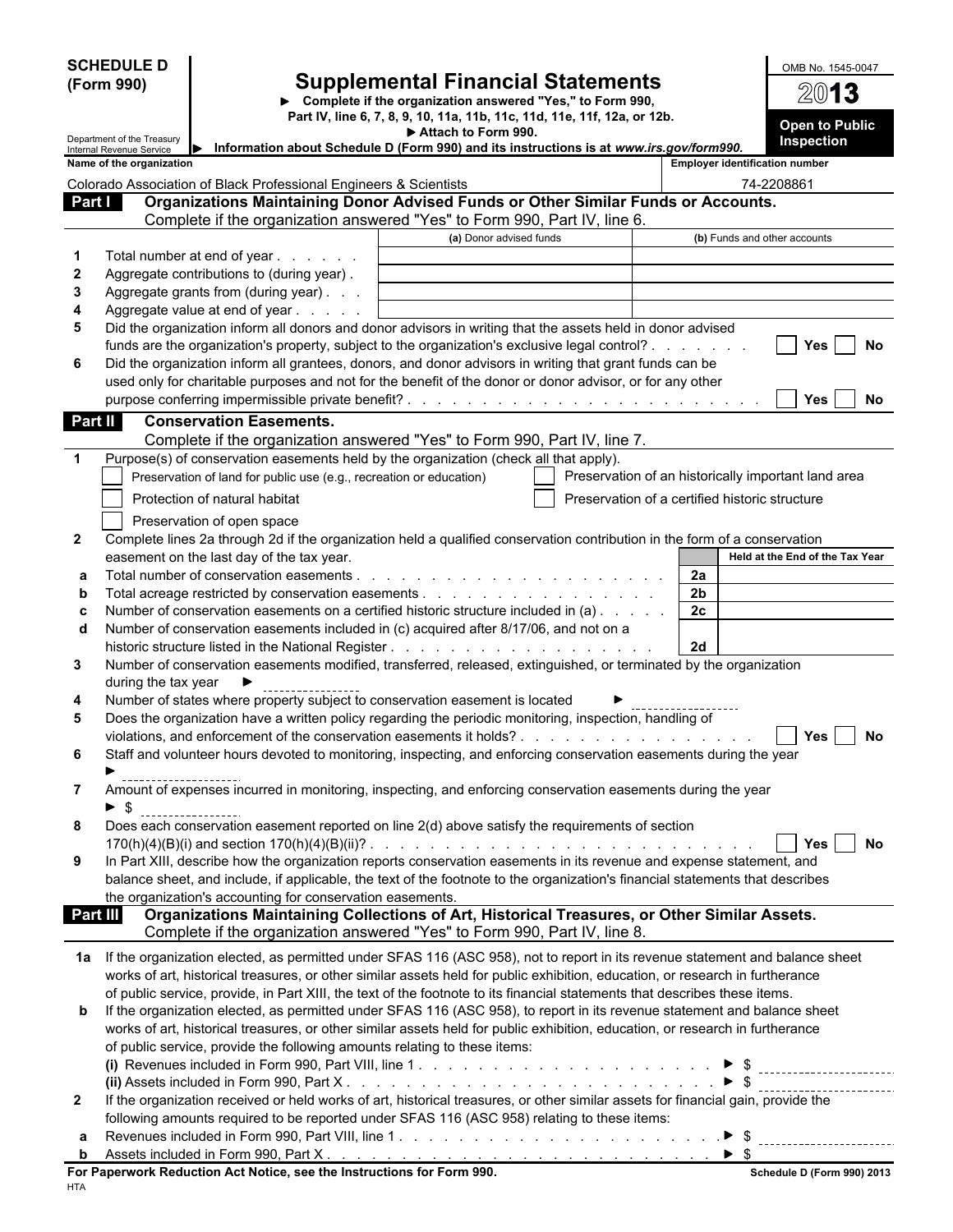|                | Schedule D (Form 990) 2013 Colorado Association of Black Professional Engineers & Scientists                                                                                                                                 |                         |                                      | 74-2208861           | Page 2                   |
|----------------|------------------------------------------------------------------------------------------------------------------------------------------------------------------------------------------------------------------------------|-------------------------|--------------------------------------|----------------------|--------------------------|
| Part III       | Organizations Maintaining Collections of Art, Historical Treasures, or Other Similar Assets (continued)                                                                                                                      |                         |                                      |                      |                          |
| 3              | Using the organization's acquisition, accession, and other records, check any of the following that are a significant                                                                                                        |                         |                                      |                      |                          |
|                | use of its collection items (check all that apply):                                                                                                                                                                          |                         |                                      |                      |                          |
| а              | Public exhibition                                                                                                                                                                                                            |                         | Loan or exchange programs            |                      |                          |
| b              | Scholarly research                                                                                                                                                                                                           | е                       | Other                                |                      |                          |
|                |                                                                                                                                                                                                                              |                         |                                      |                      |                          |
|                | Preservation for future generations                                                                                                                                                                                          |                         |                                      |                      |                          |
| 4              | Provide a description of the organization's collections and explain how they further the organization's exempt purpose in<br>Part XIII.                                                                                      |                         |                                      |                      |                          |
| 5              | During the year, did the organization solicit or receive donations of art, historical treasures, or other similar<br>assets to be sold to raise funds rather than to be maintained as part of the organization's collection? |                         |                                      |                      | Yes<br>No                |
| <b>Part IV</b> | <b>Escrow and Custodial Arrangements.</b>                                                                                                                                                                                    |                         |                                      |                      |                          |
|                | Complete if the organization answered "Yes" to Form 990, Part IV, line 9, or reported an amount on Form                                                                                                                      |                         |                                      |                      |                          |
|                | 990, Part X, line 21.                                                                                                                                                                                                        |                         |                                      |                      |                          |
| 1a             | Is the organization an agent, trustee, custodian or other intermediary for contributions or other assets not                                                                                                                 |                         |                                      |                      |                          |
|                |                                                                                                                                                                                                                              |                         |                                      |                      | Yes<br>No                |
|                | If "Yes," explain the arrangement in Part XIII and complete the following table:                                                                                                                                             |                         |                                      |                      |                          |
|                |                                                                                                                                                                                                                              |                         |                                      |                      | Amount                   |
| c              |                                                                                                                                                                                                                              |                         |                                      | 1 <sub>c</sub>       |                          |
|                |                                                                                                                                                                                                                              |                         |                                      | 1 <sub>d</sub>       |                          |
|                |                                                                                                                                                                                                                              |                         |                                      | 1e                   |                          |
|                |                                                                                                                                                                                                                              |                         |                                      | 1f                   |                          |
| 2a             |                                                                                                                                                                                                                              |                         |                                      |                      | Yes $X$ No               |
| b              | If "Yes," explain the arrangement in Part XIII. Check here if the explanation has been provided in Part XIII.                                                                                                                |                         |                                      |                      |                          |
| Part V         | <b>Endowment Funds.</b>                                                                                                                                                                                                      |                         |                                      |                      |                          |
|                | Complete if the organization answered "Yes" to Form 990, Part IV, line 10.                                                                                                                                                   |                         |                                      |                      |                          |
|                |                                                                                                                                                                                                                              | (a) Current year        | (c) Two years back<br>(b) Prior year | (d) Three years back | (e) Four years back      |
| 1a             | Beginning of year balance                                                                                                                                                                                                    | $\Omega$                | $\mathbf{0}$                         | $\Omega$             | $\Omega$                 |
|                | Contributions                                                                                                                                                                                                                |                         |                                      |                      |                          |
| c              | Net investment earnings, gains,                                                                                                                                                                                              |                         |                                      |                      |                          |
|                | and losses                                                                                                                                                                                                                   |                         |                                      |                      |                          |
|                | Grants or scholarships                                                                                                                                                                                                       |                         |                                      |                      |                          |
| е              | Other expenditures for facilities                                                                                                                                                                                            |                         |                                      |                      |                          |
|                | and programs                                                                                                                                                                                                                 |                         |                                      |                      |                          |
|                | Administrative expenses                                                                                                                                                                                                      |                         |                                      |                      |                          |
| g              | End of year balance                                                                                                                                                                                                          | $\Omega$                | $\Omega$                             | $\Omega$             | $\Omega$<br><sup>0</sup> |
| 2              | Provide the estimated percentage of the current year end balance (line 1g, column (a)) held as:                                                                                                                              |                         |                                      |                      |                          |
| а              | Board designated or quasi-endowment                                                                                                                                                                                          | ▶<br>%                  |                                      |                      |                          |
| b              | Permanent endowment                                                                                                                                                                                                          | ℅                       |                                      |                      |                          |
| c              | Temporarily restricted endowment                                                                                                                                                                                             | ▸<br>%                  |                                      |                      |                          |
|                | The percentages in lines 2a, 2b, and 2c should equal 100%.                                                                                                                                                                   |                         |                                      |                      |                          |
| За             | Are there endowment funds not in the possession of the organization that are held and administered for the                                                                                                                   |                         |                                      |                      |                          |
|                | organization by:                                                                                                                                                                                                             |                         |                                      |                      | <b>Yes</b><br>No         |
|                | (i)                                                                                                                                                                                                                          |                         |                                      |                      | 3a(i)                    |
|                | (ii)                                                                                                                                                                                                                         |                         |                                      |                      | 3a(ii)                   |
| b              | If "Yes" to 3a(ii), are the related organizations listed as required on Schedule R?                                                                                                                                          |                         |                                      |                      | 3 <sub>b</sub>           |
| 4              | Describe in Part XIII the intended uses of the organization's endowment funds.                                                                                                                                               |                         |                                      |                      |                          |
| <b>Part VI</b> | Land, Buildings, and Equipment.                                                                                                                                                                                              |                         |                                      |                      |                          |
|                | Complete if the organization answered "Yes" to Form 990, Part IV, line 11a. See Form 990, Part X, line 10.                                                                                                                   |                         |                                      |                      |                          |
|                | Description of property                                                                                                                                                                                                      | (a) Cost or other basis | (b) Cost or other                    | (c) Accumulated      | (d) Book value           |
|                |                                                                                                                                                                                                                              | (investment)            | basis (other)                        | depreciation         |                          |
| 1a             | Land.                                                                                                                                                                                                                        |                         | $\Omega$<br>0                        |                      | 0                        |
| $\mathbf b$    | Buildings                                                                                                                                                                                                                    |                         | $\overline{0}$<br>0                  | 0                    | $\Omega$                 |
| с              | Leasehold improvements                                                                                                                                                                                                       |                         | $\Omega$<br>0                        | $\mathbf 0$          | $\Omega$                 |
| d              | Equipment.                                                                                                                                                                                                                   |                         | $\Omega$<br>66,682                   | 65,713               | 969                      |
| е              | Other $\ldots$ $\ldots$ $\ldots$ $\ldots$ $\ldots$ $\ldots$                                                                                                                                                                  |                         | $\Omega$<br>0                        | $\Omega$             | $\Omega$                 |
|                | Total. Add lines 1a through 1e. (Column (d) must equal Form 990, Part X, column (B), line 10(c).)                                                                                                                            |                         |                                      | ▶                    | 969                      |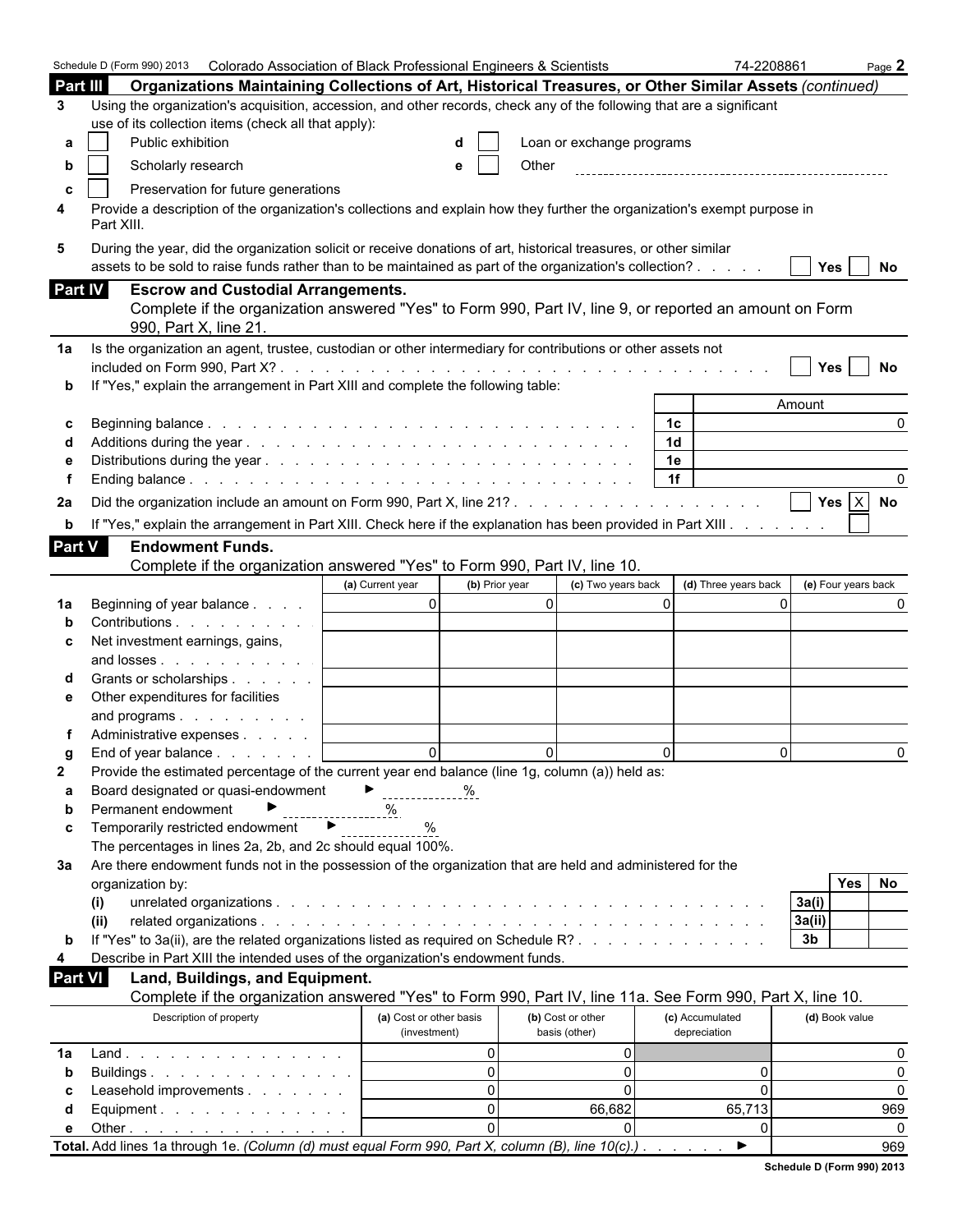| Schedule D (Form 990) 2013 |                                                                                                                                                     | Colorado Association of Black Professional Engineers & Scientists | 74-2208861                                                   | Page 3 |
|----------------------------|-----------------------------------------------------------------------------------------------------------------------------------------------------|-------------------------------------------------------------------|--------------------------------------------------------------|--------|
| <b>Part VII</b>            | <b>Investments-Other Securities.</b><br>Complete if the organization answered "Yes" to Form 990, Part IV, line 11b. See Form 990, Part X, line 12.  |                                                                   |                                                              |        |
|                            | (a) Description of security or category<br>(including name of security)                                                                             | (b) Book value                                                    | (c) Method of valuation:<br>Cost or end-of-year market value |        |
|                            | (1) Financial derivatives                                                                                                                           | 0                                                                 |                                                              |        |
| $(3)$ Other                | (2) Closely-held equity interests<br>----------------------------------                                                                             | $\mathbf{0}$                                                      |                                                              |        |
| (A)                        |                                                                                                                                                     |                                                                   |                                                              |        |
| (B)                        |                                                                                                                                                     |                                                                   |                                                              |        |
| (C)                        |                                                                                                                                                     |                                                                   |                                                              |        |
| (D)                        |                                                                                                                                                     |                                                                   |                                                              |        |
| (E)                        |                                                                                                                                                     |                                                                   |                                                              |        |
| (F)                        |                                                                                                                                                     |                                                                   |                                                              |        |
| (G)                        |                                                                                                                                                     |                                                                   |                                                              |        |
| (H)                        | ▶<br>Total. (Column (b) must equal Form 990, Part X, col. (B) line 12.)                                                                             | $\Omega$                                                          |                                                              |        |
| <b>Part VIII</b>           | Investments-Program Related.                                                                                                                        |                                                                   |                                                              |        |
|                            | Complete if the organization answered "Yes" to Form 990, Part IV, line 11c. See Form 990, Part X, line 13.                                          |                                                                   |                                                              |        |
|                            | (a) Description of investment                                                                                                                       | (b) Book value                                                    | (c) Method of valuation:<br>Cost or end-of-year market value |        |
|                            |                                                                                                                                                     |                                                                   |                                                              |        |
| (1)                        |                                                                                                                                                     |                                                                   |                                                              |        |
| (2)<br>(3)                 |                                                                                                                                                     |                                                                   |                                                              |        |
| (4)                        |                                                                                                                                                     |                                                                   |                                                              |        |
| (5)                        |                                                                                                                                                     |                                                                   |                                                              |        |
| (6)                        |                                                                                                                                                     |                                                                   |                                                              |        |
| (7)                        |                                                                                                                                                     |                                                                   |                                                              |        |
| (8)                        |                                                                                                                                                     |                                                                   |                                                              |        |
| (9)                        |                                                                                                                                                     |                                                                   |                                                              |        |
|                            | Total. (Column (b) must equal Form 990, Part X, col. (B) line 13.)<br>▶                                                                             | $\mathbf{0}$                                                      |                                                              |        |
| Part IX                    | <b>Other Assets.</b>                                                                                                                                |                                                                   |                                                              |        |
|                            | Complete if the organization answered "Yes" to Form 990, Part IV, line 11d. See Form 990, Part X, line 15.                                          |                                                                   |                                                              |        |
|                            |                                                                                                                                                     | (a) Description                                                   | (b) Book value                                               |        |
| (1)                        |                                                                                                                                                     |                                                                   |                                                              |        |
| (2)<br>(3)                 |                                                                                                                                                     |                                                                   |                                                              |        |
| (4)                        |                                                                                                                                                     |                                                                   |                                                              |        |
| (5)                        |                                                                                                                                                     |                                                                   |                                                              |        |
| (6)                        |                                                                                                                                                     |                                                                   |                                                              |        |
| (7)                        |                                                                                                                                                     |                                                                   |                                                              |        |
| (8)                        |                                                                                                                                                     |                                                                   |                                                              |        |
| (9)                        |                                                                                                                                                     |                                                                   |                                                              |        |
|                            | Total. (Column (b) must equal Form 990, Part X, col. (B) line 15.)                                                                                  |                                                                   | ▶                                                            | 0      |
| <b>Part X</b>              | <b>Other Liabilities.</b><br>Complete if the organization answered "Yes" to Form 990, Part IV, line 11e or 11f. See Form 990, Part X,<br>line 25.   |                                                                   |                                                              |        |
| 1.                         | (a) Description of liability                                                                                                                        | (b) Book value                                                    |                                                              |        |
|                            | (1) Federal income taxes                                                                                                                            | 0                                                                 |                                                              |        |
| (2)                        |                                                                                                                                                     |                                                                   |                                                              |        |
| (3)                        |                                                                                                                                                     |                                                                   |                                                              |        |
| (4)                        |                                                                                                                                                     |                                                                   |                                                              |        |
| (5)                        |                                                                                                                                                     |                                                                   |                                                              |        |
| (6)                        |                                                                                                                                                     |                                                                   |                                                              |        |
| (7)                        |                                                                                                                                                     |                                                                   |                                                              |        |
| (8)                        |                                                                                                                                                     |                                                                   |                                                              |        |
| (9)                        | ▶<br>Total. (Column (b) must equal Form 990, Part X, col. (B) line 25.)                                                                             | 0                                                                 |                                                              |        |
|                            | 2 Liability for uncertain tax positions. In Part XIII, provide the text of the footnote to the organization's financial statements that reports the |                                                                   |                                                              |        |

**2.** Liability for uncertain tax positions. In Part XIII, provide the text of the footnote to the organization's financial statements that reports the organization's liability for uncertain tax positions under FIN 48 (ASC 740). Check here if the text of the footnote has been provided in Part XIII.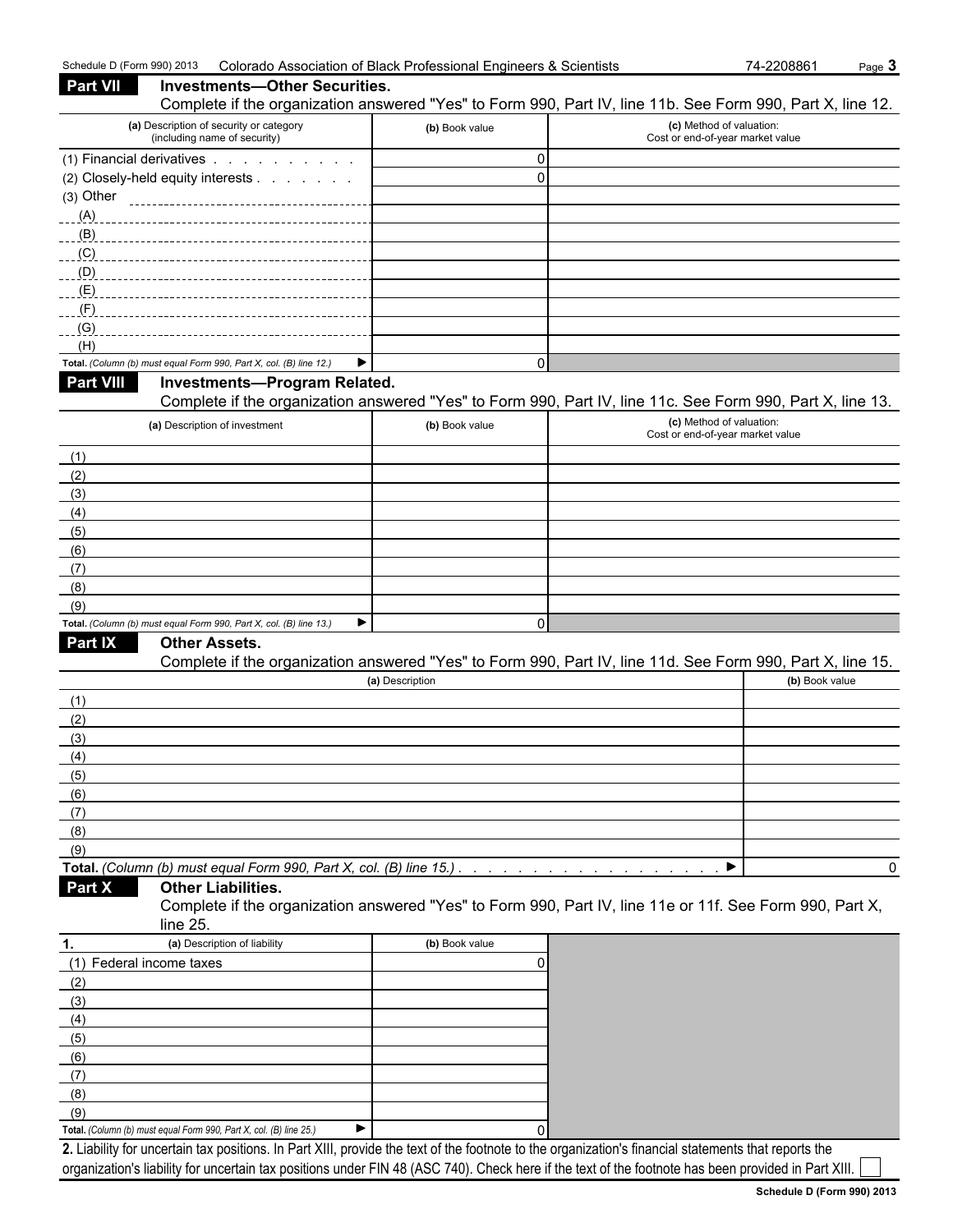|                 | Schedule D (Form 990) 2013 | Colorado Association of Black Professional Engineers & Scientists                                                                                  |                | 74-2208861   | Page 4  |
|-----------------|----------------------------|----------------------------------------------------------------------------------------------------------------------------------------------------|----------------|--------------|---------|
| <b>Part XI</b>  |                            | Reconciliation of Revenue per Audited Financial Statements With Revenue per Return                                                                 |                |              |         |
|                 |                            | Complete if the organization answered "Yes" to Form 990, Part IV, line 12a.                                                                        |                |              |         |
| $\mathbf{1}$    |                            | Total revenue, gains, and other support per audited financial statements                                                                           |                |              | 112,954 |
| $\mathbf{2}$    |                            | Amounts included on line 1 but not on Form 990, Part VIII, line 12:                                                                                |                |              |         |
| a               |                            |                                                                                                                                                    | 2a             |              |         |
| b               |                            |                                                                                                                                                    | 2 <sub>b</sub> |              |         |
| C               |                            |                                                                                                                                                    | 2c             |              |         |
| d               |                            |                                                                                                                                                    |                |              |         |
| $\mathbf{e}$    |                            |                                                                                                                                                    |                | 2e           |         |
| 3               |                            |                                                                                                                                                    |                | $\mathbf{3}$ | 112,954 |
| 4               |                            | Amounts included on Form 990, Part VIII, line 12, but not on line 1:                                                                               |                |              |         |
| a               |                            | Investment expenses not included on Form 990, Part VIII, line 7b                                                                                   | 4a             |              |         |
| b               |                            |                                                                                                                                                    | 4 <sub>b</sub> |              |         |
| c               |                            |                                                                                                                                                    |                | 4c           |         |
| 5               |                            | Total revenue. Add lines 3 and 4c. (This must equal Form 990, Part I, line 12.)                                                                    |                | 5            | 112,954 |
| <b>Part XII</b> |                            | Reconciliation of Expenses per Audited Financial Statements With Expenses per Return                                                               |                |              |         |
|                 |                            | Complete if the organization answered "Yes" to Form 990, Part IV, line 12a.                                                                        |                |              |         |
| $\mathbf{1}$    |                            |                                                                                                                                                    |                |              | 94,010  |
| $\mathbf{2}$    |                            | Amounts included on line 1 but not on Form 990, Part IX, line 25:                                                                                  |                |              |         |
| a               |                            |                                                                                                                                                    | 2a             |              |         |
| b               |                            |                                                                                                                                                    | 2 <sub>b</sub> |              |         |
| C               |                            |                                                                                                                                                    | 2c             |              |         |
| d               |                            |                                                                                                                                                    | 2d             |              |         |
| е               |                            |                                                                                                                                                    |                | 2e           |         |
| 3               |                            |                                                                                                                                                    |                | $\mathbf{3}$ | 94,010  |
| 4               |                            | Amounts included on Form 990, Part IX, line 25, but not on line 1:                                                                                 |                |              |         |
| a               |                            | Investment expenses not included on Form 990, Part VIII, line 7b                                                                                   | 4а             |              |         |
| b               |                            |                                                                                                                                                    | 4 <sub>b</sub> |              |         |
| C               |                            |                                                                                                                                                    |                | 4c           |         |
| 5               |                            | Total expenses. Add lines 3 and 4c. (This must equal Form 990, Part I, line 18.)                                                                   |                | 5            | 94,010  |
|                 | <b>Part XIII</b>           | <b>Supplemental Information</b>                                                                                                                    |                |              |         |
|                 |                            | Provide the descriptions required for Part II, lines 3, 5, and 9; Part III, lines 1a and 4; Part IV, lines 1b and 2b; Part V, line 4; Part X, line |                |              |         |
|                 |                            | 2; Part XI, lines 2d and 4b; and Part XII, lines 2d and 4b. Also complete this part to provide any additional information.                         |                |              |         |
|                 |                            |                                                                                                                                                    |                |              |         |
|                 |                            |                                                                                                                                                    |                |              |         |
|                 |                            |                                                                                                                                                    |                |              |         |
|                 |                            |                                                                                                                                                    |                |              |         |
|                 |                            |                                                                                                                                                    |                |              |         |
|                 |                            |                                                                                                                                                    |                |              |         |
|                 |                            |                                                                                                                                                    |                |              |         |
|                 |                            |                                                                                                                                                    |                |              |         |
|                 |                            |                                                                                                                                                    |                |              |         |
|                 |                            |                                                                                                                                                    |                |              |         |
|                 |                            |                                                                                                                                                    |                |              |         |
|                 |                            |                                                                                                                                                    |                |              |         |
|                 |                            |                                                                                                                                                    |                |              |         |
|                 |                            |                                                                                                                                                    |                |              |         |
|                 |                            |                                                                                                                                                    |                |              |         |
|                 |                            |                                                                                                                                                    |                |              |         |
|                 |                            |                                                                                                                                                    |                |              |         |
|                 |                            |                                                                                                                                                    |                |              |         |
|                 |                            |                                                                                                                                                    |                |              |         |
|                 |                            |                                                                                                                                                    |                |              |         |
|                 |                            |                                                                                                                                                    |                |              |         |
|                 |                            |                                                                                                                                                    |                |              |         |
|                 |                            |                                                                                                                                                    |                |              |         |
|                 |                            |                                                                                                                                                    |                |              |         |
|                 |                            |                                                                                                                                                    |                |              |         |
|                 |                            |                                                                                                                                                    |                |              |         |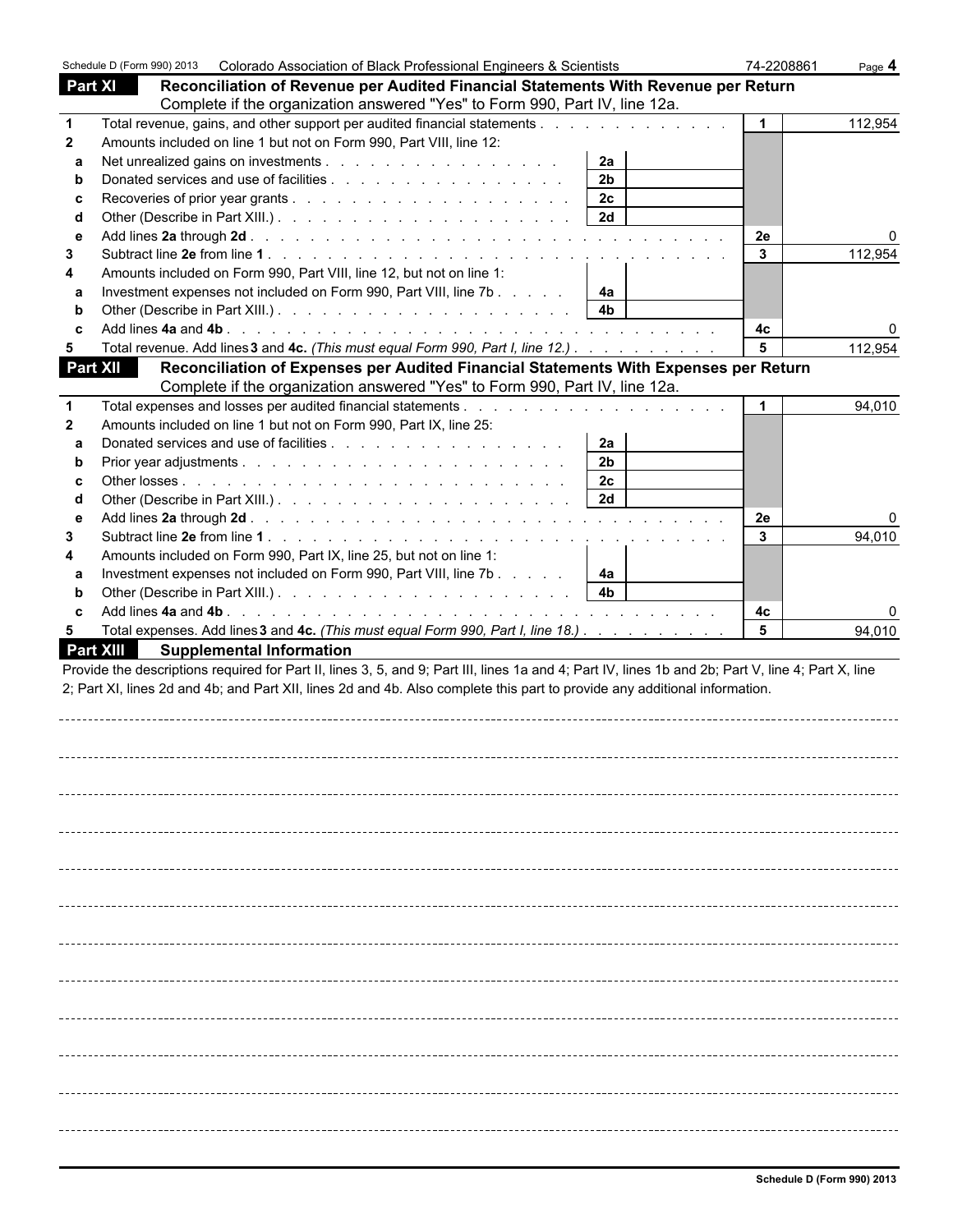| Schedule D (Form 990) 2013 | Colorado Association of Black Professional Engineers & Scientists | 74-2208861 | Page 5 |
|----------------------------|-------------------------------------------------------------------|------------|--------|
| Part XIII                  | <b>Supplemental Information (continued)</b>                       |            |        |
|                            |                                                                   |            |        |
|                            |                                                                   |            |        |
|                            |                                                                   |            |        |
|                            |                                                                   |            |        |
|                            |                                                                   |            |        |
|                            |                                                                   |            |        |
|                            |                                                                   |            |        |
|                            |                                                                   |            |        |
|                            |                                                                   |            |        |
|                            |                                                                   |            |        |
|                            |                                                                   |            |        |
|                            |                                                                   |            |        |
|                            |                                                                   |            |        |
|                            |                                                                   |            |        |
|                            |                                                                   |            |        |
|                            |                                                                   |            |        |
|                            |                                                                   |            |        |
|                            |                                                                   |            |        |
|                            |                                                                   |            |        |
|                            |                                                                   |            |        |
|                            |                                                                   |            |        |
|                            |                                                                   |            |        |
|                            |                                                                   |            |        |
|                            |                                                                   |            |        |
|                            |                                                                   |            |        |
|                            |                                                                   |            |        |
|                            |                                                                   |            |        |
|                            |                                                                   |            |        |
|                            |                                                                   |            |        |
|                            |                                                                   |            |        |
|                            |                                                                   |            |        |
|                            |                                                                   |            |        |
|                            |                                                                   |            |        |
|                            |                                                                   |            |        |
|                            |                                                                   |            |        |
|                            |                                                                   |            |        |
|                            |                                                                   |            |        |
|                            |                                                                   |            |        |
|                            |                                                                   |            |        |
|                            |                                                                   |            |        |
|                            |                                                                   |            |        |
|                            |                                                                   |            |        |
|                            |                                                                   |            |        |
|                            |                                                                   |            |        |
|                            |                                                                   |            |        |
|                            |                                                                   |            |        |
|                            |                                                                   |            |        |
|                            |                                                                   |            |        |
|                            |                                                                   |            |        |
|                            |                                                                   |            |        |
|                            |                                                                   |            |        |
|                            |                                                                   |            |        |
|                            |                                                                   |            |        |
|                            |                                                                   |            |        |
|                            |                                                                   |            |        |
|                            |                                                                   |            |        |
|                            |                                                                   |            |        |
|                            |                                                                   |            |        |
|                            |                                                                   |            |        |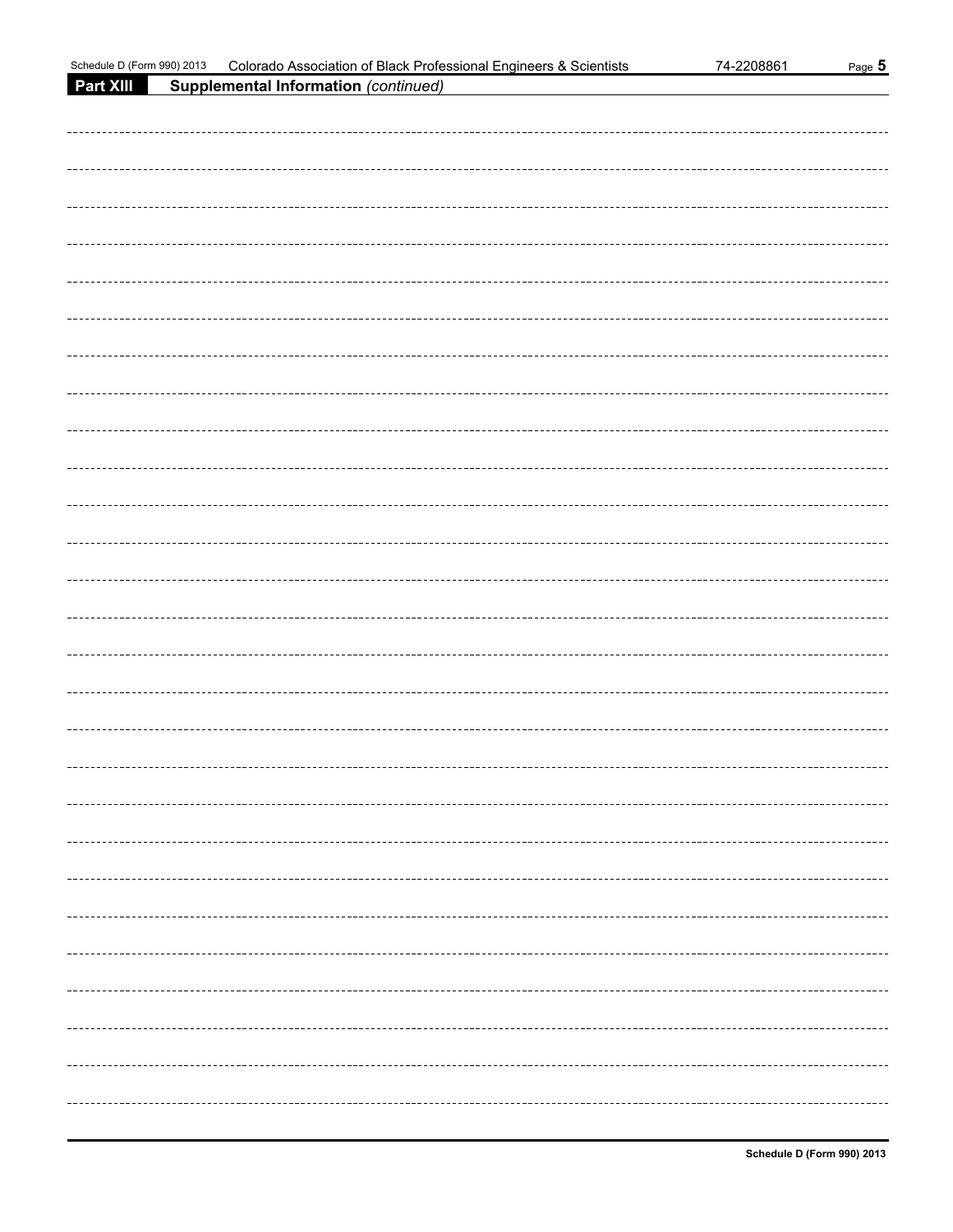| <b>SCHEDULE O</b><br>(Form 990 or 990-EZ)<br>Department of the Treasury<br>Internal Revenue Service | Supplemental Information to Form 990 or 990-EZ<br>Complete to provide information for responses to specific questions on<br>Form 990 or 990-EZ or to provide any additional information.<br>Attach to Form 990 or 990-EZ.<br>Information about Schedule O (Form 990 or 990-EZ) and its instructions is at www.irs.gov/form990.<br>▶ |                                       | OMB No. 1545-0047<br><b>Open to Public</b><br>Inspection |
|-----------------------------------------------------------------------------------------------------|-------------------------------------------------------------------------------------------------------------------------------------------------------------------------------------------------------------------------------------------------------------------------------------------------------------------------------------|---------------------------------------|----------------------------------------------------------|
| Name of the organization                                                                            |                                                                                                                                                                                                                                                                                                                                     | <b>Employer identification number</b> |                                                          |
|                                                                                                     | Colorado Association of Black Professional Engineers & Scientists                                                                                                                                                                                                                                                                   | 74-2208861                            |                                                          |
|                                                                                                     | Form 990, Part VI, Section A, Line 2: Chairman Dewey F. Brigham and Board Member Charlotte                                                                                                                                                                                                                                          |                                       |                                                          |
| Brigham are husband and wife.                                                                       |                                                                                                                                                                                                                                                                                                                                     |                                       |                                                          |
|                                                                                                     | Form 990, Part VI, Section B, Line 11b: The form 990 is reviewed during the regular scheduled                                                                                                                                                                                                                                       |                                       |                                                          |
| meeting of the board.                                                                               |                                                                                                                                                                                                                                                                                                                                     |                                       |                                                          |
|                                                                                                     | Form 990, Part VI, Section B, Line 12c: Charter Meetings and Annual Business Policy Meetings.                                                                                                                                                                                                                                       |                                       |                                                          |
|                                                                                                     | Form 990, Part VI, Section C, Line 19: The organization makes its governing documents,                                                                                                                                                                                                                                              |                                       |                                                          |
|                                                                                                     | conflict of interest policy, and financial statements available to the public upon request.                                                                                                                                                                                                                                         |                                       |                                                          |
|                                                                                                     |                                                                                                                                                                                                                                                                                                                                     |                                       |                                                          |
|                                                                                                     |                                                                                                                                                                                                                                                                                                                                     |                                       |                                                          |
|                                                                                                     |                                                                                                                                                                                                                                                                                                                                     |                                       |                                                          |
|                                                                                                     |                                                                                                                                                                                                                                                                                                                                     |                                       |                                                          |
|                                                                                                     |                                                                                                                                                                                                                                                                                                                                     |                                       |                                                          |
|                                                                                                     |                                                                                                                                                                                                                                                                                                                                     |                                       |                                                          |
|                                                                                                     |                                                                                                                                                                                                                                                                                                                                     |                                       |                                                          |
|                                                                                                     |                                                                                                                                                                                                                                                                                                                                     |                                       |                                                          |
|                                                                                                     |                                                                                                                                                                                                                                                                                                                                     |                                       |                                                          |
|                                                                                                     |                                                                                                                                                                                                                                                                                                                                     |                                       |                                                          |
|                                                                                                     |                                                                                                                                                                                                                                                                                                                                     |                                       |                                                          |
|                                                                                                     |                                                                                                                                                                                                                                                                                                                                     |                                       |                                                          |
|                                                                                                     |                                                                                                                                                                                                                                                                                                                                     |                                       |                                                          |
|                                                                                                     |                                                                                                                                                                                                                                                                                                                                     |                                       |                                                          |
|                                                                                                     |                                                                                                                                                                                                                                                                                                                                     |                                       |                                                          |
|                                                                                                     |                                                                                                                                                                                                                                                                                                                                     |                                       |                                                          |
|                                                                                                     |                                                                                                                                                                                                                                                                                                                                     |                                       |                                                          |
|                                                                                                     |                                                                                                                                                                                                                                                                                                                                     |                                       |                                                          |